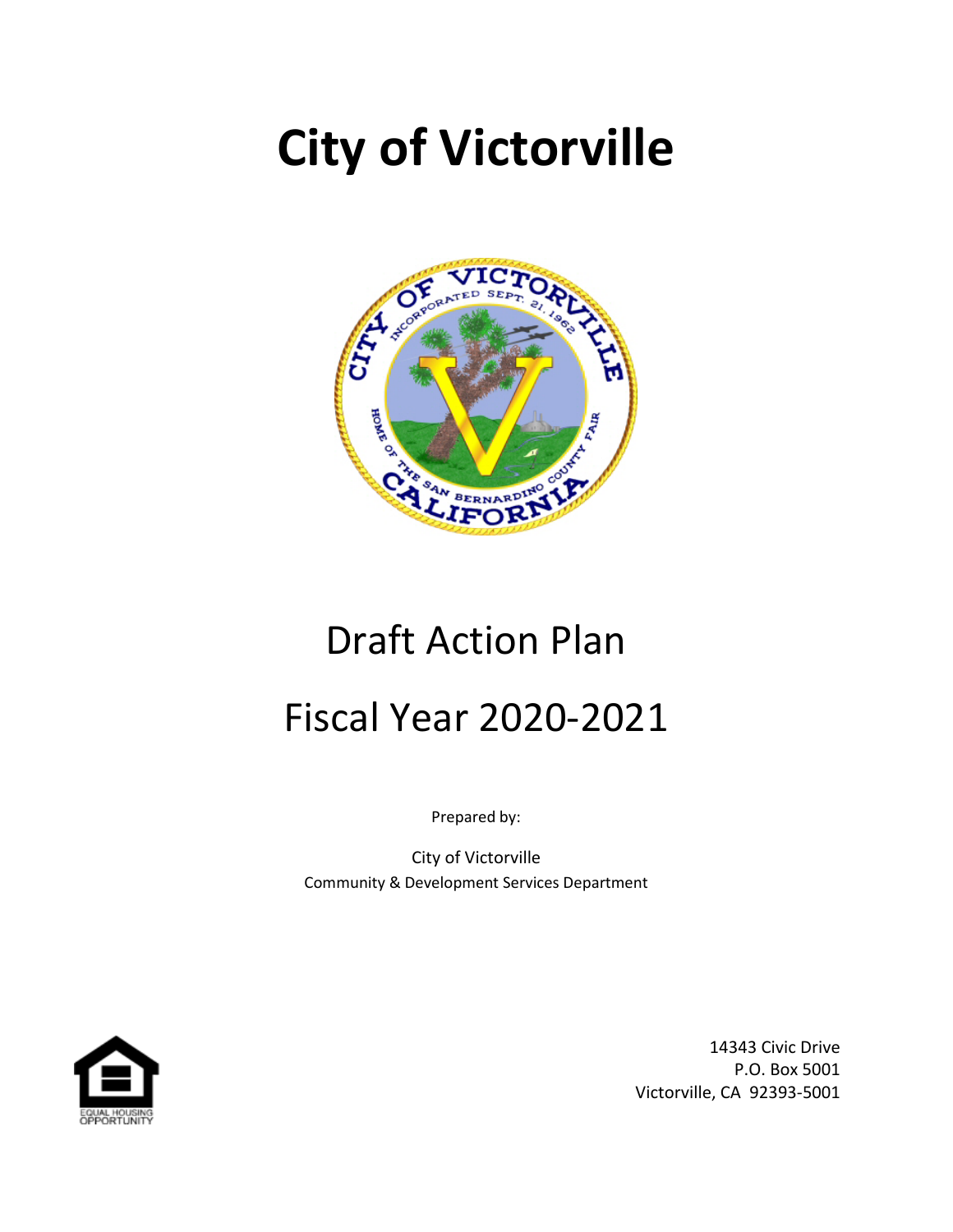## **TABLE OF CONTENTS**

| <b>SECTION</b>           | <b>PAGE</b> |
|--------------------------|-------------|
| <b>Executive Summary</b> |             |
|                          |             |
|                          |             |
|                          |             |
|                          |             |
|                          |             |
|                          |             |
|                          |             |
|                          |             |
|                          |             |
|                          |             |
|                          |             |
|                          |             |
|                          |             |
|                          |             |
|                          |             |
| <b>TADIC</b>             |             |

#### **TABLES**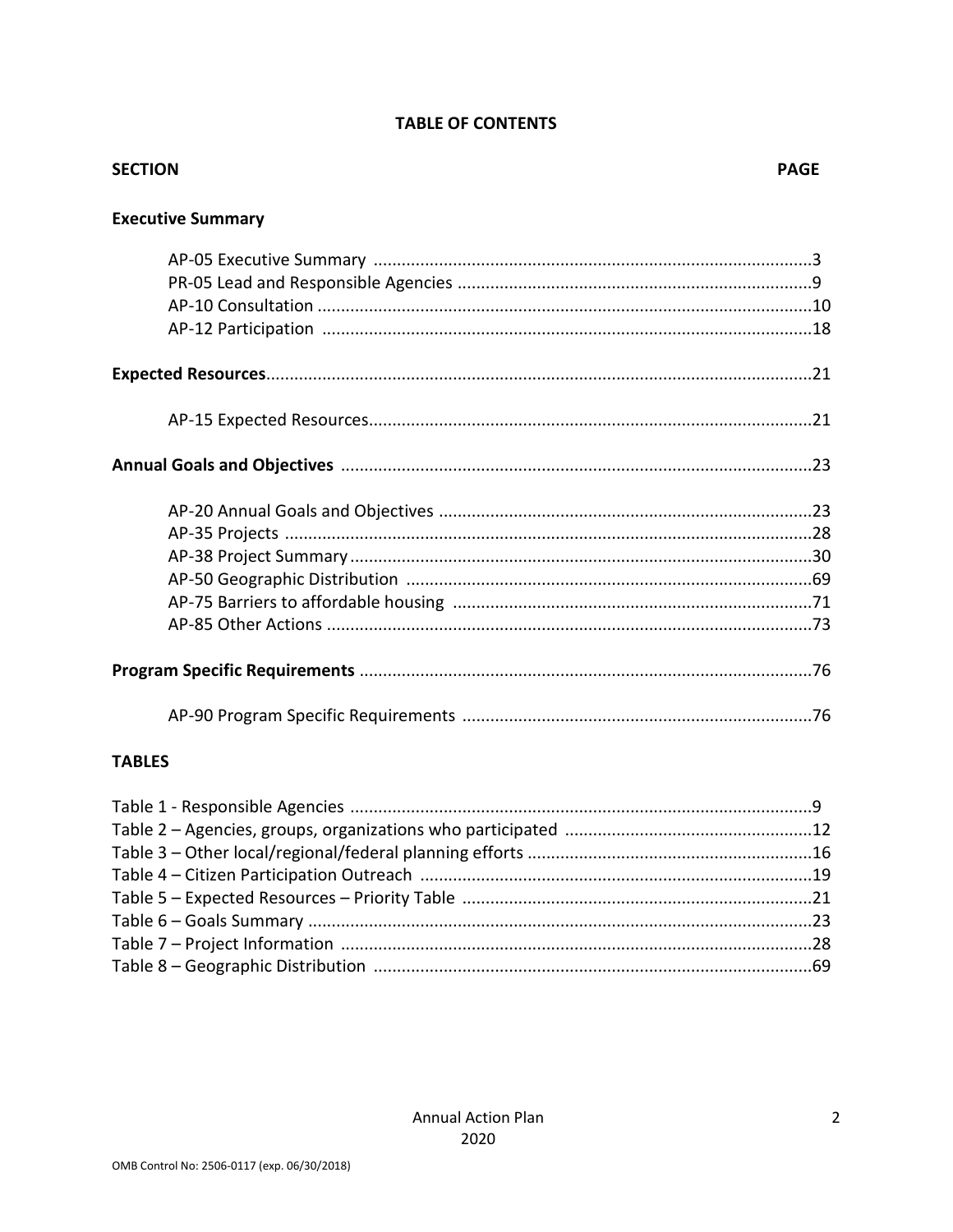# **Executive Summary**

# **AP-05 Executive Summary - 91.200(c), 91.220(b)**

## **1. Introduction**

The City of Victorville's Community Development Block Grant (CDBG) program is authorized by the Housing and Community Development Act of 1974, which provides eligible entitlement communities with annual grant allocations that can be used to provide decent housing, suitable living environments, and expanded economic opportunities, principally for low and moderate income persons. The City became an entitlement community in 1997.

The City's Home Investment Partnership (HOME) grant is authorized under Title II of the Cranston-Gonzales National Affordable Housing Act of 1990. HOME funds are required to be used for affordable housing activities. In 2003, the City formed a HOME consortium with the Town of Apple Valley (the "HOME Consortium") in order to meet the threshold of obtaining HOME entitlement status with the Department of Housing and Urban Development (HUD), which results in an annual allocation of funds to both communities.

Pursuant to Section 24 CFR Part 91, HUD has established regulations that set forth the Consolidated Plan process. The Consolidated Plan (ConPlan) is designed to help states and local jurisdictions to assess their affordable housing and community development needs, market conditions, and to make data-driven, place-based investment decisions. The Consolidated Plan, which may have a duration of between 3 and 5 years, describes the jurisdiction's community development priorities and multiyear goals based on an assessment of housing and community development needs, an analysis of current housing and economic market conditions and available resources. Subpart E of Section 24 CFR Part 91, requires local governments that participate in a consortium to include said consortium in the ConPlan. Pursuant to this regulation, on April 18, 2017, the City of Victorville adopted the 2017-2021 Consolidated Plan, including the required consortium component.

The Consolidated Plan is carried out through Annual Action Plans, which provide a concise summary of the actions, activities and the specific federal and non-federal resources that will be used each year to address the priority needs and specific goals identified by the Consolidated Plan. Each year, grantees must submit an updated Action Plan describing the specific planned uses for the HUD entitlement funds. This FY 20-21 Annual Action Plan represents the Fourth Program Year of the 2017-2021 Consortium Consolidated Plan and will presented to the Victorville City Council on July 7, 2020.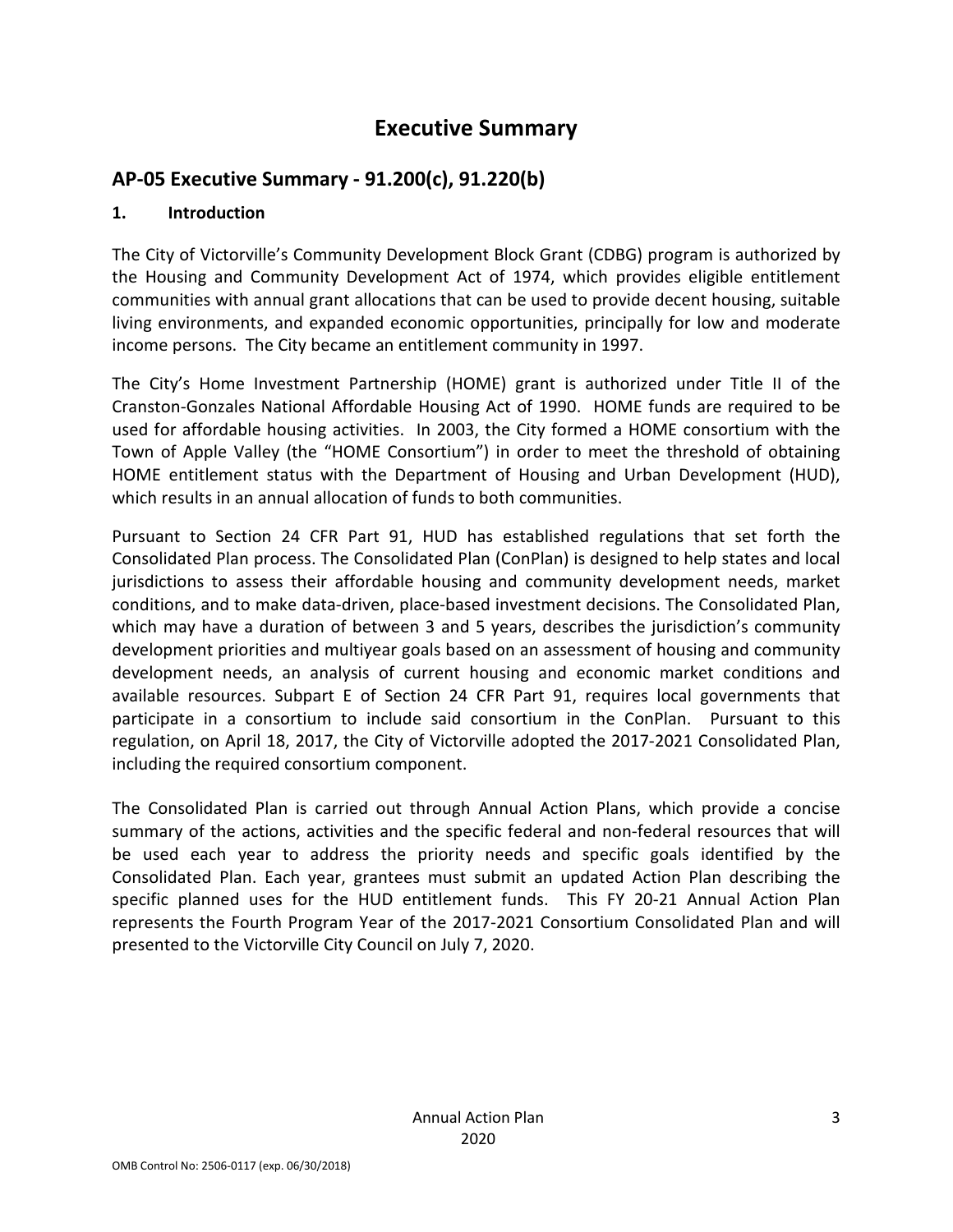## **2. Summarize the objectives and outcomes identified in the Plan**

**This could be a restatement of items or a table listed elsewhere in the plan or a reference to another location. It may also contain any essential items from the housing and homeless needs assessment, the housing market analysis or the strategic plan.** 

### **Summarize the objectives and outcomes identified in the Plan**

The Consolidated Plan addresses the needs, priorities, goals, and allocation strategies for CDBG and HOME funding for program years July 1, 2017 to June 30, 2022.

Section 101(c) of the authorizing statute sets forth the primary objective of the program as the development of viable communities by the provision of decent housing, a suitable living environment, and expanding economic opportunities, principally for persons of low and moderate income. The statute further states that this is to be achieved in the CDBG program by ensuring that each funded activity meets one of three named national objectives. Those three objectives are identified as: benefiting low- and moderate-income persons; preventing or eliminating slums or blight; and meeting an urgent need. For the City of Victorville's 2017-2021 ConPlan, the following national objectives will be met:

- Benefiting low- and moderate-income persons; and
- Preventing or eliminating slums or blight.

Based on the aforementioned objectives, the City will achieve the following outcomes:

- Provide suitable living environments for Victorville's residents;
- Enhance the quality of life for residents by encouraging decent and affordable housing for residents within the consortium; and
- Expand economic opportunities.

### Funding Priorities

Based on an extensive public participation process during the Consolidated Plan process, the needs assessment and housing market analysis, the City of Victorville determined that funding should be directed to the following priorities:

- Supportive services for the homeless and at risk homeless;
- Human services:
- Need to increase economic development and employment opportunities;
- Housing programs; and
- Accessibility and Mobility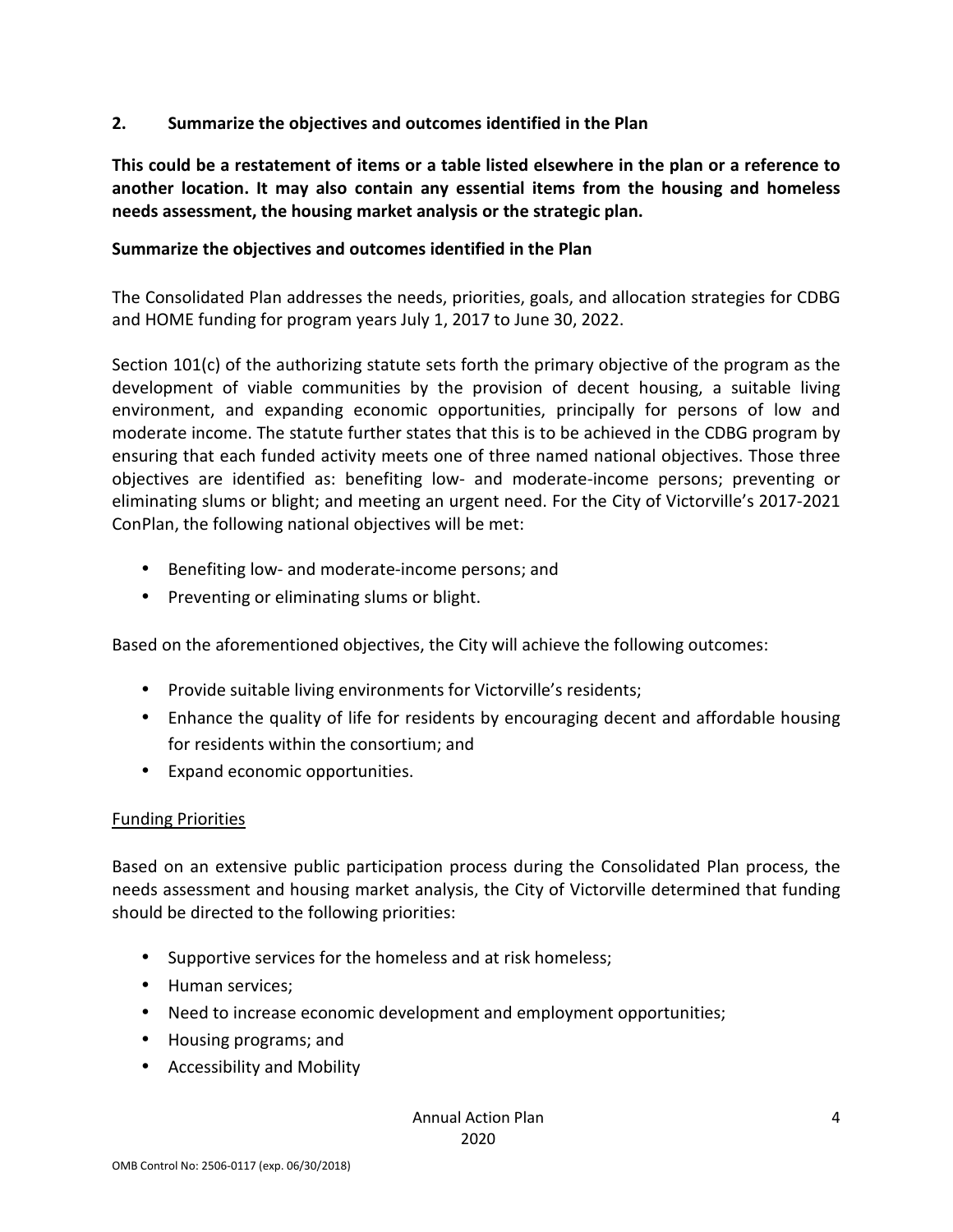The March 27, 2020 passage of the Coronavirus Aid, Relief, and Economic Security Act (CARES Act), Public Law 116-136, provided \$5 billion in Community Development Block Grant funds to be used to prevent, prepare for, and respond to the Coronavirus (COVID-19). As an entitlement community, the City of Victorville ("City") received \$810,528 in Community Development Block Grant-Coronavirus (CDBG-CV) funds. To expedite the disbursement of the City's new CDBG-CV funds, via 24 CFR 5.110, the CARES Act authorized HUD to grant waivers to the public notice, public comment, and citizen participation plan requirements found in 24 CFR 91.105(2) and (k) and 24 CFR 91.40.

In addition to the public notice and comment period waivers, the CARES Act also established the following regulatory waivers, all of which, the City of Victorville utilized in conjunction with Amendment 2020-1 of the ConPlan:

- 1. The public services cap of 15% is suspended for the City's 2019, 2020, and new CDBG-CV funds.
- 2. The CARES Act allows for COVID-19 related pre-award costs for eligible reimbursable costs funded through CDBG-CV only. This does not apply to the City's 2019 and 2020 CDBG funds; pre-award costs are limited to no more than 25% or \$202,632 of the City's CDBG-CV grant amount.
- 3. The CARES Act permits the use of virtual public hearings when necessary for public health reasons.
- 4. The CARES Act permits Citizen Participation Plan Amendments and other Plan publications to occur concurrently.

Under Substantial Amendment 2020-1, the City updated priority need references in its 2017- 2021 Consolidated Plan in order to add a sixth priority need regarding COVID-19 response and recovery. The sixth priority is:

• Support Coronavirus (COVID-19) and other infectious disease responses.

This priority offers a variety of City implemented programs as well as direct allocations to eligible sub-recipients in a range of activities such as:

- Assistance to non-profit agencies in providing basic needs to support activities that relate to their coronavirus and other infectious disease responses. Services may include, but are not limited, to activities to assist senior services, food banks, substance abuse, domestic violence survivors, housing legal services, food and shelter, and additional case management opportunities.
- Subsistence payments provided to qualifying households directly affected by COVID-19 for homelessness prevention.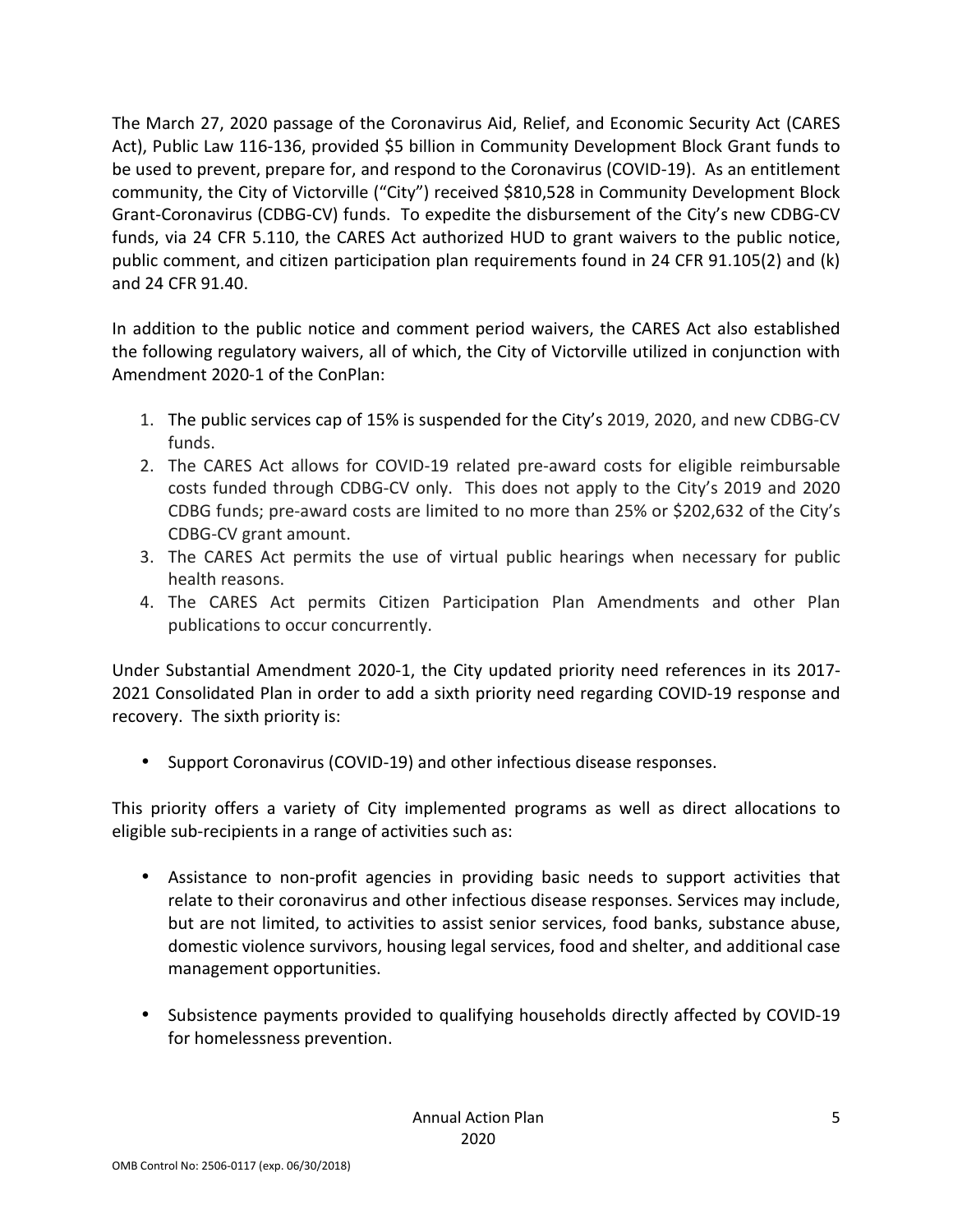- Emergency expenses related to shelter activities and the homeless population, including those expenses to treat and/or prevent the spread of infectious diseases.
- Small business assistance to support COVID-19 recovery efforts.

From the described activities, the City created programs that are available to various non-profit, for profit and City departments to meet the Coronavirus needs of the community. The programs are the following:

Community Outreach Program - A reimbursable grant of up to \$10,000 for eligible non-profit organizations and City entities. Grants are required to provide direct, front-line service programs to respond to community need arising from COVID-19.

Business Outreach Program – A reimbursable grant of up to \$15,000 to businesses within Community Development Block Grant (CDBG) Target Areas designed to assist businesses avoid job loss, enable job retention, provide technical assistance and personal protective equipment (PPE), etc.

Homeless Disaster Response - A grant to reimburse costs incurred by the City to prevent, prepare for, and respond to Coronavirus in the homeless community.

## **3. Evaluation of past performance**

# **This is an evaluation of past performance that helped lead the grantee to choose its goals or projects.**

The City is responsible for ensuring compliance with all rules and regulations associated with the CDBG and HOME entitlement grant programs. The City's annual Action Plan and Consolidated Annual Performance Evaluation Report (CAPER) provide details about the goals, projects and programs completed by the City. The City recognizes that the evaluation of past performance is critical to ensure the City and its subrecipients are implementing activities effectively and that those activities align with the City's overall strategies and goals.

The City evaluates the performance of subrecipients providing public services on a quarterly basis. Subrecipients are required to submit quarterly progress reports, which include participant data, outputs/activities as well as data on outcome measures specific to each project. Prior to the start of the project, outcome measures are developed collaboratively by the subrecipient and the City, ensuring that they are aligned with the City's overall goals and strategies. The City utilizes the quarterly reports to review progress towards annual goals and works with subrecipients to adjust annual goals as needed.

In addition to the quarterly review of progress reports, the City conducts annual monitoring of all subrecipients to ensure compliance with program-specific and crosscutting federal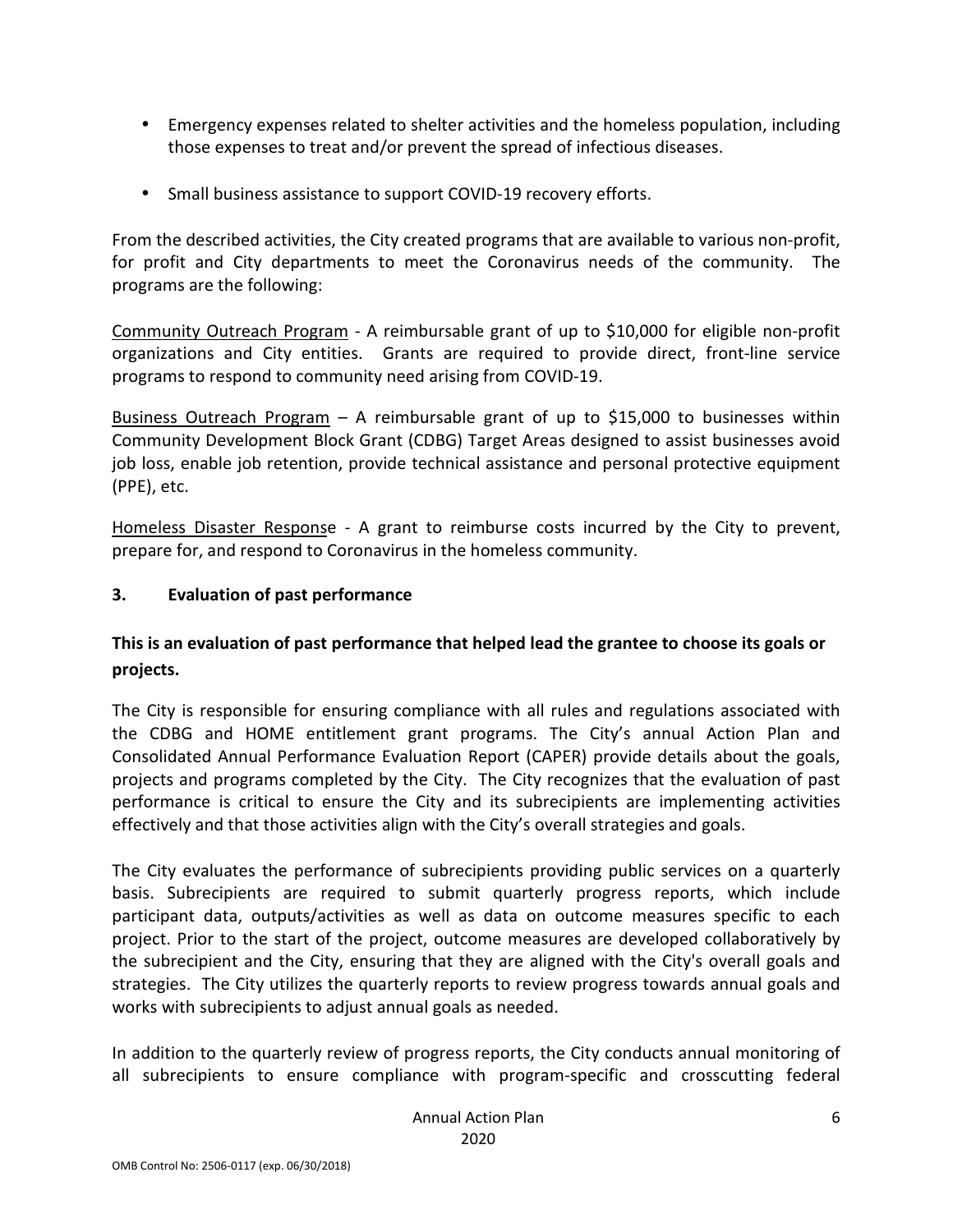regulations (e.g. non-discrimination, equal access, employment, contracting, environmental review, etc.). Subrecipient monitoring provides another opportunity to review progress towards overall goals and strategies and to ensure that the programs implemented by subrecipients are compliant with both federal regulations and City requirements. Due to COVID-19 the City has postponed on-site monitoring.

The City's CAPER is presented to City Council for review each year. The plan presents successes and challenges during the year and highlights specific outcomes and achievements. This review process also provides an opportunity for the public to provide feedback on the City's performance.

The CAPER was evaluated by HUD in their 2018 Program year review dated March 19, 2020, which noted the City's continued capacity to administer grant funds. The activities undertaken are consistent with the City's HUD approved Consolidated Plan, and the City continues to make progress in meeting its housing and community development goals.

# **4. Summary of Citizen Participation Process and consultation process**

Summary from citizen participation section of plan.

As part of the Action Plan preparation and adoption process, citizens of the City of Victorville are afforded an opportunity to provide input on housing and community development needs; issues and problems affecting very-low and low income persons; to learn about various programs available and the expected amount of assistance provided; to assist in the development of local project proposals by giving input to project selections and funding distributions; and to participate in the implementation of funded activities. Through implementation of the Citizen Participation Plan, and pursuant to HUD rules and regulations (Section 104(a)(3) of the Housing and Community Development Act of 1974, as amended, and further augmented by program regulations under 24 CFR Part 91, Subpart B), a 30-day comment period is provided prior to the adoption of the Action Plan.

On May 5, 2020 a substantial amendment to the Citizen Participation Plan was approved by the City Council. The amendment established expedited procedures that include a comment period of no less than five (5) days and the ability for grantees to hold virtual meetings. These expedited procedures are only utilized and available in accordance with applicable waiver provided by HUD.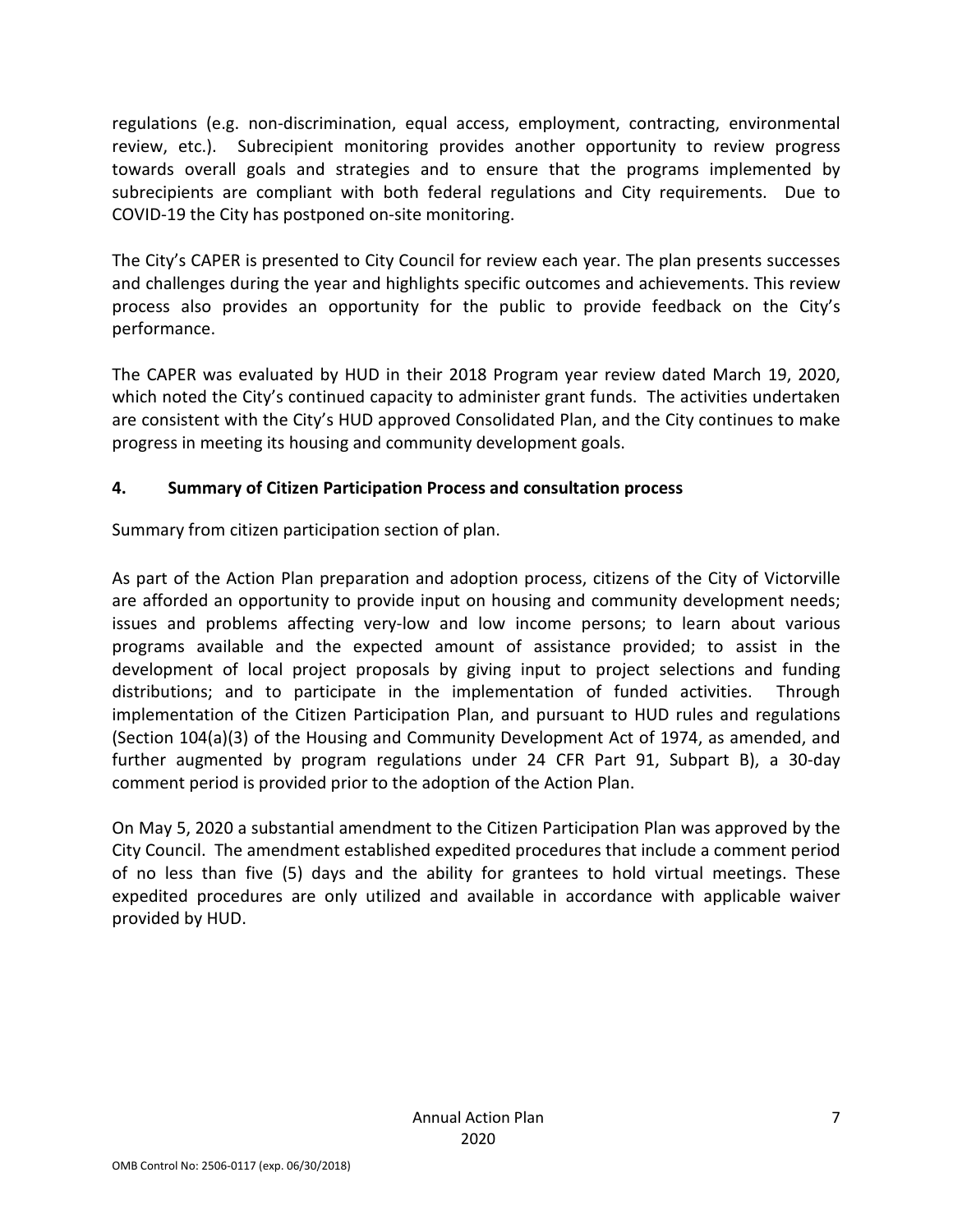The five-day public comment period, for review of the FY 2020-2021 draft Action Plan, commenced on June 26, 2020 and ended on July 6, 2020. A public notice was published in the Valleywide Newspaper on June 26, 2020 announcing the review period. The Action Plan was made available for public review on the City's website https://www.victorvilleca.gov/government/city-departments/development/planning/housingprograms-425. It was also available for review by requesting copies in by telephone, fax, or email.

In an effort to broaden public participation in the development of the Action Plan, including outreach to minorities and non-English speaking persons, statements regarding the availability of special accommodations for non-English speaking persons and those with disabilities were printed on all written materials pertaining to development of the Annual Action Plan. Notices were published in both English and Spanish.

The City of Victorville encourages citizen participation, with a particular emphasis on participation by persons of very low and low income, as well as residents of target neighborhoods and/or neighborhoods which are eligible by definition under the Housing and Community Development Act of 1974, as amended. In order to reach as many participants as possible, the City notifies community organizations and agencies which advocate for persons of very low and low income, concerning participation and needs assessment opportunities and the availability of funds and programs. The City also contacted its local homeless shelter and other non-profit agencies, and entities representing the disabled population to encourage participation from their clients.

## **5. Summary of public comments**

This could be a brief narrative summary or reference an attached document from the Citizen Participation section of the Con Plan.

At the February 4, 2020 public hearing, public service agencies provided testimony to the need of additional programs to assist the increase community need for utility and rental assistance. Additionally the need to fund more youth based programs is in high demand.

## **6. Summary of comments or views not accepted and the reasons for not accepting them**

The needs mentioned during the formal public hearings and City Council meetings throughout the year were taken into consideration when selecting programs to be funded in 2020/2021. Staff attended community meetings on the subjects of the chronic homeless and homeless warming shelters. All of the public comments and views received were accepted and are adequately addressed in the 2020/2021 funding recommendations.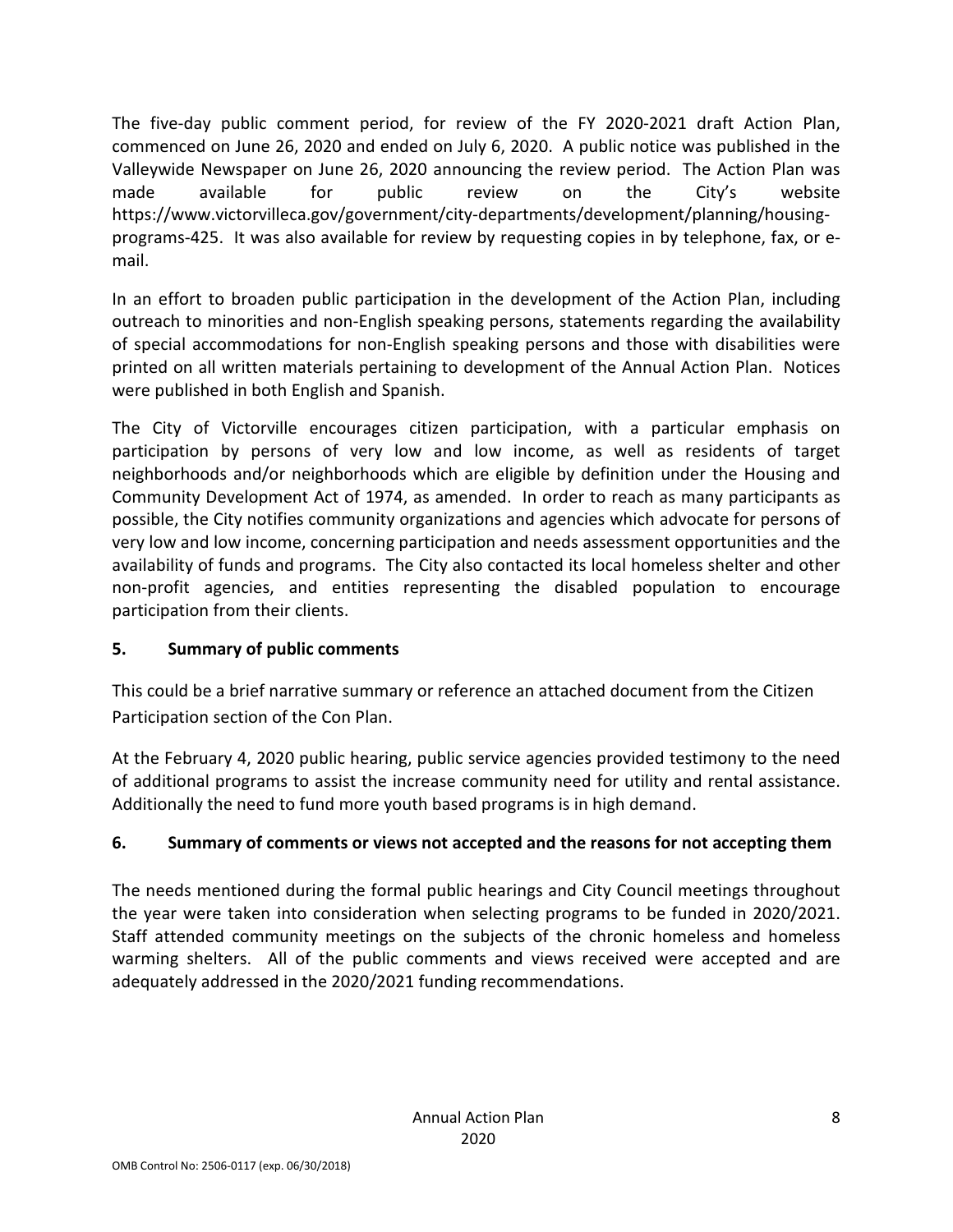## **7. Summary**

The City of Victorville recognizes the need for coordination and collaboration between local governments, nonprofits and provider agencies in dealing with the challenges facing low and moderate income families. The City, its elected officials and community stakeholders work diligently to provide Victorville residents the resources in order to live healthy, safe and productive lives. By partnering with agencies that offer a diverse type of services, the City is able to meet the needs of its residents and its overall Consolidated Plan goals.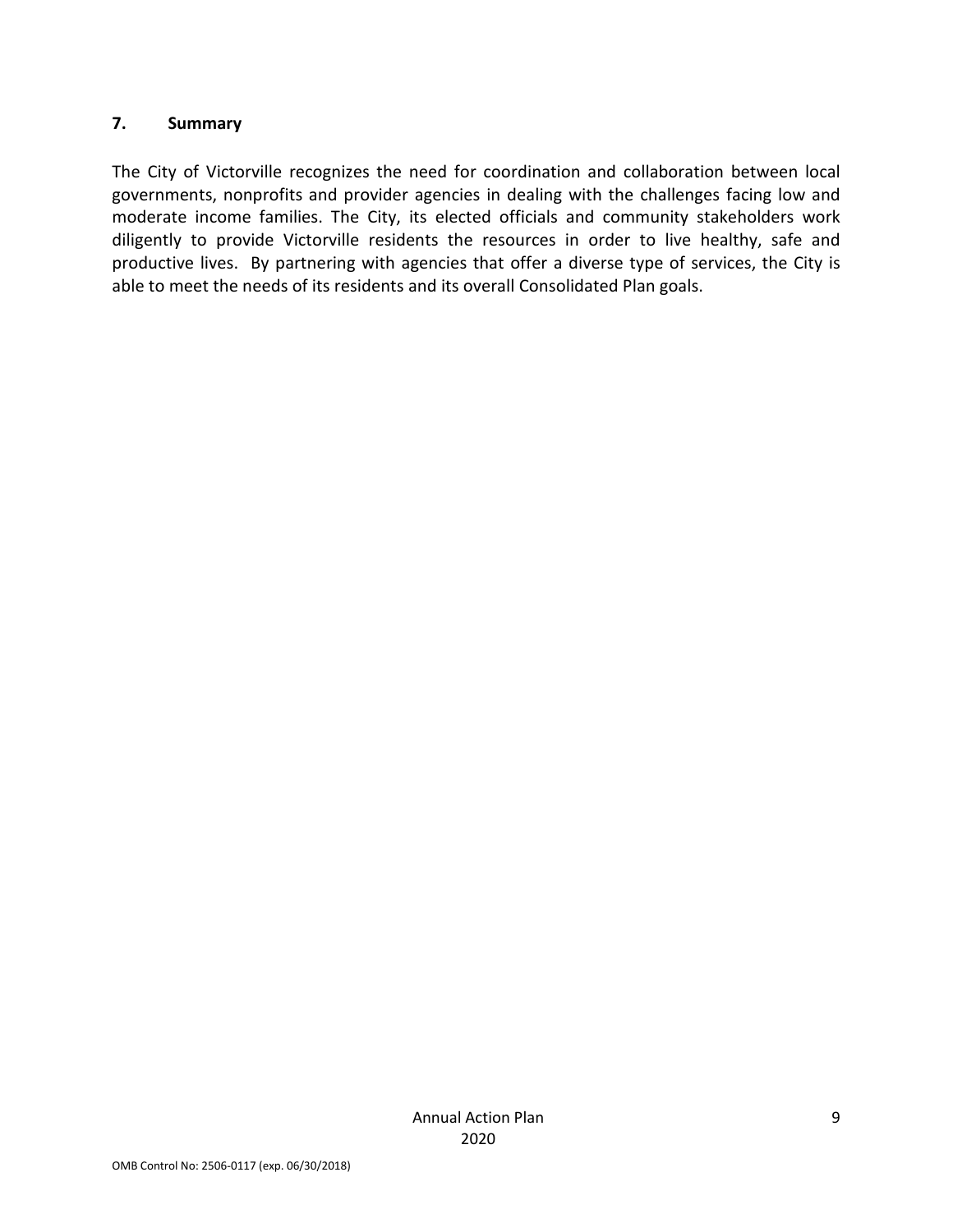# **PR-05 Lead & Responsible Agencies - 91.200(b)**

# **1. Agency/entity responsible for preparing/administering the Consolidated Plan**

The following are the agencies/entities responsible for preparing the Consolidated Plan and those responsible for administration of each grant program and funding source.

| <b>Agency Role</b>                 | <b>Name</b>         | Department/Agency             |  |  |
|------------------------------------|---------------------|-------------------------------|--|--|
|                                    |                     |                               |  |  |
| <b>CDBG Administrator</b>          | <b>VICTORVILLE</b>  | Development Department        |  |  |
|                                    |                     | <b>Housing and Community</b>  |  |  |
| HOME Administrator - Lead Agency   | <b>APPLE VALLEY</b> | Development                   |  |  |
| HOME Administrator - Participating |                     |                               |  |  |
| Jurisdiction                       | <b>VICTORVILLE</b>  | <b>Development Department</b> |  |  |

**Table 1 – Responsible Agencies** 

## **Narrative**

The Community & Development Services Department – Planning Division is responsible for overseeing the administration of the City's Community Development Block Grant and Home Investment Partnership Program. The City is in a Consortium with the Town of Apple Valley for its HOME funds. The Town of Apple Valley acts as the lead agency and is responsible for the preparation of the five year Consolidated Plan. Each jurisdiction is responsible for preparing its own CDBG Action Plan.

## **Consolidated Plan Public Contact Information**

Scott Webb, City Planner City of Victorville Development Department 14343 Civic Drive Victorville, CA 92392 (760) 955-5132

Lori Lamson, Assistant Town Manager Town of Apple Valley 14955 Dale Evans Parkway Apple Valley, CA 92307 (760) 240-7000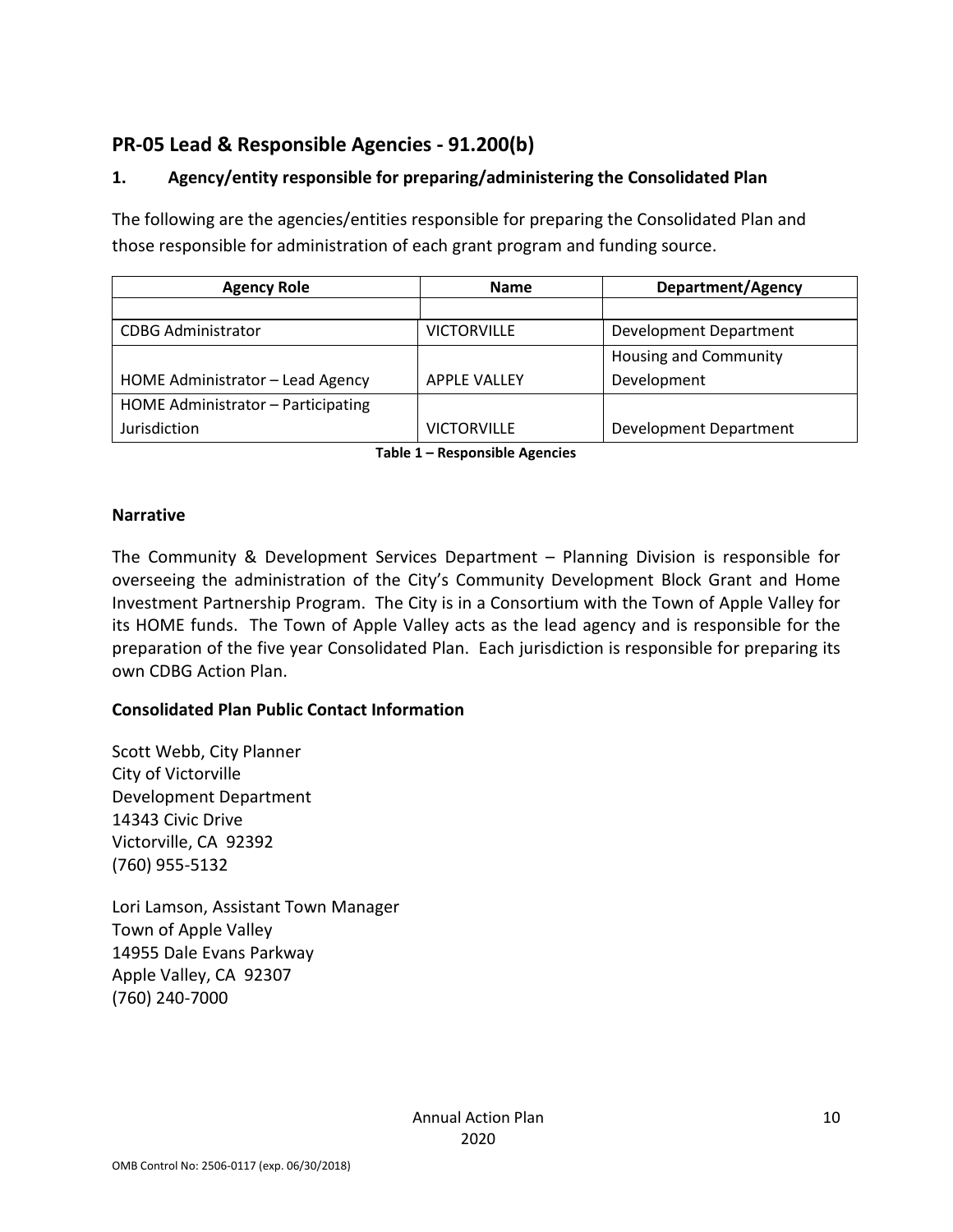# **AP-10 Consultation - 91.100, 91.200(b), 91.215(l)**

# **1. Introduction**

The City of Victorville recognizes that partnerships with public and private entities are vital to the provision of effective assistance to Victorville residents. Each strategy prioritized by the City is only accomplished through effective collaborations with community partners. These partners provide the expertise needed to ensure quality service provision, housing development, and neighborhood revitalization efforts.

Coordination and consultation with public and private agencies is important to the City when developing the Annual Action Plan. The City will continue to work with a number of City departments, the San Bernardino County Housing Authority, major non-profit organizations, and other stakeholders, to ensure that the gaps in services are being fulfilled.

**Provide a concise summary of the jurisdiction's activities to enhance coordination between public and assisted housing providers and private and governmental health, mental health and service agencies (91.215(l)).** 

The County of San Bernardino's Housing Authority is the principle provider of public and assisted housing within the jurisdiction. According to the Housing Authority's 2019 annual report, the most immediate need of the residents of public housing and Housing Choice Vouchers is the need for additional funding to assist wait list residents, as evidenced by the nearly 70,553 families on the Housing Choice Voucher and Public Housing waiting lists combined for the County.

# **Describe coordination with the Continuum of Care and efforts to address the needs of homeless persons (particularly chronically homeless individuals and families, families with children, veterans, and unaccompanied youth) and persons at risk of homelessness.**

In 2019 & 2020, the Housing Authority continued construction of the Desert Haven project. The former Queens Motel will be converted into permanent supportive housing for chronic homeless individuals. The 61 motel rooms are being converted to 24 one-bedroom apartments and seven studio units. The development will utilize Housing First approach and offer supportive services to the residents sponsored by the county's Department of Behavioral Health. Housing First is an approach that connects homeless individuals to permanent housing without preconditions to entry.

The City also participates in the coordination of the yearly Homeless Point in Time Count with the San Bernardino County Office of Homeless Services. Staff assisted in the volunteer outreach efforts and affords the County with office space for the deployment center.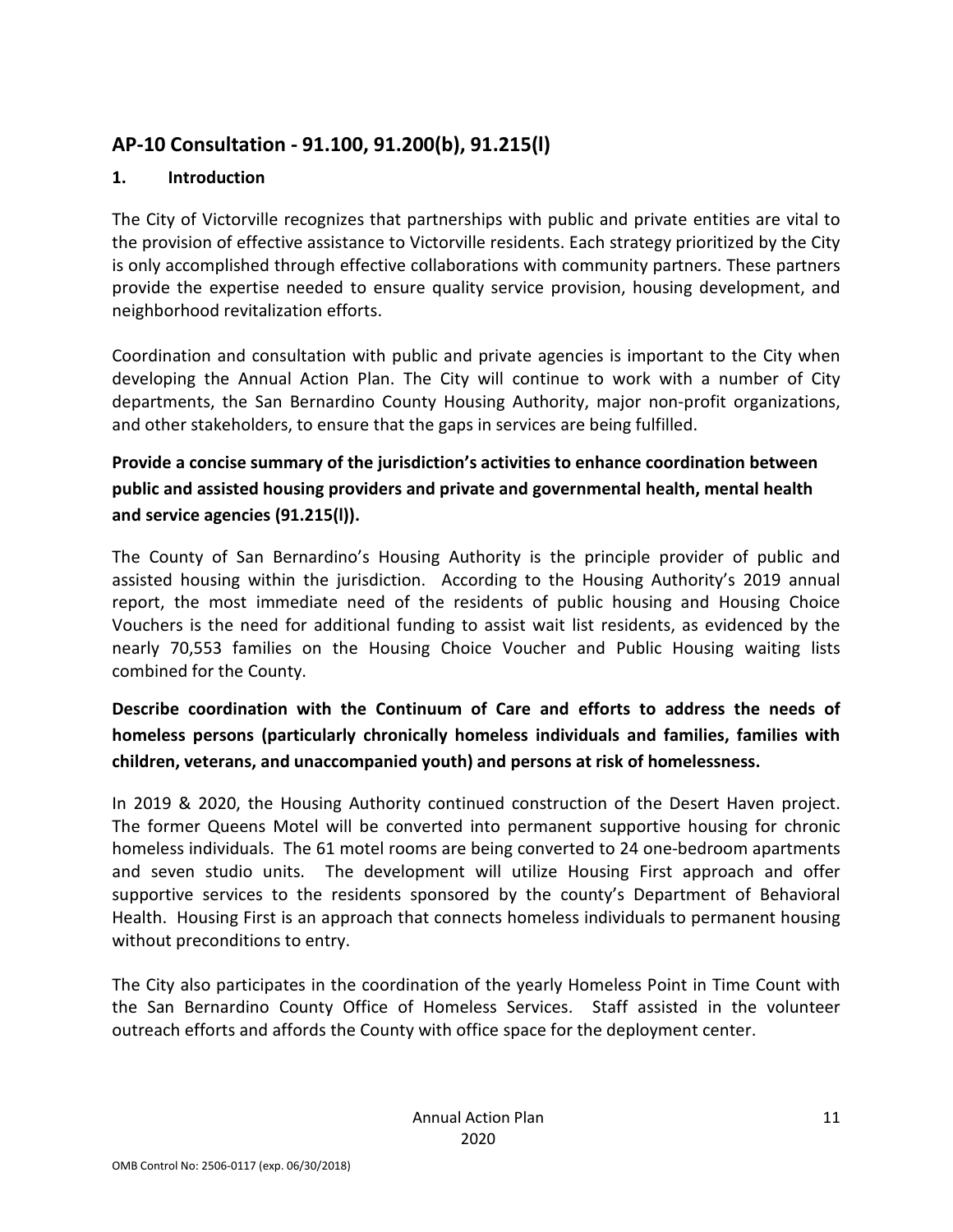**Describe consultation with the Continuum(s) of Care that serves the jurisdiction's area in determining how to allocate ESG funds, develop performance standards for and evaluate outcomes of projects and activities assisted by ESG funds, and develop funding, policies and procedures for the operation and administration of HMIS** 

The City is not a direct recipient of ESG funding.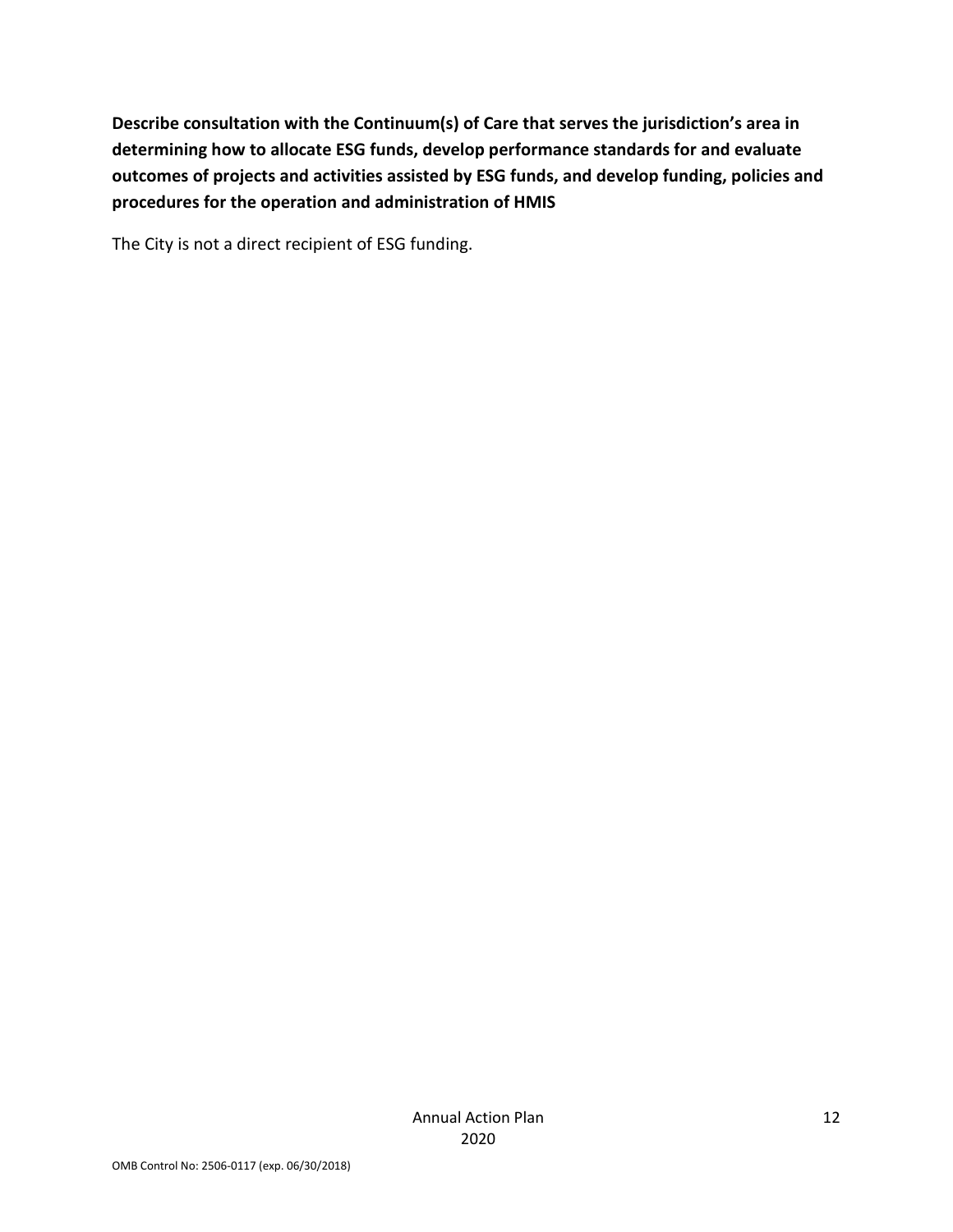**2. Agencies, groups, organizations and others who participated in the process and consultations**

| Agency/Group/Organization                           | <b>Type</b>                                                                                   | <b>ConPlan Priority</b>                                                                                                                                                                                                                                     | How was the                                                                                                                                                                                          |
|-----------------------------------------------------|-----------------------------------------------------------------------------------------------|-------------------------------------------------------------------------------------------------------------------------------------------------------------------------------------------------------------------------------------------------------------|------------------------------------------------------------------------------------------------------------------------------------------------------------------------------------------------------|
|                                                     |                                                                                               | <b>Addressed</b>                                                                                                                                                                                                                                            | group consulted                                                                                                                                                                                      |
| <b>Abundant Living Family</b><br>Church High Desert | Public services -<br>Homeless                                                                 | Supportive services<br>for the homeless<br>and at risk $-$<br>support the<br>development of<br>"one stop"<br>resource centers to<br>assist homeless<br>persons and<br>support the<br><b>Homeless Outreach</b><br>Proactive<br>Enforcement<br>(HOPE) program | Meetings with<br>executive<br>management team<br>to find solutions<br>for the homeless.                                                                                                              |
| St. John of God Health Care<br><b>Services</b>      | Public services -<br>utility assistance<br>for very, low and<br>moderate income<br>households | <b>Supportive services</b><br>for the homeless<br>and at risk - utility<br>assistance                                                                                                                                                                       | Assisted with the<br>Point in Time<br>Count for the City.<br>Very active in the<br>community.<br>Attend public<br>hearings and<br>community<br>meetings.                                             |
| <b>High Desert Homeless</b><br><b>Services</b>      | Public services-<br>Homeless                                                                  | Supportive services<br>for the homeless<br>and at risk $-$<br>support the<br>development of<br>"one stop"<br>resource centers to<br>assist homeless<br>persons and<br>support the<br><b>Homeless Outreach</b><br>Proactive<br>Enforcement<br>(HOPE) program | Integral partner in<br>activating and<br>securing a location<br>for the community<br>warming shelter.<br>Very active in the<br>community.<br>Attend public<br>hearings and<br>community<br>meetings. |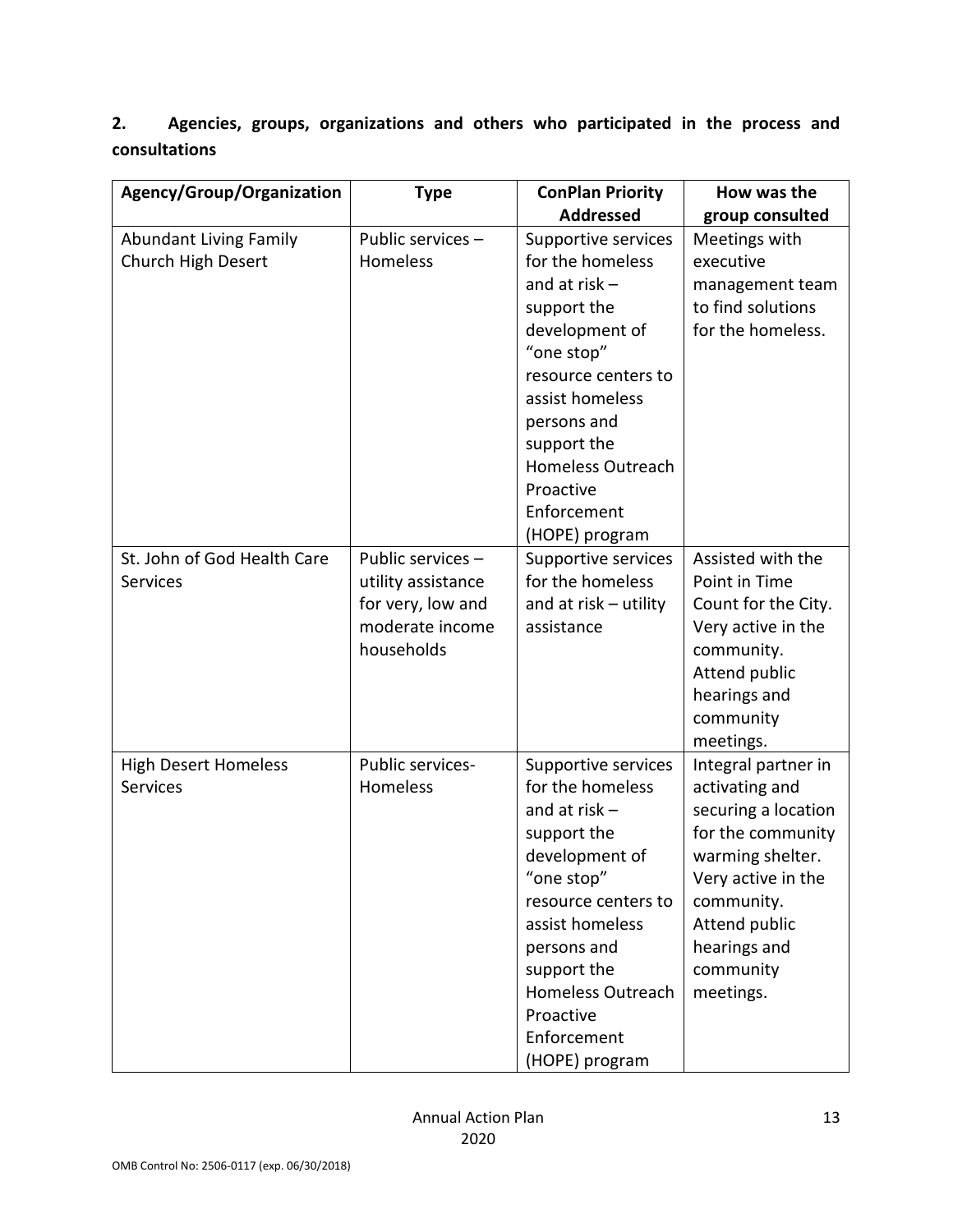| Agency/Group/Organization                                            | <b>Type</b>                                                                                                                       | <b>ConPlan Priority</b><br><b>Addressed</b>                                                                                                                                                                                                                   | How was the<br>group consulted                                                                                  |
|----------------------------------------------------------------------|-----------------------------------------------------------------------------------------------------------------------------------|---------------------------------------------------------------------------------------------------------------------------------------------------------------------------------------------------------------------------------------------------------------|-----------------------------------------------------------------------------------------------------------------|
| <b>Court Appointed Special</b><br><b>Advocates of San Bernardino</b> | Public services -<br>foster youth                                                                                                 | Human Services-<br>support programs<br>that encourage the<br>development of<br>responsible,<br>motivated and<br>educated youth                                                                                                                                | Attend public<br>hearings and<br>community<br>meetings.                                                         |
| <b>Victor Valley Community</b><br>Services Council                   | Public services -<br>elderly, disabled<br>and handicapped                                                                         | <b>Housing Programs</b><br>- rehabilitation of<br>owner occupied<br>housing                                                                                                                                                                                   | Attend public<br>hearings and<br>community<br>meetings. Very<br>active in senior<br>and disabled<br>activities. |
| <b>Victor Valley Domestic</b><br>Violence                            | Public services -<br>transitional<br>housing and<br>support services<br>for victims of<br>domestic violence<br>and their families | Supportive services<br>for the homeless<br>and at risk, human<br>services and<br>housing programs-<br>support the<br>development of<br>"one stop"<br>resource centers to<br>assist homeless;<br>encourage<br>programs that<br>promote a healthy<br>lifestyle. | Attend public<br>hearings and<br>community<br>meetings. Very<br>active in the<br>community.                     |
| San Bernardino Sexual<br><b>Assault Services</b>                     | Public services -<br>support services<br>for victims of<br>sexual assault                                                         | Human services-<br>encourage<br>programs that<br>promote a healthy<br>lifestyle                                                                                                                                                                               | Attend public<br>hearings and<br>community<br>meetings. Very<br>active in the<br>community.                     |
| <b>Moses House Ministries</b>                                        | Public services -<br>families with young<br>children (under 5<br>years of age)                                                    | Human services-<br>encourage<br>programs that<br>promote a healthy<br>lifestyle                                                                                                                                                                               | Attend public<br>hearings and<br>community<br>meetings.                                                         |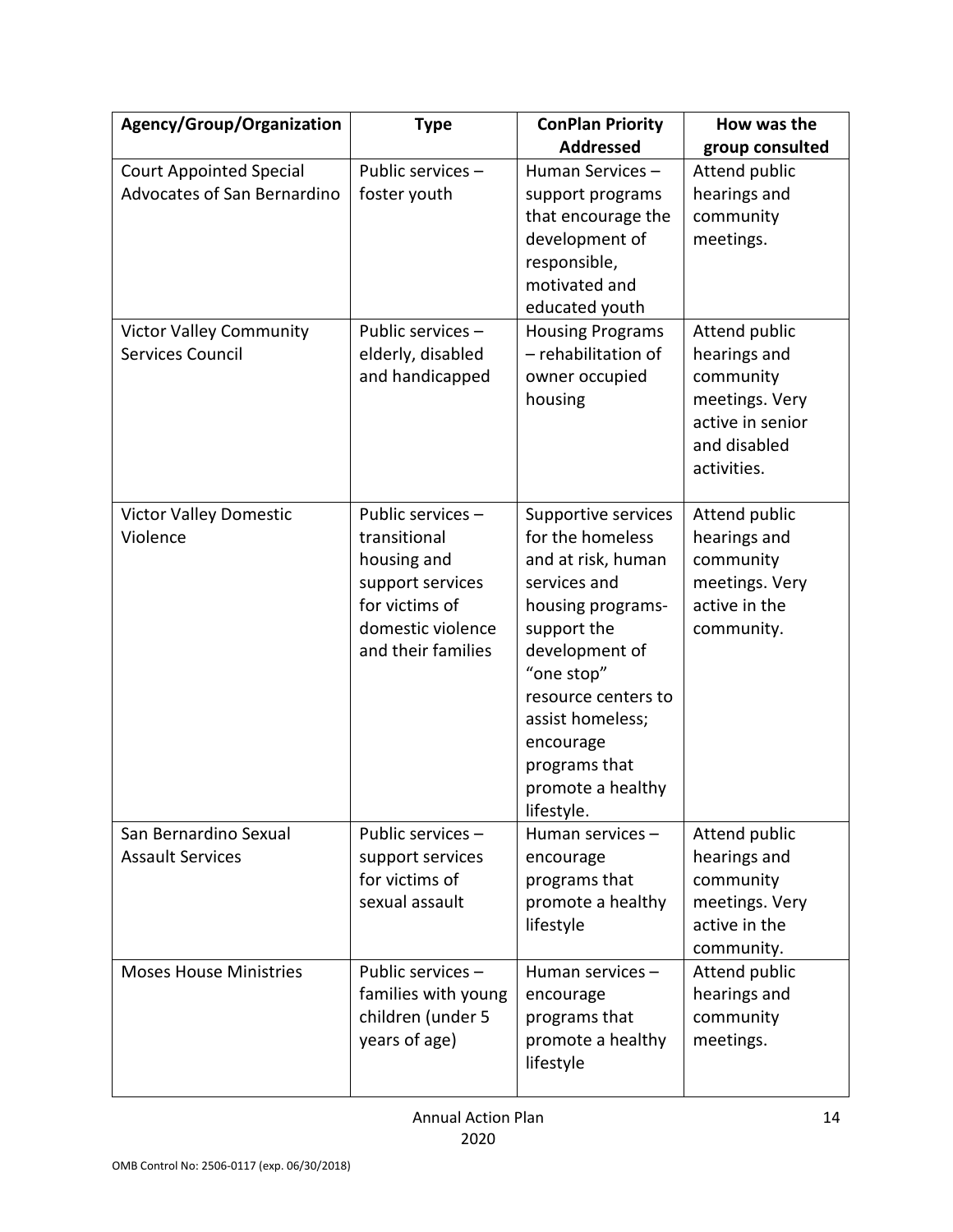| Agency/Group/Organization        | <b>Type</b>          | <b>ConPlan Priority</b>                | How was the                           |
|----------------------------------|----------------------|----------------------------------------|---------------------------------------|
|                                  |                      | <b>Addressed</b>                       | group consulted                       |
| St. Joan of Arc                  | Public services -    | Human services-                        | Attend public                         |
|                                  | provide a            | develop public                         | hearings and                          |
|                                  | community            | facility amenities                     | community                             |
|                                  | meeting building in  | that facilitate                        | meetings. Very                        |
|                                  | the Old Town         | community                              | active in the Old                     |
|                                  | Victorville area     | involvement and<br>recreation          | <b>Town Victorville</b><br>community. |
| Inland Fair Housing and          | Public services -    | Human services-                        | Attend public                         |
| <b>Mediation Board</b>           | fair housing         | disseminate fair                       | hearings and                          |
|                                  | provider             | housing                                | community                             |
|                                  |                      | information                            | meetings. Hold fair                   |
|                                  |                      | through literature,                    | housing                               |
|                                  |                      | media, referrals                       | workshops.                            |
|                                  |                      | and workshops                          |                                       |
| Legal Aid Society                | Public services -    | Human services-                        | Attend public                         |
|                                  | provide legal        | Support the                            | hearings and                          |
|                                  | advice and           | development of                         | community                             |
|                                  | document             | arts, music and                        | meetings.                             |
|                                  | preparation          | culture in the                         |                                       |
|                                  |                      | community                              |                                       |
| <b>High Desert Transitional</b>  | Public services -    | Supportive services                    | Attend public                         |
| Living Connection                | provide emergency    | for the homeless                       | hearings and                          |
|                                  | services such as     | and at risk - food                     | community                             |
|                                  | food and clothing    | and nutrition                          | meetings.                             |
|                                  |                      | services                               |                                       |
| <b>Victor Valley Family</b>      | Public services -    | Supportive services                    | Board member of                       |
| Assistance Program               | homeless, youth      | for the homeless                       | the San Bernardino                    |
|                                  | education            | and at risk and                        | <b>County Homeless</b>                |
|                                  |                      | Human Services-                        | Provider Network.                     |
|                                  |                      | transitional                           |                                       |
|                                  |                      | housing for special                    |                                       |
|                                  | Public services - at | groups<br>Human services-              | Attend public                         |
| <b>Family Assistance Program</b> | risk youth services  |                                        | hearings and                          |
|                                  |                      | support programs<br>that encourage the | community                             |
|                                  |                      | development of                         | meetings.                             |
|                                  |                      | responsible,                           |                                       |
|                                  |                      | motivated and                          |                                       |
|                                  |                      | educated youth                         |                                       |
|                                  |                      |                                        |                                       |
|                                  |                      |                                        |                                       |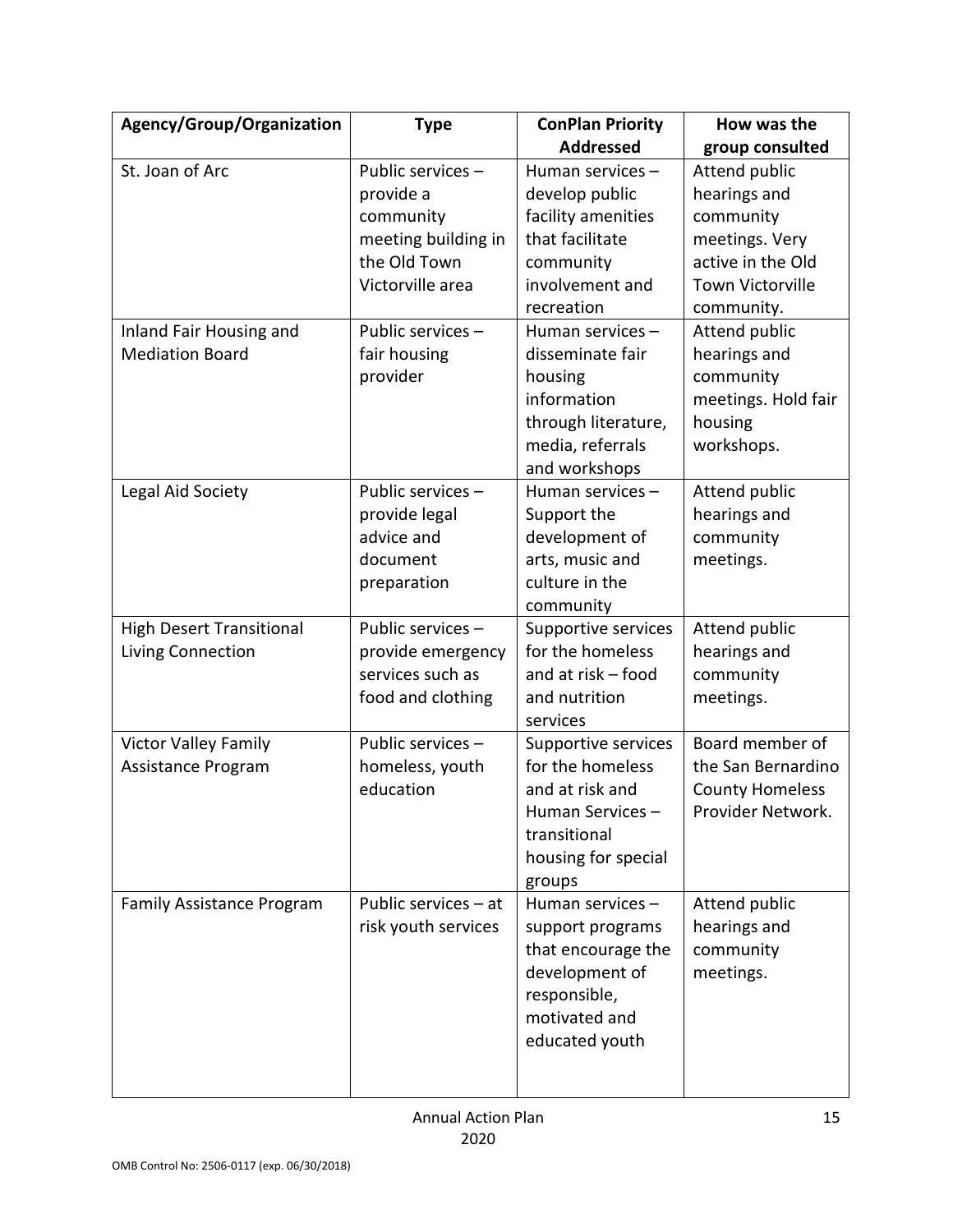| Agency/Group/Organization | <b>Type</b>       | <b>ConPlan Priority</b> | How was the     |
|---------------------------|-------------------|-------------------------|-----------------|
|                           |                   | <b>Addressed</b>        | group consulted |
| Millionaire Mind Kids     | Public services - | Human services-         | Attend public   |
|                           | after school      | support programs        | hearings and    |
|                           | programs          | that encourage the      | community       |
|                           |                   | development of          | meetings.       |
|                           |                   | responsible,            |                 |
|                           |                   | motivated and           |                 |
|                           |                   | educated youth          |                 |

**Table 2 – Agencies, groups, organizations who participated**

### **Identify any Agency Types not consulted and provide rationale for not consulting**

Every effort was made to consult a variety of service providers through various outreach techniques including meetings and emails to solicit input and participation through the planning process. Staff believes that all critical agency types were consulted during the participation and consultation process and has not intentionally failed to consult with any particular agency.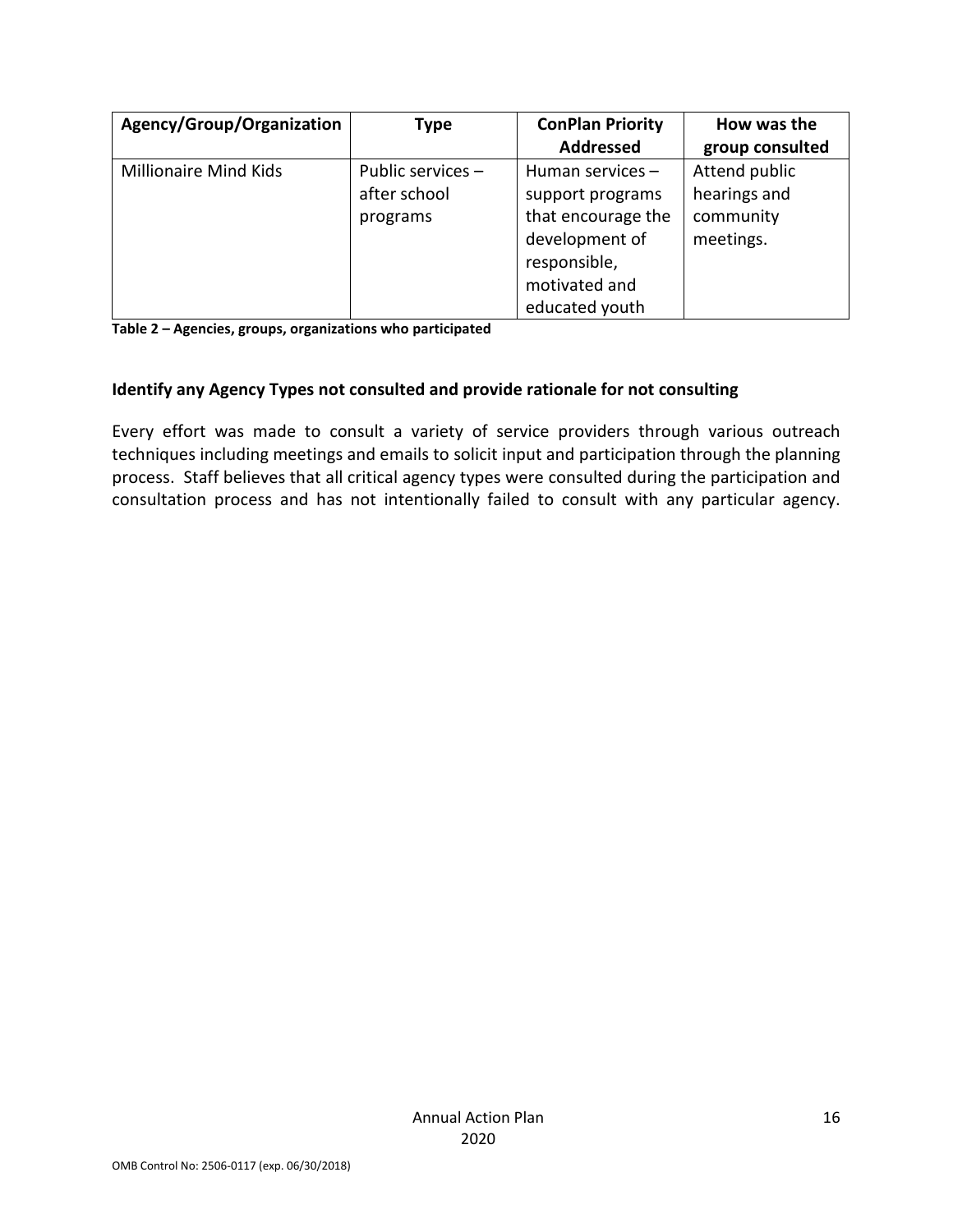| <b>Name of Plan</b>                                        | <b>Lead Organization</b> | How do the goals of your<br><b>Strategic Plan overlap with the</b>                                                                                                                                                                                                                                                                                                                                                                                                                                                                                                                                                              |  |  |
|------------------------------------------------------------|--------------------------|---------------------------------------------------------------------------------------------------------------------------------------------------------------------------------------------------------------------------------------------------------------------------------------------------------------------------------------------------------------------------------------------------------------------------------------------------------------------------------------------------------------------------------------------------------------------------------------------------------------------------------|--|--|
|                                                            |                          | goals of each plan?                                                                                                                                                                                                                                                                                                                                                                                                                                                                                                                                                                                                             |  |  |
| City of Victorville General<br>Plan 2030 - Housing Element | City of Victorville      | the<br>Regional<br><b>Based</b><br>on<br><b>Needs</b><br>Allocation<br>Housing<br>(RHNA) set forth by the State<br>of California, the Housing<br>Element is the City's chief<br>policy document<br>for the<br>of affordable<br>development<br>and market rate housing.<br>Consistent with this policy<br>document,<br>the<br>City<br>will<br>maintain and enhance the<br>quality of existing residential<br>neighborhoods and, promote<br>and encourage fair housing<br>opportunities for all economic<br>segments of the community,<br>regardless of age, sex, ethnic<br>background,<br>physical<br>condition, or family size. |  |  |
| Continuum of Care                                          | County of San Bernardino | The County of San Bernardino<br>Continuum<br>of Care<br>is.<br>a -<br>conducts<br>applicant<br>and<br>homeless counts, surveys of<br>the homeless population, and<br>strategic planning to end<br>homelessness.<br>Consistent<br>with the goals of the CoC, the<br>City of Victorville will provide<br>support to nonprofits that<br>meet the social services needs<br>of the City residents with an<br>emphasis on the homeless.                                                                                                                                                                                               |  |  |

# **Other local/regional/state/federal planning efforts considered when preparing the Plan**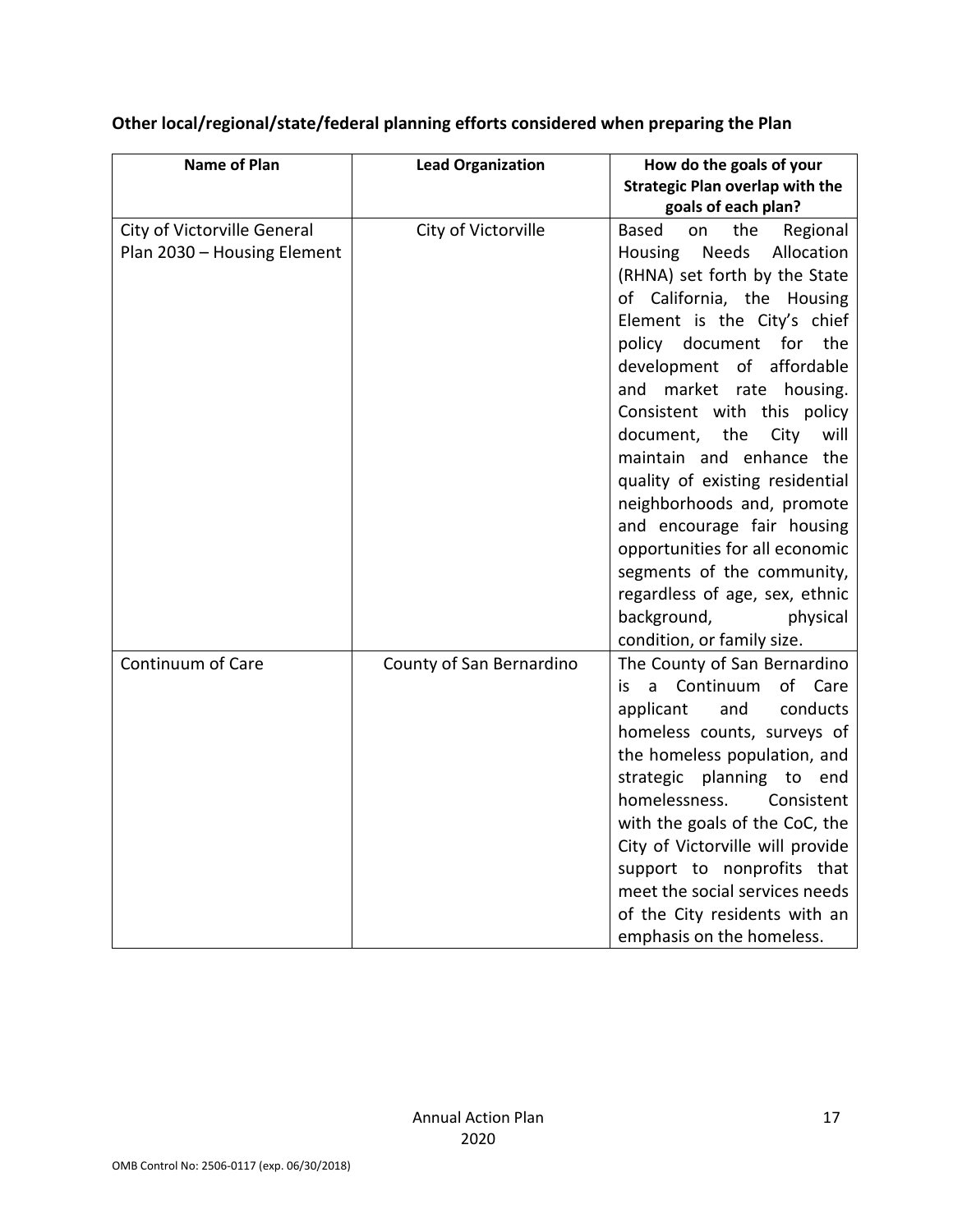| <b>Consolidated Plan</b> | <b>Apple Valley</b>      | The City of Victorville consults  |  |  |
|--------------------------|--------------------------|-----------------------------------|--|--|
|                          |                          | with the Town of Apple Valley     |  |  |
|                          |                          | in order to solicit and approve   |  |  |
|                          |                          | Community<br>Housing              |  |  |
|                          |                          | Development Organizations         |  |  |
|                          |                          | to fund projects that supports    |  |  |
|                          |                          | affordable and safe housing       |  |  |
|                          |                          | for its residents.                |  |  |
| 2019 Annual Report       | Housing Authority of the | The City of Victorville refers to |  |  |
|                          | County of San Bernardino | the Housing Authority's plan      |  |  |
|                          |                          | to see what the community is      |  |  |
|                          |                          | lacking in housing for low        |  |  |
|                          |                          | income families and funding.      |  |  |
|                          |                          | The<br>Housing<br>Authority       |  |  |
|                          |                          | additionally administers the      |  |  |
|                          |                          | Choice<br>Housing<br>Voucher      |  |  |
|                          |                          | program for the City.             |  |  |

**Table 3 - Other local / regional / federal planning efforts** 

## **Narrative**

The City's collaborative and cooperative planning partnerships with governmental, nonprofit and private entities are done to ensure that the City's below moderate income resident's needs and issues are comprehensively evaluated and thoroughly addressed.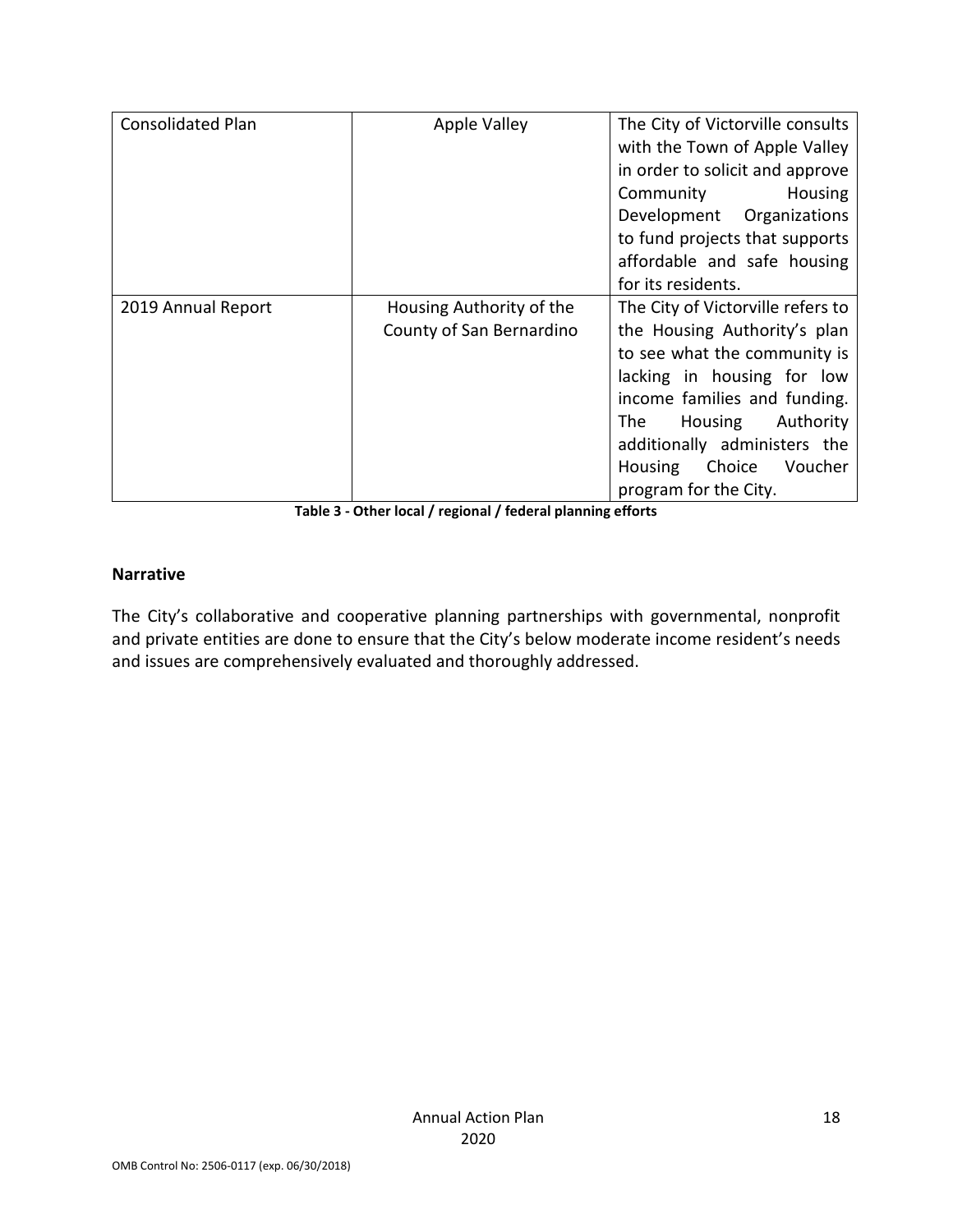# **AP-12 Participation - 91.401, 91.105, 91.200(c)**

## **1. Summary of citizen participation process/Efforts made to broaden citizen participation Summarize citizen participation process and how it impacted goal-setting**

The City of Victorville recognizes that Victorville residents are partners in the development and execution of the Action Plan. The Citizen Participation Plan (CPP) establishes a means by which citizens, public agencies and other interested parties can actively participate in the development of consolidated planning documents, including the Action Plan.

Using the CPP as a guide, Victorville sought community involvement and provided residents with opportunities to become involved in the development of the Annual Action Plan. Opportunities for citizen input were provided during the entire planning process, from the development of the Action Plan to reviewing the draft document, through publications, postings and public hearings. Outreach efforts were developed to reach diverse populations including to persons with disabilities, special needs populations and limited English speaking persons.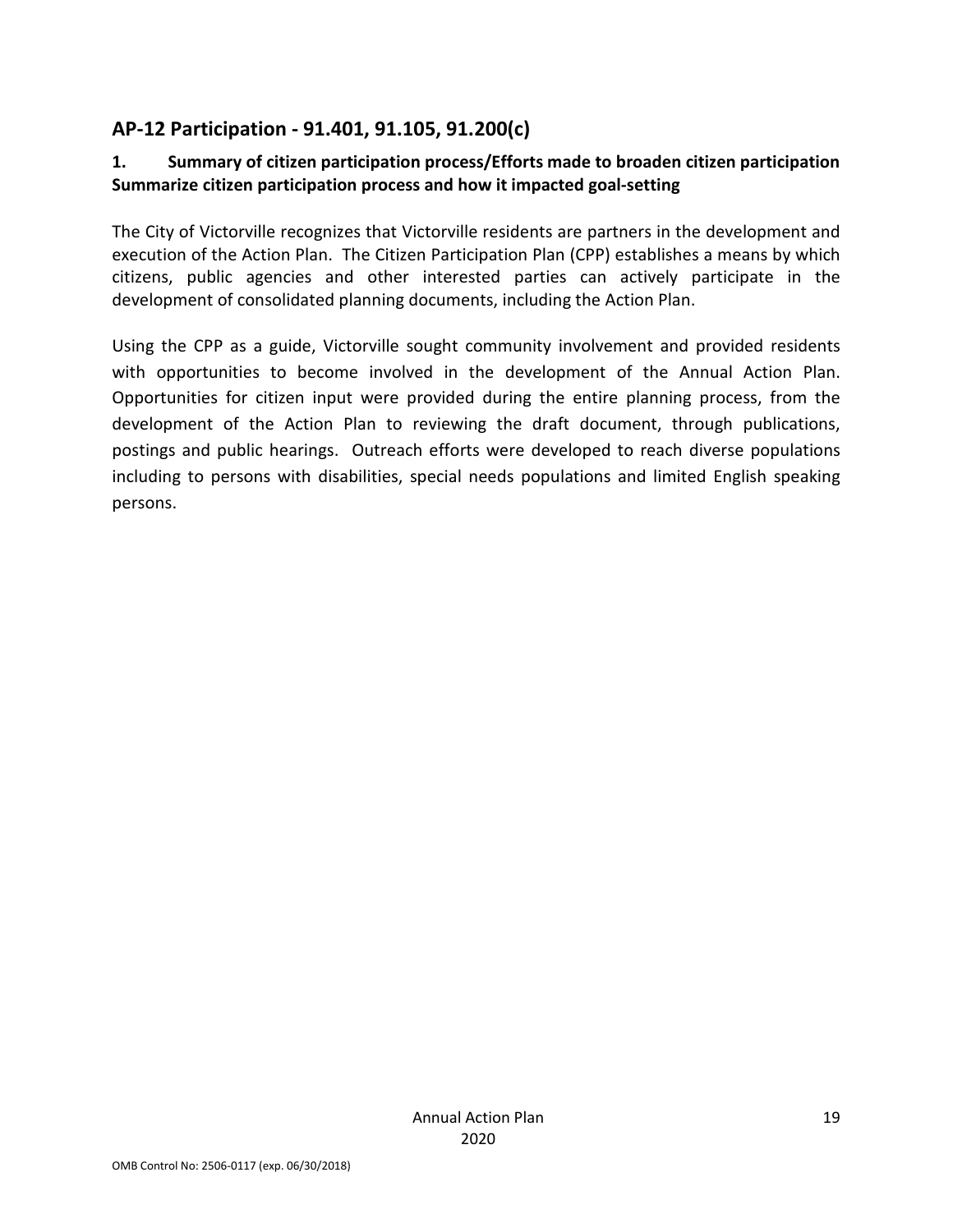## **Citizen Participation Outreach**

| Sort         | Mode of  | <b>Target of Outreach</b> | <b>Summary of</b>           | Summary of         | <b>Summary of comme</b> | <b>URL</b> (If applicable) |
|--------------|----------|---------------------------|-----------------------------|--------------------|-------------------------|----------------------------|
| Order        | Outreach |                           | response/attendance         | comments receiv    | nts not accepted        |                            |
|              |          |                           |                             | ed                 | and reasons             |                            |
| $\mathbf{1}$ | Public   | Community                 | A public hearing notice for | 12 public          | All comments were       | https://www.victorville    |
|              | Hearing  | stakeholders              | February 4, 2020 was        | comments were      | considered.             | ca.gov/government/cit      |
|              | notice   |                           | published in the Daily      | received which     | Victorville did not     | $V^-$                      |
|              |          | Community residents,      | Press on January 24, 2019   | included request   | reject any comments     | departments/develop        |
|              |          | including limited         | in English and Spanish.     | to support         | received.               | ment/planning/housing      |
|              |          | English speaking          |                             | programs that      |                         | -programs/public-          |
|              |          | residents, specifically   | The public hearing notice   | promote fair       |                         | hearings                   |
|              |          | Spanish speaking          | was posted on the City's    | housing and        |                         |                            |
|              |          | residents                 | website and at the          | landlord/tenant    |                         |                            |
|              |          |                           | Victorville library.        | services, youth    |                         |                            |
|              |          |                           |                             | including foster   |                         |                            |
|              |          |                           |                             | youth programs,    |                         |                            |
|              |          |                           |                             | programs that      |                         |                            |
|              |          |                           |                             | assist residents   |                         |                            |
|              |          |                           |                             | that are food      |                         |                            |
|              |          |                           |                             | insecure, legal    |                         |                            |
|              |          |                           |                             | service programs,  |                         |                            |
|              |          |                           |                             | domestic violence  |                         |                            |
|              |          |                           |                             | and sexual assault |                         |                            |
|              |          |                           |                             | programs and the   |                         |                            |
|              |          |                           |                             | increase in the    |                         |                            |
|              |          |                           |                             | homeless           |                         |                            |
|              |          |                           |                             | population and     |                         |                            |
|              |          |                           |                             | need for more      |                         |                            |
|              |          |                           |                             | services.          |                         |                            |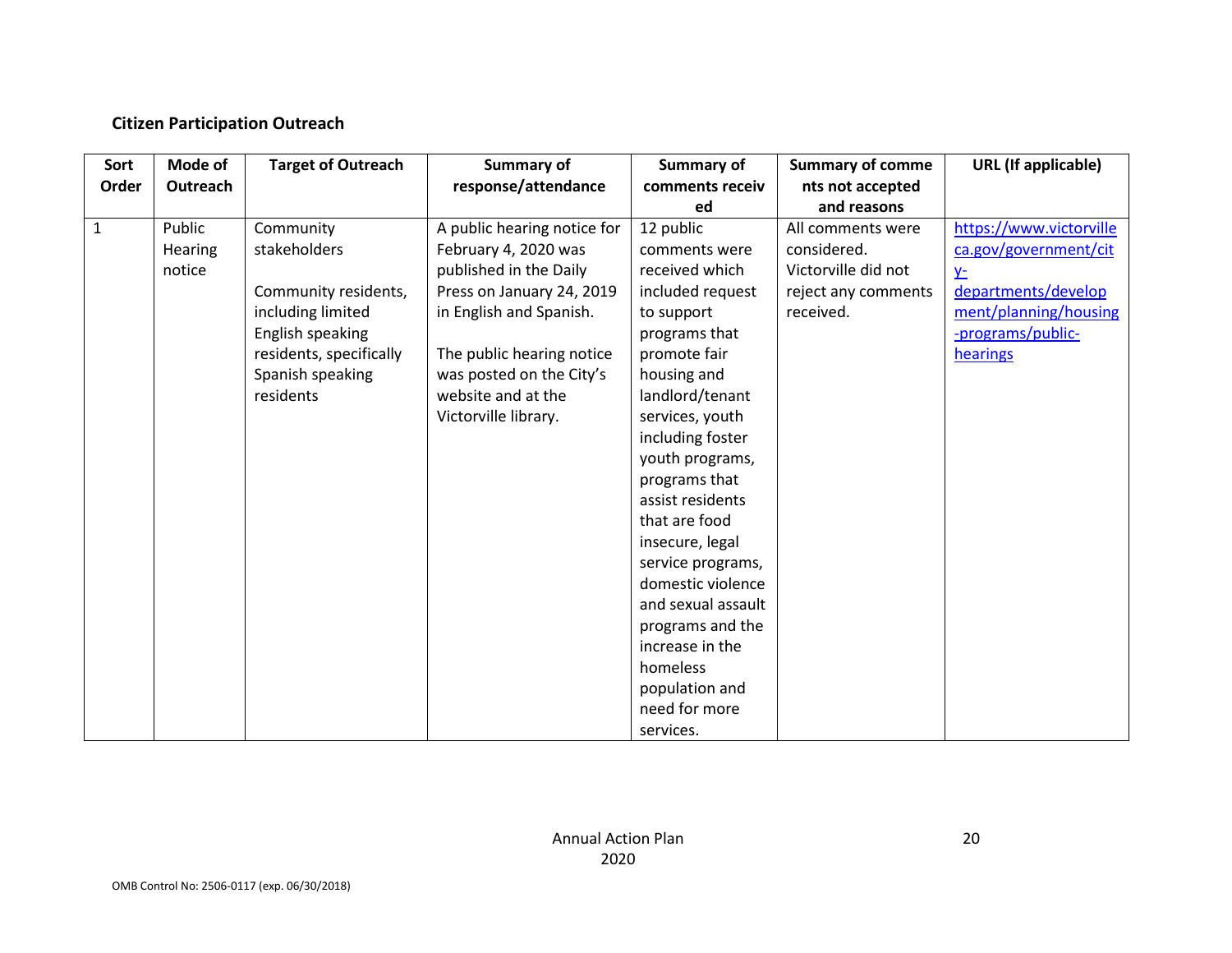| Sort<br>Order | Mode of<br>Outreach                                                        | <b>Target of Outreach</b>                                                                                                                              | Summary of<br>response/attendance                                                                                                                                                                                                                                | Summary of<br>comments receiv<br>ed           | <b>Summary of comme</b><br>nts not accepted<br>and reasons | <b>URL</b> (If applicable)                                                                                                              |
|---------------|----------------------------------------------------------------------------|--------------------------------------------------------------------------------------------------------------------------------------------------------|------------------------------------------------------------------------------------------------------------------------------------------------------------------------------------------------------------------------------------------------------------------|-----------------------------------------------|------------------------------------------------------------|-----------------------------------------------------------------------------------------------------------------------------------------|
| 2             | Public<br><b>Hearing</b><br>Notice<br>and five<br>day<br>comment<br>period | Community<br>stakeholders<br>Community residents,<br>including limited<br>English speaking<br>residents, specifically<br>Spanish speaking<br>residents | A public comment period<br>for Action Plan and public<br>hearing notice for July 7,<br>2020, was published in<br>the Valleywide<br>Newspaper on June 26,<br>2020 in English and<br>Spanish.<br>The public hearing notice<br>was posted on the City's<br>website. | To date, no<br>comments have<br>been received |                                                            | https://www.victorville<br>ca.gov/government/cit<br>V-<br>departments/develop<br>ment/planning/housing<br>-programs/public-<br>hearings |

**Table 4 – Citizen Participation Outreach**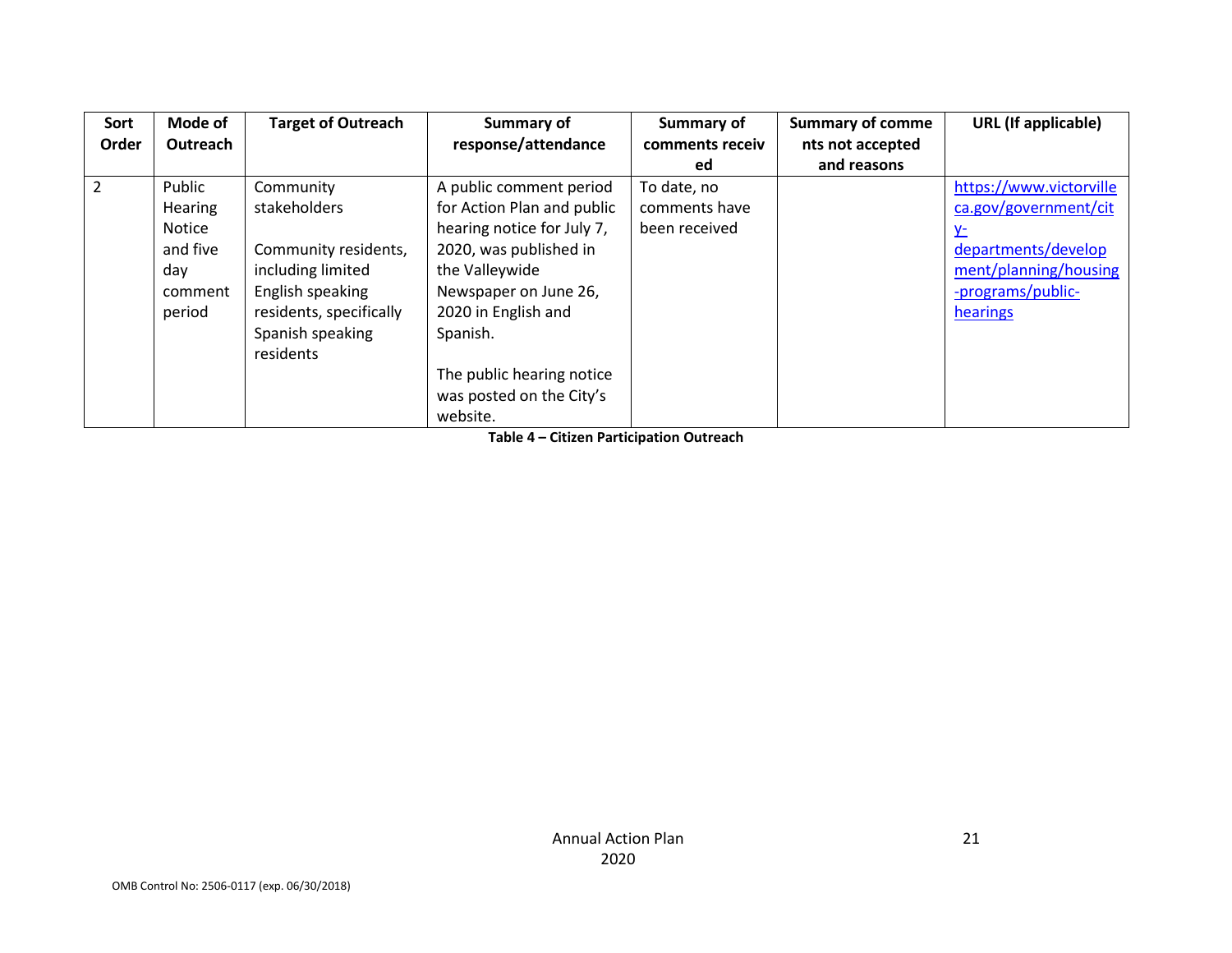# **Expected Resources**

## **AP-15 Expected Resources - 91.420(b), 91.220(c)(1,2)**

#### **Introduction**

One of the main obstacles to meeting community needs is inadequate resources. As with most of the priority goals, the needs far outweigh the City's available resources, which are not sufficient to address all of the needs of low- and moderate-income persons or special needs residents in the City. It is anticipated that Federal and private funding sources for housing and community development programs will remain limited until the current economic conditions eventually recover. Even under these circumstances, the City strives to make progress in implementing its public improvement and public service projects and programs as well as meeting the established objectives.

The following section summarizes the major sources of funding available to carry out housing and community development activities in the City, and specifically identifies the City's current year and projected funding levels over the remainder of the five-year plan period for formula grant CBDG program.

| Program            | <b>Source</b>  | <b>Uses of Funds</b>  |             | <b>Expected Amount Available Year 4</b> |                      |                |                  | <b>Narrative Description</b> |
|--------------------|----------------|-----------------------|-------------|-----------------------------------------|----------------------|----------------|------------------|------------------------------|
|                    | оf             |                       | Annual      | Program                                 | <b>Prior Year</b>    | Total:         | <b>Amount</b>    |                              |
|                    | <b>Funds</b>   |                       | Allocation: | Income: \$                              | <b>Resources: \$</b> |                | <b>Available</b> |                              |
|                    |                |                       |             |                                         |                      |                | <b>Remainder</b> |                              |
|                    |                |                       |             |                                         |                      |                | of ConPlan       |                              |
|                    |                |                       |             |                                         |                      |                |                  |                              |
| Community          | <b>Federal</b> | <b>Public Service</b> | \$1,377,823 | \$0.00                                  | \$351,152.16         | \$1,728,975.16 | \$0.00           | <b>Entitlement</b>           |
| <b>Development</b> |                | <b>Construction</b>   |             |                                         |                      |                |                  | <b>Allocation</b>            |
| <b>Block Grant</b> |                | Administration        |             |                                         |                      |                |                  | <b>Reallocation</b>          |
| <b>HOME</b>        | Federal        | <b>Housing</b>        | \$523,797   | \$0.00                                  | \$0.00               | \$523,797      | \$0.00           | <b>HOME Consortium</b>       |
| <b>Investment</b>  |                | <b>Administration</b> |             |                                         |                      |                |                  | allocation                   |
| Partnership        |                |                       |             |                                         |                      |                |                  |                              |
| Program            |                |                       |             |                                         |                      |                |                  |                              |

#### **Anticipated Resources**

**Table 5 - Expected Resources – Priority Table** 

Annual Action Plan2020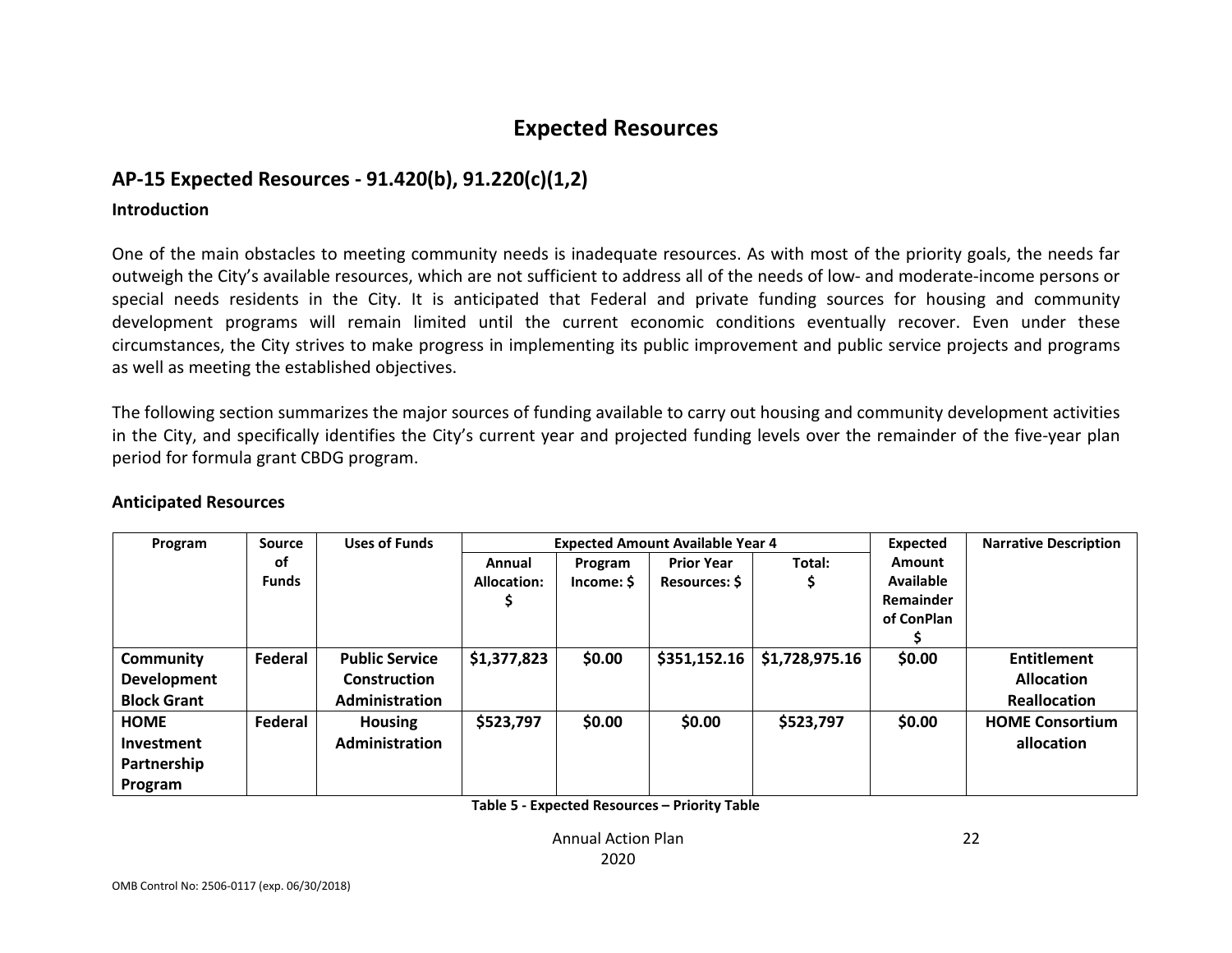# **Explain how federal funds will leverage those additional resources (private, state and local funds), including a description of how matching requirements will be satisfied**

The City does not require that funded projects/programs provide matching funds. However, it is common for CDBG funded construction projects to include the use of non-federal funds.

## **If appropriate, describe publically owned land or property located within the jurisdiction that may be used to address the needs identified in the plan**

The San Bernardino County Housing Authority has invested \$3 million to purchase a dilapidated hotel in Victorville. Currently, the former hotel is under renovation and being converted it into a 31 unit affordable housing development intended directly for the chronically homeless.

### **Discussion**

While the City of Victorville is responsible for the provisions of assistance to low and moderate income residents using entitlement funds, the City cannot achieve these goals on its own. There are many other organizations that carry out the strategies listed in the Plan using other federal, local and private funding sources. For instance, other City departments provide services to low and moderate income residents by utilizing funding from various sources.

In addition, other local agencies and non-governmental organizations receive other federal and state funding to carry out these activities. For example, the San Bernardino County Housing Authority addresses the housing needs of eligible residents in the County through its various housing programs including voucher programs, public housing units, and other housing units owned by the authority and other partnerships.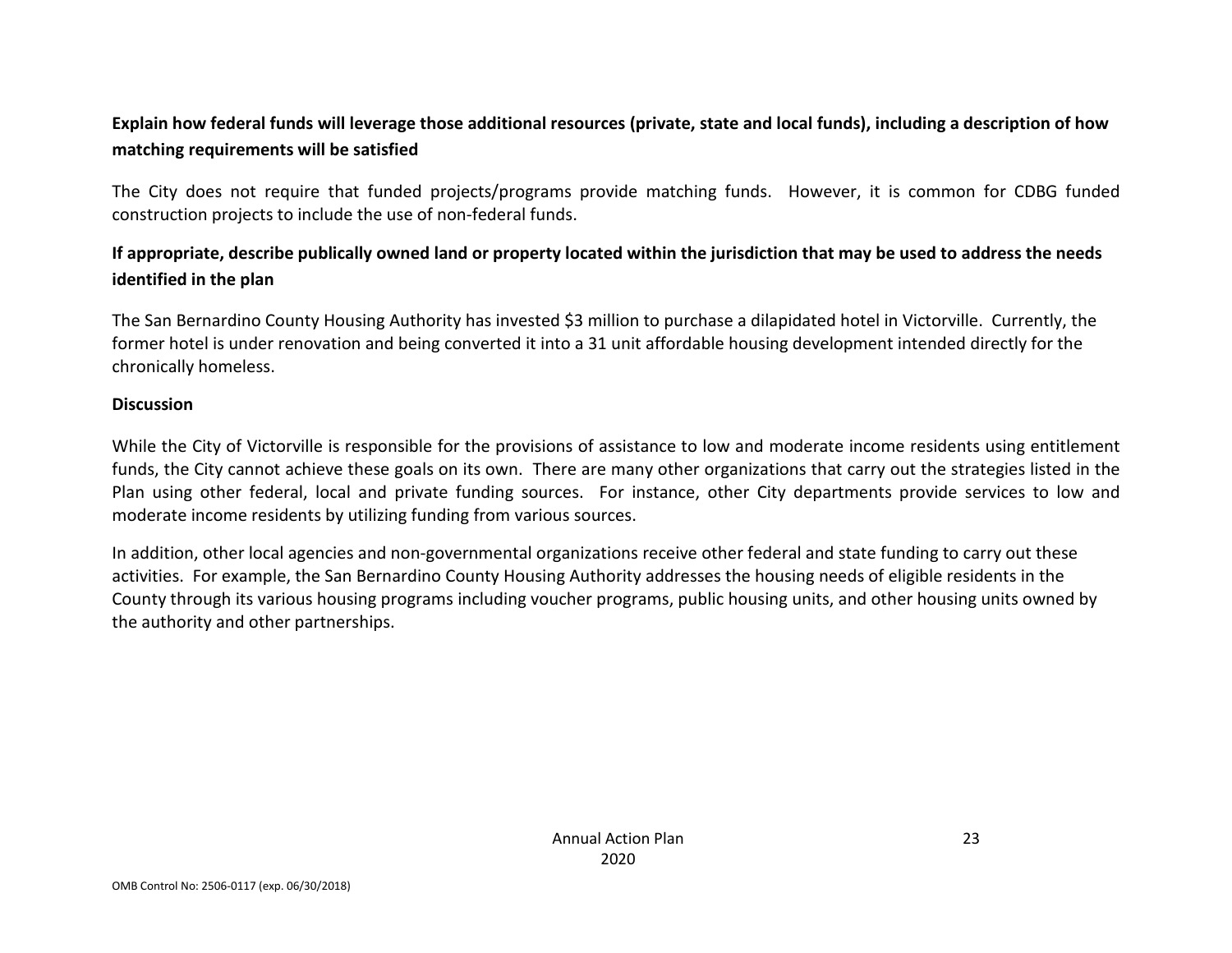# **Annual Goals and Objectives**

# **AP-20 Annual Goals and Objectives - 91.420, 91.220(c)(3)&(e)**

The funding amounts represent FY **20-21**

## **Goals Summary Information**

|                   | <b>Goal Name</b> | <b>Start Year</b> | <b>End Year</b> | Category             | Geographic | <b>Needs</b>      | <b>Funding</b> | <b>Goal Outcome</b>   |
|-------------------|------------------|-------------------|-----------------|----------------------|------------|-------------------|----------------|-----------------------|
| <b>Sort Order</b> |                  |                   |                 |                      | Area       | <b>Addressed</b>  |                | <b>Indicator</b>      |
|                   | Provide          | 2017              | 2021            | <b>Affordable</b>    |            | <b>Supportive</b> | <b>CDBG:</b>   | <b>Public service</b> |
|                   | suitable living  |                   |                 | <b>Housing</b>       |            | services for      | \$721,000      | activities for        |
|                   | environments     |                   |                 | <b>Homeless</b>      |            | the homeless      |                | Low/Moderate          |
|                   | for residents    |                   |                 | <b>Non-Homeless</b>  |            | and at risk       |                | Income                |
|                   |                  |                   |                 | <b>Special Needs</b> |            | Human             |                | <b>Housing</b>        |
|                   |                  |                   |                 | <b>Non-Housing</b>   |            | services          |                | <b>Benefit: 3000</b>  |
|                   |                  |                   |                 | Community            |            |                   |                | <b>Households</b>     |
|                   |                  |                   |                 | Development          |            |                   |                | <b>Assisted</b>       |
|                   |                  |                   |                 |                      |            |                   |                | Other: 20             |
|                   |                  |                   |                 |                      |            |                   |                | <b>Other</b>          |
| $\overline{2}$    | Decent and       | 2017              | 2021            | <b>Affordable</b>    |            | <b>Housing</b>    | <b>CDBG:</b>   | <b>Homeowner</b>      |
|                   | affordable       |                   |                 | <b>Housing</b>       |            | programs          | \$1,074,527.16 | <b>Housing</b>        |
|                   | housing for      |                   |                 |                      |            |                   |                | <b>Rehabilitated:</b> |
|                   | consortia        |                   |                 |                      |            |                   |                | 50 Household          |
|                   | residents        |                   |                 |                      |            |                   |                | <b>Housing Unit</b>   |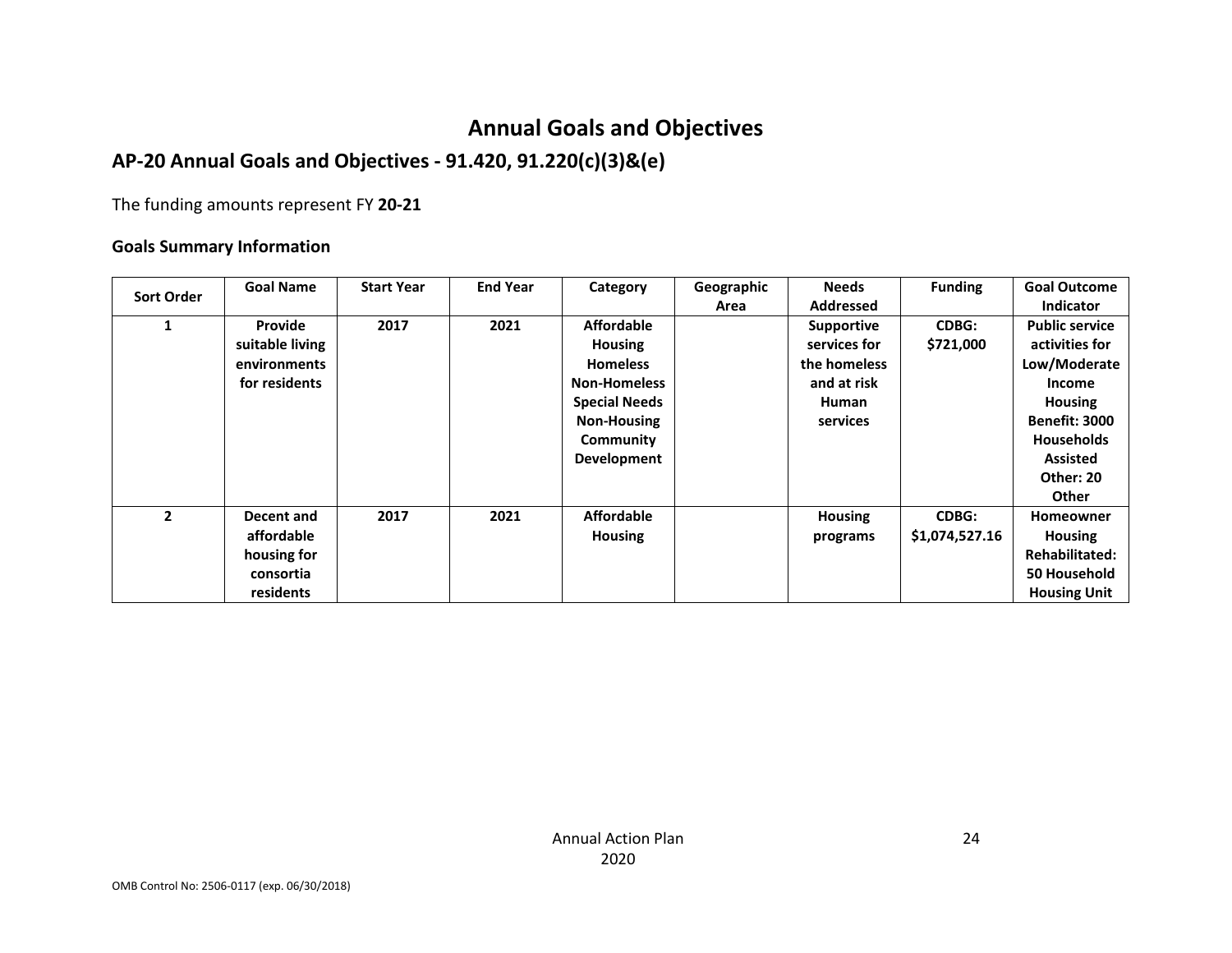| <b>Sort Order</b> | <b>Goal Name</b>                                                          | <b>Start Year</b> | <b>End Year</b> | Category                                       | Geographic<br>Area | <b>Needs</b><br>Addressed                                           | <b>Funding</b>           | <b>Goal Outcome</b><br><b>Indicator</b>                                                                                                  |
|-------------------|---------------------------------------------------------------------------|-------------------|-----------------|------------------------------------------------|--------------------|---------------------------------------------------------------------|--------------------------|------------------------------------------------------------------------------------------------------------------------------------------|
| 3                 | <b>Expand Economic</b><br><b>Opportunities</b>                            | 2017              | 2021            | <b>Non-Housing</b><br>Community<br>Development |                    | Need to<br>increase<br>economic<br>development<br>and<br>employment | CDBG:<br>\$55,000        | Jobs<br>created/retained:<br>5 Jobs                                                                                                      |
| 4                 | <b>Increase Access to</b><br><b>Opportunity Areas</b><br>- AFH            | 2017              | 2021            |                                                |                    | Accessibility<br>and Mobility                                       | <b>CDBG:</b><br>\$35,300 | <b>Public service</b><br>activities for<br>Low/Moderate<br><b>Income Housing</b><br>Benefit: 100<br><b>Households</b><br><b>Assisted</b> |
| 5                 | <b>Fair Housing</b><br><b>Services - AFH</b>                              | 2017              | 2021            | <b>Assessment of</b><br><b>Fair Housing</b>    |                    | <b>Accessibility</b><br>and Mobility                                | <b>CDBG:</b><br>\$24,000 | <b>Public service</b><br>activities for<br>Low/Moderate<br><b>Income Housing</b><br>Benefit: 100<br><b>Households</b><br><b>Assisted</b> |
| 6                 | <b>R/ECAP housing</b><br>and access to<br>social services -<br><b>AFH</b> | 2017              | 2021            |                                                |                    | <b>Accessibility</b><br>and Mobility                                | <b>CDBG:</b><br>\$15,000 | Homeowner<br><b>Housing</b><br><b>Rehabilitated: 1</b><br>Household<br><b>Housing Unit</b>                                               |

**Table 6 – Goals Summary**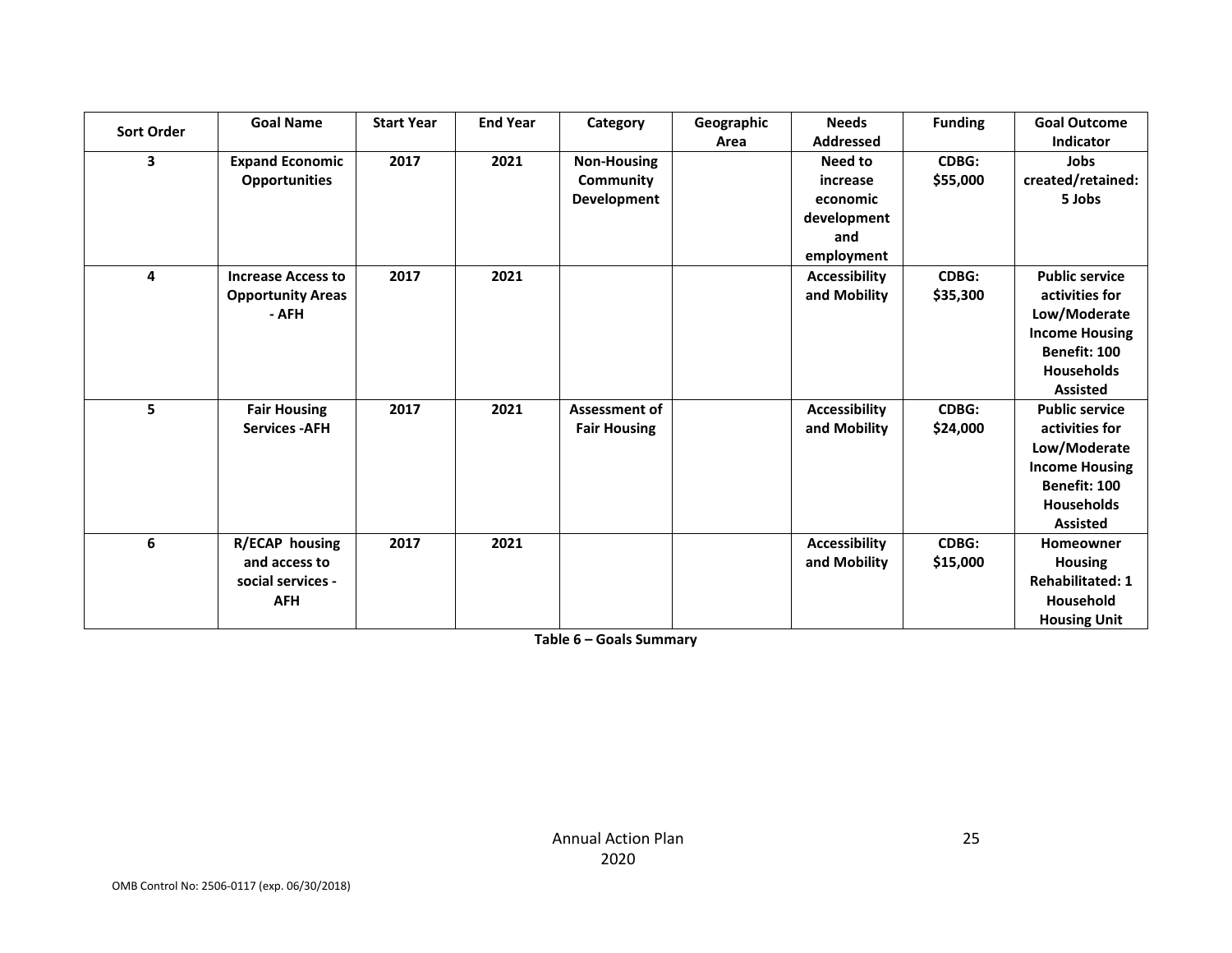## **Goal Descriptions**

| $\mathbf{1}$            | <b>Goal Name</b>           | Provide suitable living environments for residents                                                                                                                                                                                                                                                                                                                                                                                                                                                                                                                                                                                                                                                                                                                                                          |  |  |
|-------------------------|----------------------------|-------------------------------------------------------------------------------------------------------------------------------------------------------------------------------------------------------------------------------------------------------------------------------------------------------------------------------------------------------------------------------------------------------------------------------------------------------------------------------------------------------------------------------------------------------------------------------------------------------------------------------------------------------------------------------------------------------------------------------------------------------------------------------------------------------------|--|--|
|                         | Goal<br><b>Description</b> | Support the development of "one stop" resource centers to assist homeless persons to acquire the necessary documentation<br>and consultation (mental health, physical health and nutrition, job skills training, identification, social security and disability<br>benefits, etc.) to achieve reentry into employment and housing; food and nutrition services; utility assistance; support the<br>Homeless Outreach Proactive Enforcement (HOPE) program; support public safety efforts; provide resource directories<br>for available services; provide community resource directory for all available services; encourage collaboration between<br>agencies, faith based organizations and other stakeholders to unify services; support efforts to increase volunteerism in<br>public service programs. |  |  |
| $\overline{2}$          | <b>Goal Name</b>           | Decent and affordable housing for consortia residents                                                                                                                                                                                                                                                                                                                                                                                                                                                                                                                                                                                                                                                                                                                                                       |  |  |
|                         | Goal<br><b>Description</b> | Transitional shelters; affordable housing for multi-family, single family, veterans; rehabilitation- owner occupied and rental;<br>down payment assistance; code enforcement activity to improve neighborhood aesthetics and values; reduce overcrowding<br>in occupied properties; consider establishing rent control for affordability; encourage collaboration between public agencies,<br>developers, investors and other stakeholders to develop a wide-range of housing development.                                                                                                                                                                                                                                                                                                                  |  |  |
| $\overline{\mathbf{3}}$ | <b>Goal Name</b>           | Expand economic opportunities                                                                                                                                                                                                                                                                                                                                                                                                                                                                                                                                                                                                                                                                                                                                                                               |  |  |
|                         | Goal<br><b>Description</b> | Increase job opportunity through education and job training programs; encourage small business development through<br>business practices and fundamentals education: collaborate with state, county and local agencies that offer trade skills<br>training and basic job search techniques; encourage local education facilities to offer education and training that will lead to<br>employment opportunities in the community; support job creation through business friendly policies and practices.                                                                                                                                                                                                                                                                                                     |  |  |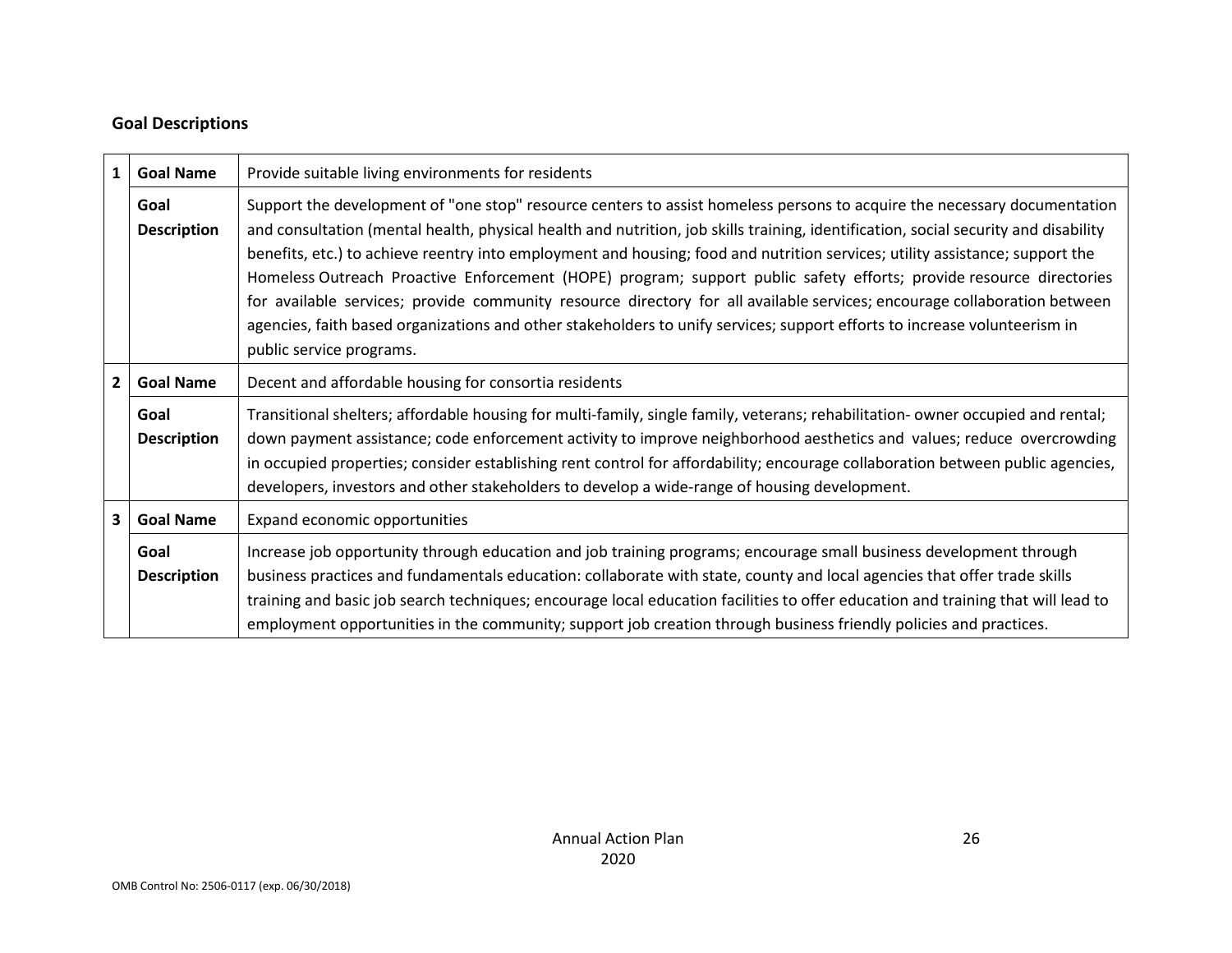| 4 <sup>1</sup> | <b>Goal Name</b>                                                                                                                                                                                                                                                                                                                                                                                                                                                                                                                                                                                                                                                                                                                                                                                                                                                                                                                                                              | Increase Access to Opportunity Areas - AFH                                                                                                                                                                                                                                                                                                                                           |  |  |
|----------------|-------------------------------------------------------------------------------------------------------------------------------------------------------------------------------------------------------------------------------------------------------------------------------------------------------------------------------------------------------------------------------------------------------------------------------------------------------------------------------------------------------------------------------------------------------------------------------------------------------------------------------------------------------------------------------------------------------------------------------------------------------------------------------------------------------------------------------------------------------------------------------------------------------------------------------------------------------------------------------|--------------------------------------------------------------------------------------------------------------------------------------------------------------------------------------------------------------------------------------------------------------------------------------------------------------------------------------------------------------------------------------|--|--|
|                | The goal of increasing access to opportunity areas for low income Hispanics located in the Consortia will address the fair<br>Goal<br><b>Description</b><br>housing issues of significant disparities in access to opportunities and segregation. Based on the AFH analysis, Victorville<br>had significant disparities in access to opportunities compared to Apple Valley. This is particularly the case for low-income<br>Hispanics. When compared to other Race/Ethnic groups, Hispanics appear to be experiencing overarching patterns of access<br>to opportunity and exposure to adverse community factors within the Consortia. Of the opportunities measured, Hispanics<br>were indexed the lowest on average of the seven-categories. Contributing factors to these fair housing issues include, lack<br>of public investments in specific neighborhoods including services or amenities; location and type of affordable housing; and<br>Land Use and Zoning Laws. |                                                                                                                                                                                                                                                                                                                                                                                      |  |  |
| 5 <sup>1</sup> | <b>Goal Name</b>                                                                                                                                                                                                                                                                                                                                                                                                                                                                                                                                                                                                                                                                                                                                                                                                                                                                                                                                                              | Fair Housing Services - AFH                                                                                                                                                                                                                                                                                                                                                          |  |  |
|                | Goal<br>The Consortia provides fair housing information, outreach and enforcement resources through its contractor Inland Fair<br>Housing and Mediation Board (IFHMB). IFHMB provides fair housing, mediation, housing counseling, alternative dispute<br><b>Description</b><br>resolution, senior services program, and many other services.                                                                                                                                                                                                                                                                                                                                                                                                                                                                                                                                                                                                                                 |                                                                                                                                                                                                                                                                                                                                                                                      |  |  |
|                |                                                                                                                                                                                                                                                                                                                                                                                                                                                                                                                                                                                                                                                                                                                                                                                                                                                                                                                                                                               | Based on fair housing data, disparities may exist in the Consortia for groups of the disability protected characteristic. During<br>this 5-year plan period, the Consortia will continue to contract for fair housing services with an emphasis of reducing the<br>number of fair housing complaints based on disabilities to determine annual reduction as measured by 2016 levels. |  |  |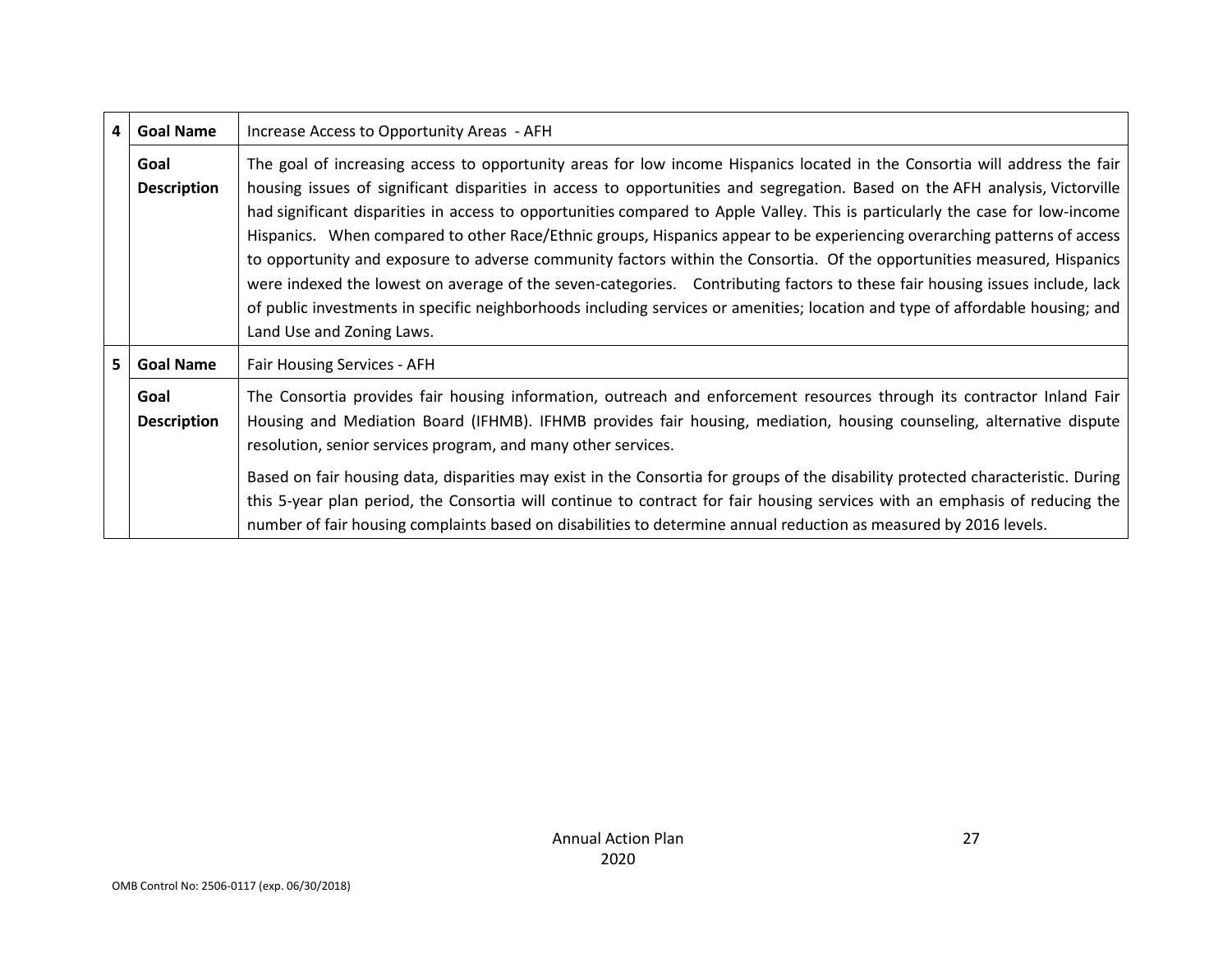| 6 <sup>1</sup>     | <b>Goal Name</b> | R/ECAP housing and access to social services AFH                                                                                                                                                                                                                                                                                                                                                                                                                                                                                                                                                                                                                                                                                                |
|--------------------|------------------|-------------------------------------------------------------------------------------------------------------------------------------------------------------------------------------------------------------------------------------------------------------------------------------------------------------------------------------------------------------------------------------------------------------------------------------------------------------------------------------------------------------------------------------------------------------------------------------------------------------------------------------------------------------------------------------------------------------------------------------------------|
|                    | Goal             | <b>Lack of Community Revitalization Strategies</b>                                                                                                                                                                                                                                                                                                                                                                                                                                                                                                                                                                                                                                                                                              |
| <b>Description</b> |                  | The Consortia has a small R/ECAP area, which is included in a much larger R/ECAP containing unincorporated areas of San<br>Bernardino County. The R/ECAP only includes Census Tracts 99.05 which is within Victorville's geographical boundaries. The<br>Consortia's knowledge of the R/ECAP as it relates to the housing and social service needs of the area is limited. The<br>Consortia will perform a community assessment to better understand the needs of the area which will lead to strategic<br>investments using CDBG and HOME funding. The objective is to show an improvement in the housing and social service<br>needs of the area prior to the end of the 5 year ConPlan period.                                               |
|                    |                  | Lack of public investments in specific neighborhoods, including services or amenities                                                                                                                                                                                                                                                                                                                                                                                                                                                                                                                                                                                                                                                           |
|                    |                  | In an attempt to remove the R/ECAP that incorporates Census Tract 99.05, the Consortia will utilize HOME funding and other<br>housing programs to remove barriers that prevent people from accessing affordable housing. For instance, the City of<br>Victorville's Residential Rehabilitation loan program is meant to assist income qualified property owners to correct code<br>violations and address health and safety issues. A significant number of low income residents have expressed financial<br>hardship that prevents them from correcting code violations, specifically connecting their failing septic system to the City's<br>sewer system. The newly revamped program will assist property owners with these delayed repairs. |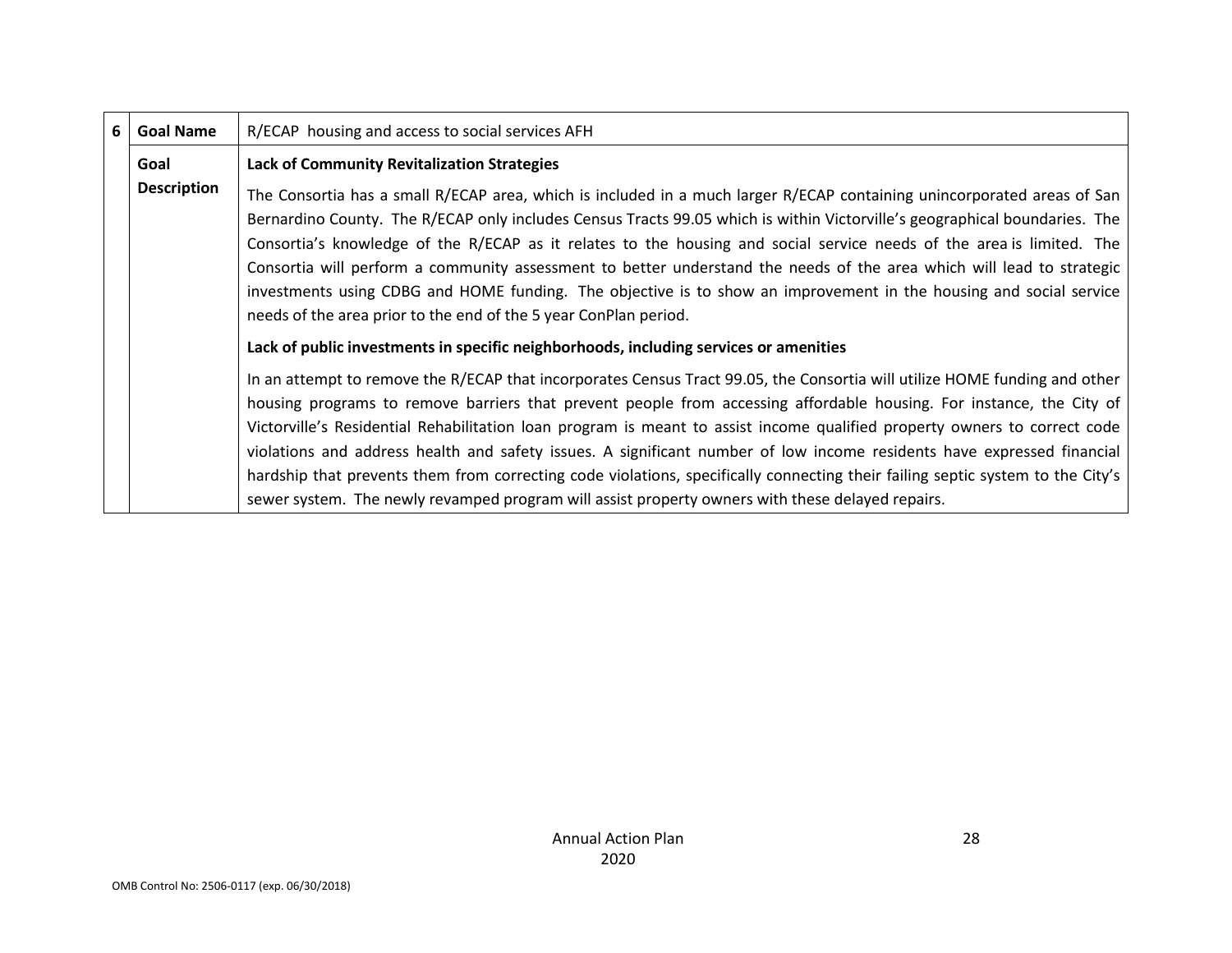# **AP-35 Projects - 91.420, 91.220(d)**

### **Introduction**

The Action Plan must provide a concise summary of the eligible programs or activities that will take place during the program year to address the priority needs and specific objectives identified in the Strategic Plan. In the template, each eligible program/activity is called a project.

| #           | <b>Project Name</b>                                                                 | <b>Allocation</b> |
|-------------|-------------------------------------------------------------------------------------|-------------------|
| $\mathbf 1$ | Assistance League of Victor Valley                                                  | \$15,000          |
| 2           | <b>Catholic Charities</b>                                                           | \$15,000          |
| 3           | Cedar House Life Changing Center                                                    | \$10,000          |
| 4           | Child Advocates of San Bernardino County                                            | \$10,000          |
| 5           | <b>Community Health Action Network</b>                                              | \$10,000          |
| 6           | <b>Family Assistance Program</b>                                                    | \$11,000          |
| 7           | Greater Hope Foundation for Children                                                | \$15,000          |
| 8           | High Desert Homeless Services, Inc.                                                 | \$30,000          |
| 9           | High Desert Second Chance - Food Collaborative                                      | \$25,000          |
| 10          | High Desert Second Chance - Senior and Veteran Program                              | \$10,000          |
| 11          | High Desert Transitional Living Connection                                          | \$10,000          |
| 12          | <b>Inland Fair Housing and Mediation Board</b>                                      | \$24,000          |
| 13          | Legal Aid Society of San Bernardino                                                 | \$15,000          |
| 14          | Moses House Ministries and Rose of Sharon Pregnancy Resource Center                 | \$15,000          |
| 15          | Rock'n Our Disabilities Foundation                                                  | \$5,000           |
| 16          | <b>Rolling Start</b>                                                                | \$5,300           |
| 17          | San Bernardino Sexual Assault Services                                              | \$20,000          |
| 18          | St. John of God Health Care Services - Samaritans Helping Hand                      | \$20,000          |
| 19          | St. John of God Health Care Services - Working Recovery                             | \$5,000           |
| 20          | Victor Valley Domestic Violence, Inc.                                               | \$25,000          |
| 21          | Victor Valley Family Resource Center                                                | \$15,000          |
| 22          | City of Victorville - Community Services - Mobile Recreation Program                | \$15,000          |
| 23          | City of Victorville - Community Services - Summer Reading Program                   | \$15,000          |
| 24          | Victorville Police Department                                                       | \$14,652.43       |
| 25          | Greater Hope Foundation for Children                                                | \$75,000          |
| 26          | High Desert Homeless Services - Warming Shelter                                     | \$250,000         |
| 27          | St. Joan of Arc Roman Catholic Church                                               | \$50,000          |
| 28          | St. John of God Health Care Services - Outpatient Facility Wheelchair ramp          | \$30,000          |
| 29          | St. John of God Health Care Services - Reroof Project                               | \$100,000         |
| 30          | Victor Valley Community Services Council                                            | \$20,000          |
| 31          | City of Victorville - Community Services - Old Town Self Cleaning Restroom Facility | \$50,000          |
| 32          | City of Victorville - Development Department - Abatement                            | \$30,000          |
| 33          | City of Victorville - Development Department - Code Enforcement                     | \$175,000         |
| 34          | City of Victorville - Development Department - Demolition                           | \$100,000         |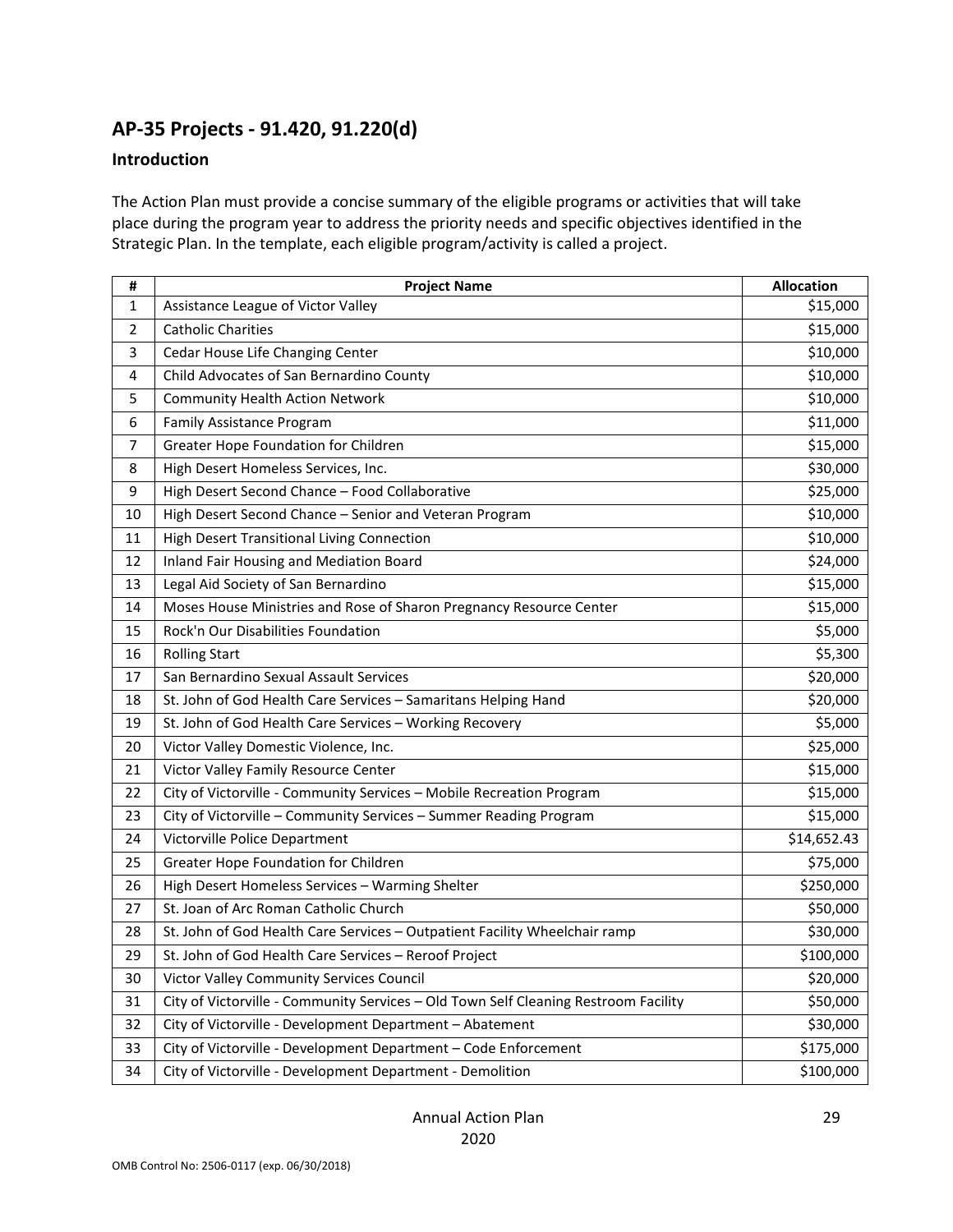| #  | <b>Project Name</b>                                                               | <b>Allocation</b> |
|----|-----------------------------------------------------------------------------------|-------------------|
| 35 | City of Victorville - Development Department – Façade Improvement Program         | \$50,000          |
| 36 | City of Victorville - Development Department - Residential Rehabilitation Program | \$158,457.73      |
| 37 | City of Victorville - Public Works                                                | \$10,000          |
| 38 | Hughes Training and Development                                                   | \$226,700         |
| 39 | City of Victorville – Development Department – Senior Home Repair Program (HOME)  | \$244,717         |

**Table 7 – Project Information** 

### **Describe the reasons for allocation priorities and any obstacles to addressing underserved needs**

The primary obstacle to meeting the needs of the most underserved groups in Victorville, primarily low-income families, seniors, youth, and the homeless, is the general lack of funding resources available to the public and private agencies providing the services to meet those needs.

At the federal level, entitlement grants have not kept up with inflation, further decreasing funds available to provide services to meet needs within the City. With inflation, lower incomes, and the growing needs of low-income persons and special needs groups, the limited funding resources is a significant obstacle to meeting the underserved needs of the residents of Victorville.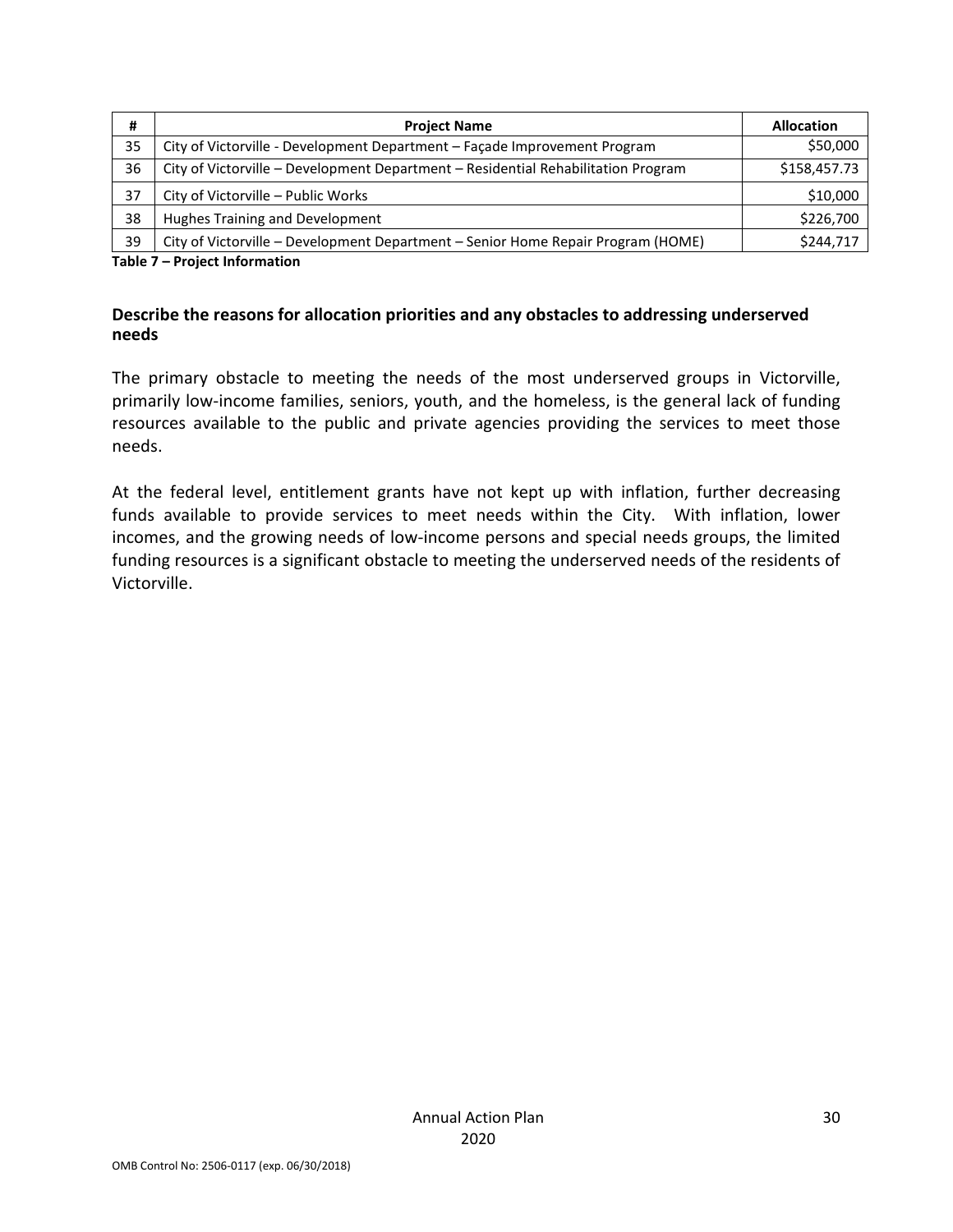# **AP-38 Project Summary**

# **Project Summary Information**

| <b>Project ID</b>                                                                                       | 20-01                                                                                                                                                                                                                                  |
|---------------------------------------------------------------------------------------------------------|----------------------------------------------------------------------------------------------------------------------------------------------------------------------------------------------------------------------------------------|
| <b>Project Name</b>                                                                                     | <b>Assistance League of Victor Valley</b>                                                                                                                                                                                              |
| <b>Target Area</b>                                                                                      | City-wide                                                                                                                                                                                                                              |
| <b>Goals Supported</b>                                                                                  | Provide suitable living environments for residents                                                                                                                                                                                     |
| <b>Needs Addressed</b>                                                                                  | <b>Human Services</b>                                                                                                                                                                                                                  |
| <b>Funding</b>                                                                                          | CDBG: \$15,000                                                                                                                                                                                                                         |
| <b>Description</b>                                                                                      | The program will provide new clothing to students K-12 who<br>have been identified by school administration as being<br>inadequately clothed due to financial hardship situation. Each<br>student is given \$100 to purchase clothing. |
| <b>Target Date</b>                                                                                      | $07/01/2020 - 06/30/2021$                                                                                                                                                                                                              |
| <b>Estimate the number and</b><br>type of families that will<br>benefit from the proposed<br>activities | 150 children are estimated to benefit from the activity.                                                                                                                                                                               |
| <b>Location Description</b>                                                                             | 22021 Outer Hwy 18, Apple Valley, CA 92308                                                                                                                                                                                             |
| <b>Planned Activities</b>                                                                               | ConPlan Activity - Human Services                                                                                                                                                                                                      |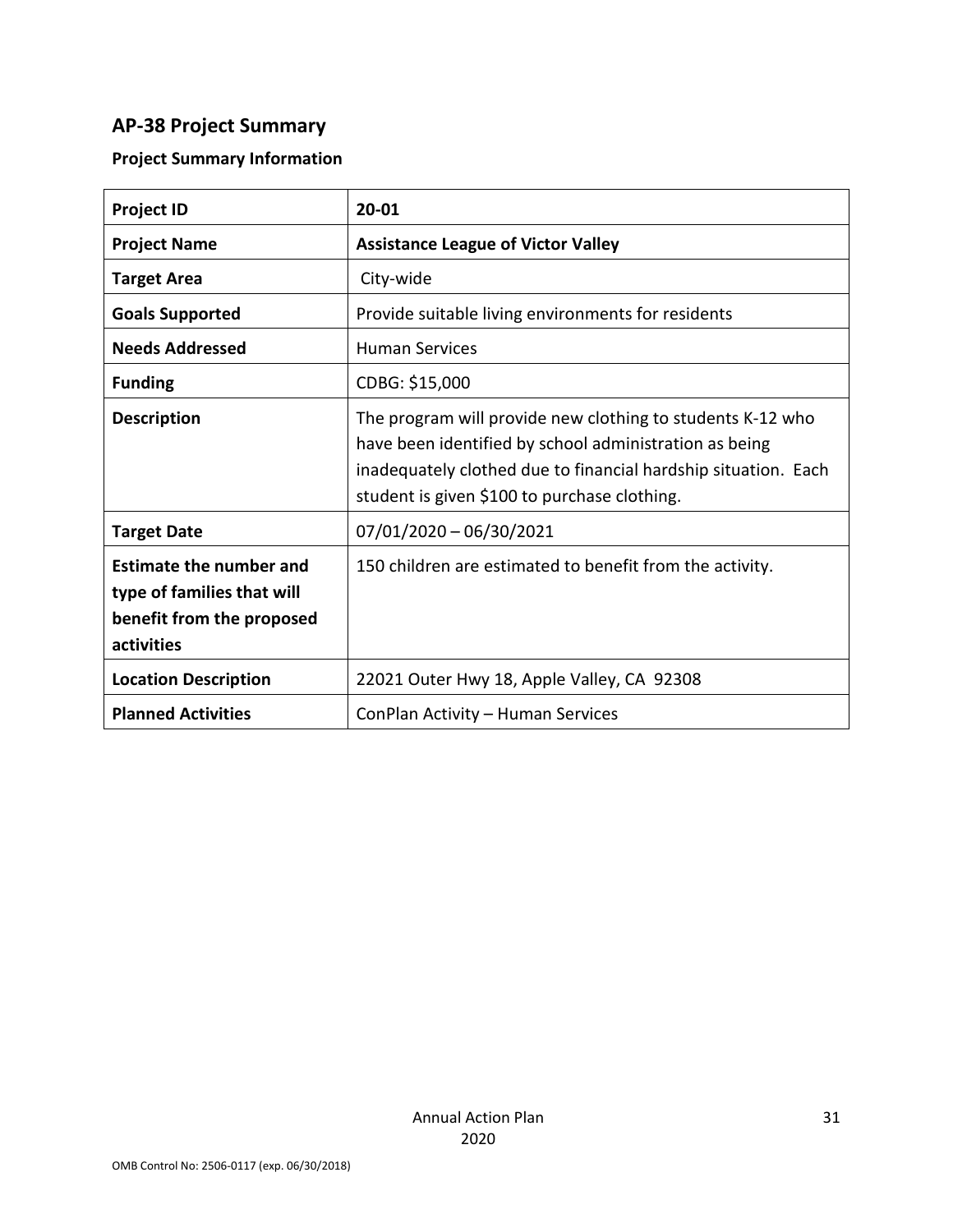| <b>Project ID</b>                                                                                       | $20 - 02$                                                                                                                 |
|---------------------------------------------------------------------------------------------------------|---------------------------------------------------------------------------------------------------------------------------|
| <b>Project Name</b>                                                                                     | <b>Catholic Charities</b>                                                                                                 |
| <b>Target Area</b>                                                                                      | City-wide                                                                                                                 |
| <b>Goals Supported</b>                                                                                  | Provide suitable living environments for residents                                                                        |
| <b>Needs Addressed</b>                                                                                  | Supportive services for the homeless and at risk                                                                          |
| <b>Funding</b>                                                                                          | CDBG: \$15,000                                                                                                            |
| <b>Description</b>                                                                                      | Provide rental and utility assistance, a temporary motel<br>voucher program and food assistance to Victorville residents. |
| <b>Target Date</b>                                                                                      | $07/01/2020 - 06/30/2021$                                                                                                 |
| <b>Estimate the number and</b><br>type of families that will<br>benefit from the proposed<br>activities | 60 households are estimated to benefit from the activity.                                                                 |
| <b>Location Description</b>                                                                             | 22021 Outer Hwy 18, Apple Valley, CA 92308                                                                                |
| <b>Planned Activities</b>                                                                               | ConPlan Activity – Supportive services for the homeless and at<br>risk                                                    |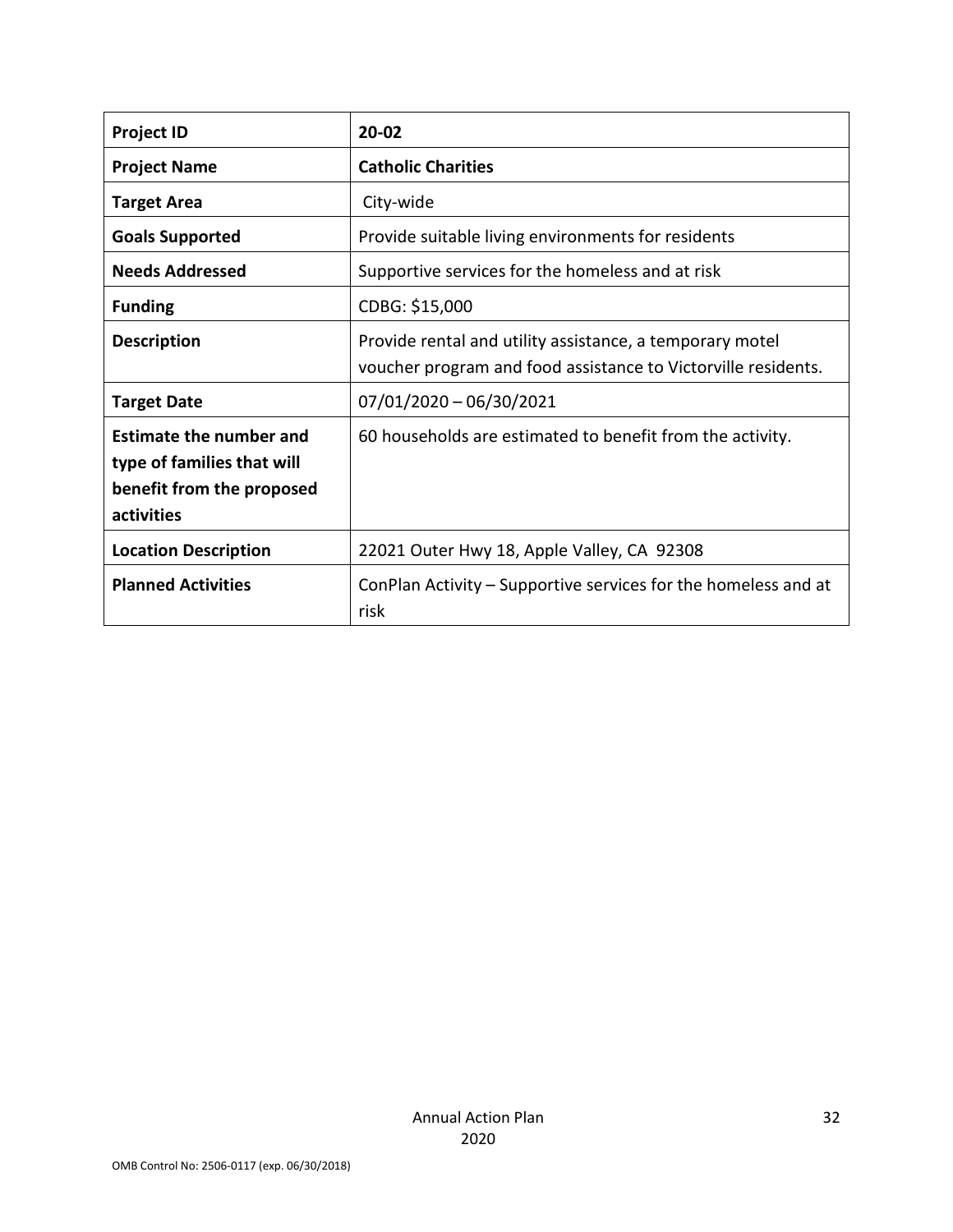| <b>Project ID</b>                                                                                       | 20-03                                                                                                                                                                   |
|---------------------------------------------------------------------------------------------------------|-------------------------------------------------------------------------------------------------------------------------------------------------------------------------|
| <b>Project Name</b>                                                                                     | <b>Cedar House Life Change Center</b>                                                                                                                                   |
| <b>Target Area</b>                                                                                      | City-wide                                                                                                                                                               |
| <b>Goals Supported</b>                                                                                  | Provide suitable living environments for residents                                                                                                                      |
| <b>Needs Addressed</b>                                                                                  | Supportive services for the homeless and at risk                                                                                                                        |
| <b>Funding</b>                                                                                          | CDBG: \$10,000                                                                                                                                                          |
| <b>Description</b>                                                                                      | Provide housing to transitional, homeless youth. Services<br>provided include housing, meals, and on-site support services<br>such as educational and employment goals. |
| <b>Target Date</b>                                                                                      | $07/01/2020 - 06/30/2021$                                                                                                                                               |
| <b>Estimate the number and</b><br>type of families that will<br>benefit from the proposed<br>activities | 24 youths are estimated to benefit from the activity.                                                                                                                   |
| <b>Location Description</b>                                                                             | 23120 Chia Road, Apple Valley, CA 92308                                                                                                                                 |
| <b>Planned Activities</b>                                                                               | ConPlan Activity – Supportive services for the homeless and at<br>risk                                                                                                  |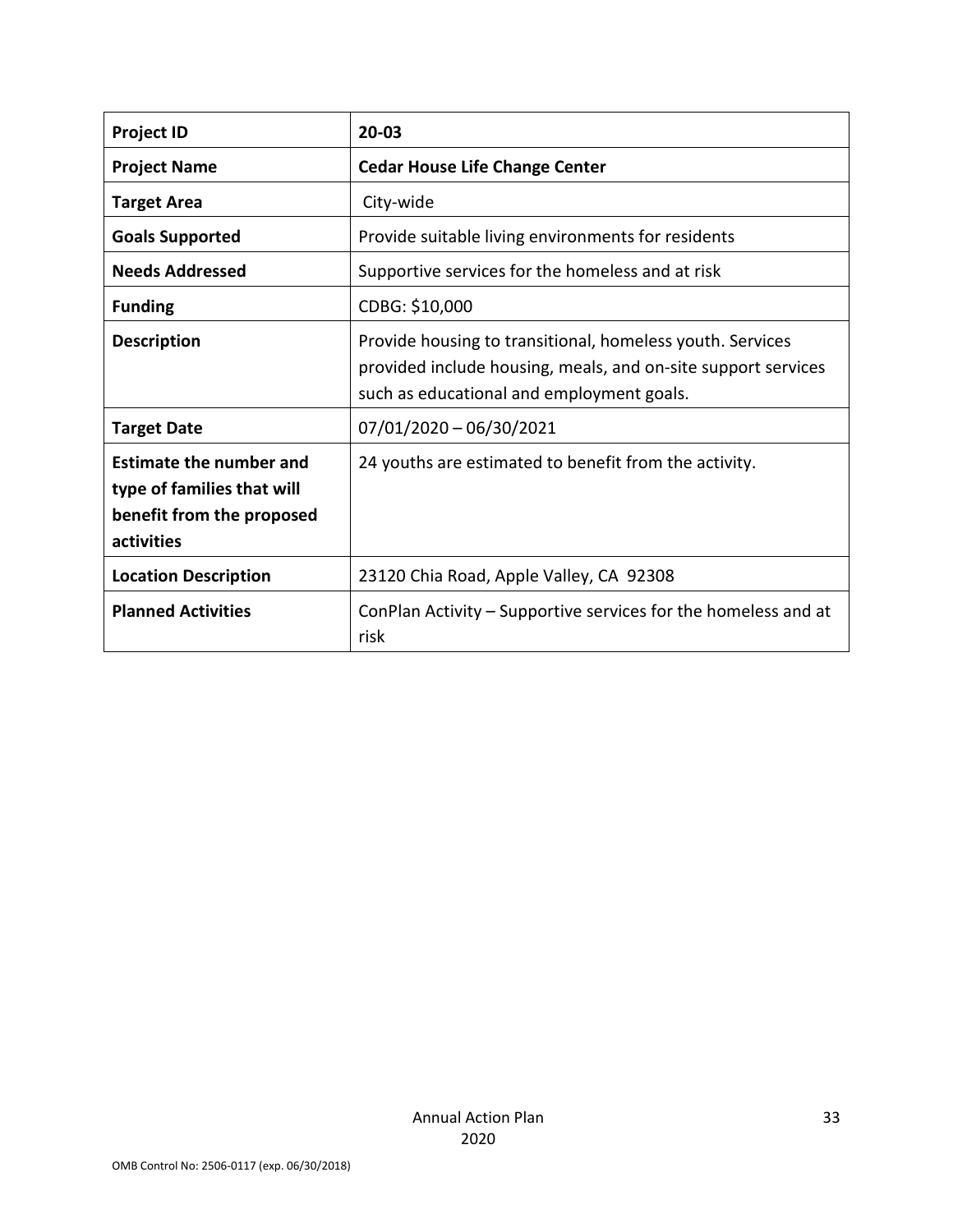| <b>Project ID</b>                                                                                       | $20 - 04$                                                                                                               |
|---------------------------------------------------------------------------------------------------------|-------------------------------------------------------------------------------------------------------------------------|
| <b>Project Name</b>                                                                                     | <b>Child Advocates of San Bernardino County</b>                                                                         |
| <b>Target Area</b>                                                                                      | City-wide                                                                                                               |
| <b>Goals Supported</b>                                                                                  | Provide suitable living environments for residents                                                                      |
| <b>Needs Addressed</b>                                                                                  | <b>Human Services</b>                                                                                                   |
| <b>Funding</b>                                                                                          | CDBG: \$10,000                                                                                                          |
| <b>Description</b>                                                                                      | Recruits, screens, trains and supervises volunteers to mentor<br>and advocate for foster youth and juvenile care youth. |
| <b>Target Date</b>                                                                                      | $07/01/2020 - 06/30/2021$                                                                                               |
| <b>Estimate the number and</b><br>type of families that will<br>benefit from the proposed<br>activities | 24 youth are estimated to benefit from the activity.                                                                    |
| <b>Location Description</b>                                                                             | 20601 Hwy 18, Apple Valley, CA 92308                                                                                    |
| <b>Planned Activities</b>                                                                               | ConPlan Activity - Human Services                                                                                       |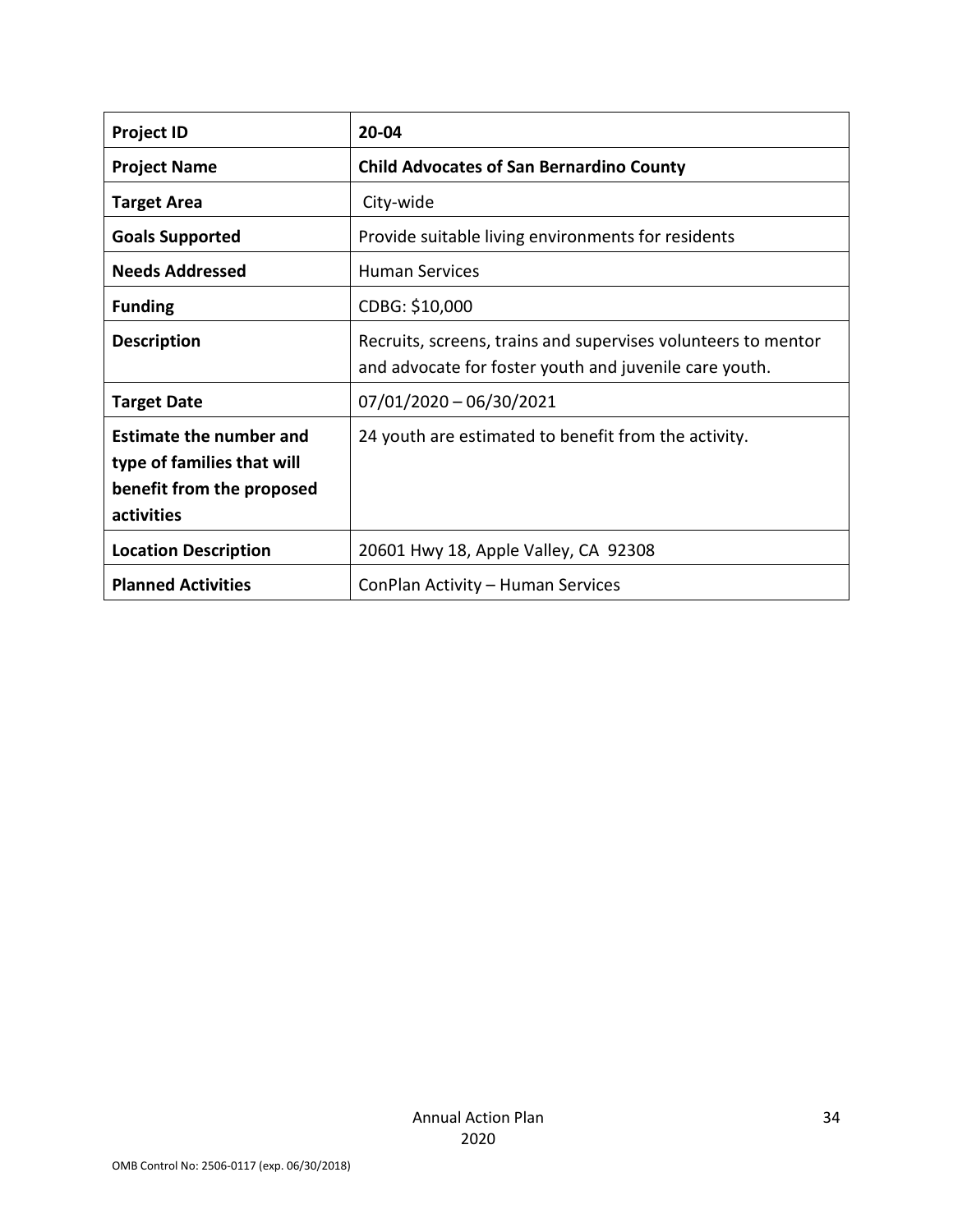| <b>Project ID</b>                                                                                       | $20 - 05$                                                                                    |
|---------------------------------------------------------------------------------------------------------|----------------------------------------------------------------------------------------------|
| <b>Project Name</b>                                                                                     | <b>Community Health Action Network</b>                                                       |
| <b>Target Area</b>                                                                                      | City-wide                                                                                    |
| <b>Goals Supported</b>                                                                                  | Provide suitable living environments for residents                                           |
| <b>Needs Addressed</b>                                                                                  | Supportive services for the homeless and at risk homeless                                    |
| <b>Funding</b>                                                                                          | CDBG: \$10,000                                                                               |
| <b>Description</b>                                                                                      | Provide rental assistance, utility assistance and motel vouchers<br>for qualified residents. |
| <b>Target Date</b>                                                                                      | $07/01/2020 - 06/30/2021$                                                                    |
| <b>Estimate the number and</b><br>type of families that will<br>benefit from the proposed<br>activities | 20 households are estimated to benefit from the activity.                                    |
| <b>Location Description</b>                                                                             | 15000 7 <sup>th</sup> Street, Ste. 208 G, Victorville, CA 92395                              |
| <b>Planned Activities</b>                                                                               | ConPlan Activity – Supportive services for the homeless and at<br>risk homeless              |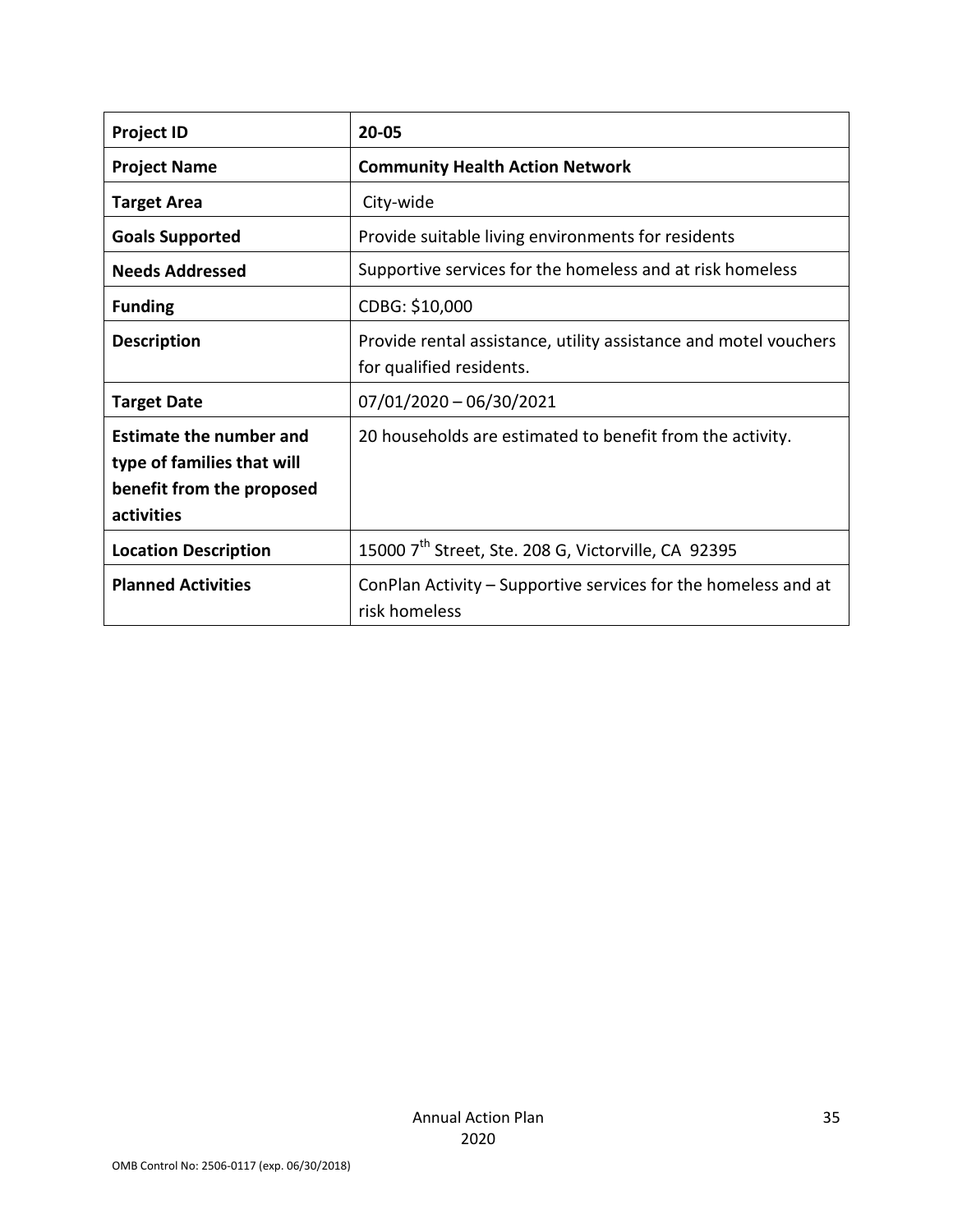| <b>Project ID</b>                                                                                       | 20-06                                                                                                                                                                                                                                                                                                    |
|---------------------------------------------------------------------------------------------------------|----------------------------------------------------------------------------------------------------------------------------------------------------------------------------------------------------------------------------------------------------------------------------------------------------------|
| <b>Project Name</b>                                                                                     | <b>Family Assistance Program</b>                                                                                                                                                                                                                                                                         |
| <b>Target Area</b>                                                                                      | City-wide                                                                                                                                                                                                                                                                                                |
| <b>Goals Supported</b>                                                                                  | Provide suitable living environments for residents                                                                                                                                                                                                                                                       |
| <b>Needs Addressed</b>                                                                                  | <b>Human Services</b>                                                                                                                                                                                                                                                                                    |
| <b>Funding</b>                                                                                          | CDBG: \$11,000                                                                                                                                                                                                                                                                                           |
| <b>Description</b>                                                                                      | Provide weekly educational classes at the center include anger<br>management, healthy relationships, youth drug and alcohol<br>prevention and art expression. Emphasis on employment with<br>resume building, mock interviews and attendance of job fairs.<br>Receive guidance for enrolling in college. |
| <b>Target Date</b>                                                                                      | $07/01/2020 - 06/30/2021$                                                                                                                                                                                                                                                                                |
| <b>Estimate the number and</b><br>type of families that will<br>benefit from the proposed<br>activities | 50 youth are estimated to benefit from the activity.                                                                                                                                                                                                                                                     |
| <b>Location Description</b>                                                                             | 15075 7 <sup>th</sup> Street, Victorville, CA 92395                                                                                                                                                                                                                                                      |
| <b>Planned Activities</b>                                                                               | ConPlan Activity - Human Services                                                                                                                                                                                                                                                                        |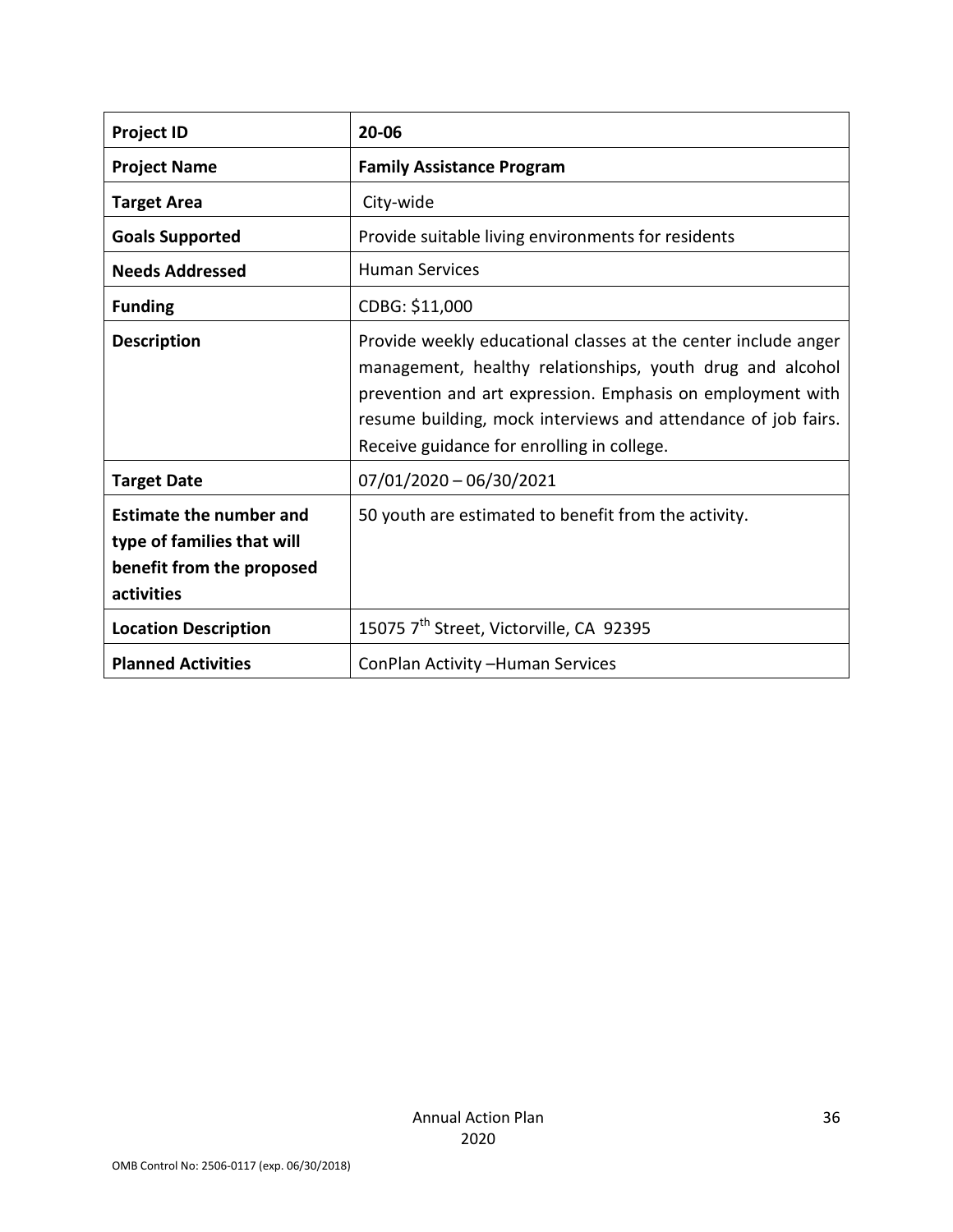| <b>Project ID</b>                                                                                       | 20-07                                                                                                                                              |
|---------------------------------------------------------------------------------------------------------|----------------------------------------------------------------------------------------------------------------------------------------------------|
| <b>Project Name</b>                                                                                     | <b>Greater Hope Foundation for Children, Inc.</b>                                                                                                  |
| <b>Target Area</b>                                                                                      | City-wide                                                                                                                                          |
| <b>Goals Supported</b>                                                                                  | Provide suitable living environments for residents                                                                                                 |
| <b>Needs Addressed</b>                                                                                  | <b>Human Services</b>                                                                                                                              |
| <b>Funding</b>                                                                                          | CDBG: \$15,000                                                                                                                                     |
| <b>Description</b>                                                                                      | Identifies and evaluates prospective foster parents in the High<br>Desert. Extensive background and training is provided to the<br>foster parents. |
| <b>Target Date</b>                                                                                      | $07/01/2020 - 06/30/2021$                                                                                                                          |
| <b>Estimate the number and</b><br>type of families that will<br>benefit from the proposed<br>activities | 75 youth are estimated to benefit from the activity.                                                                                               |
| <b>Location Description</b>                                                                             | 15450 W. Sand Street, Victorville, CA 92392                                                                                                        |
| <b>Planned Activities</b>                                                                               | ConPlan Activity - Human Services                                                                                                                  |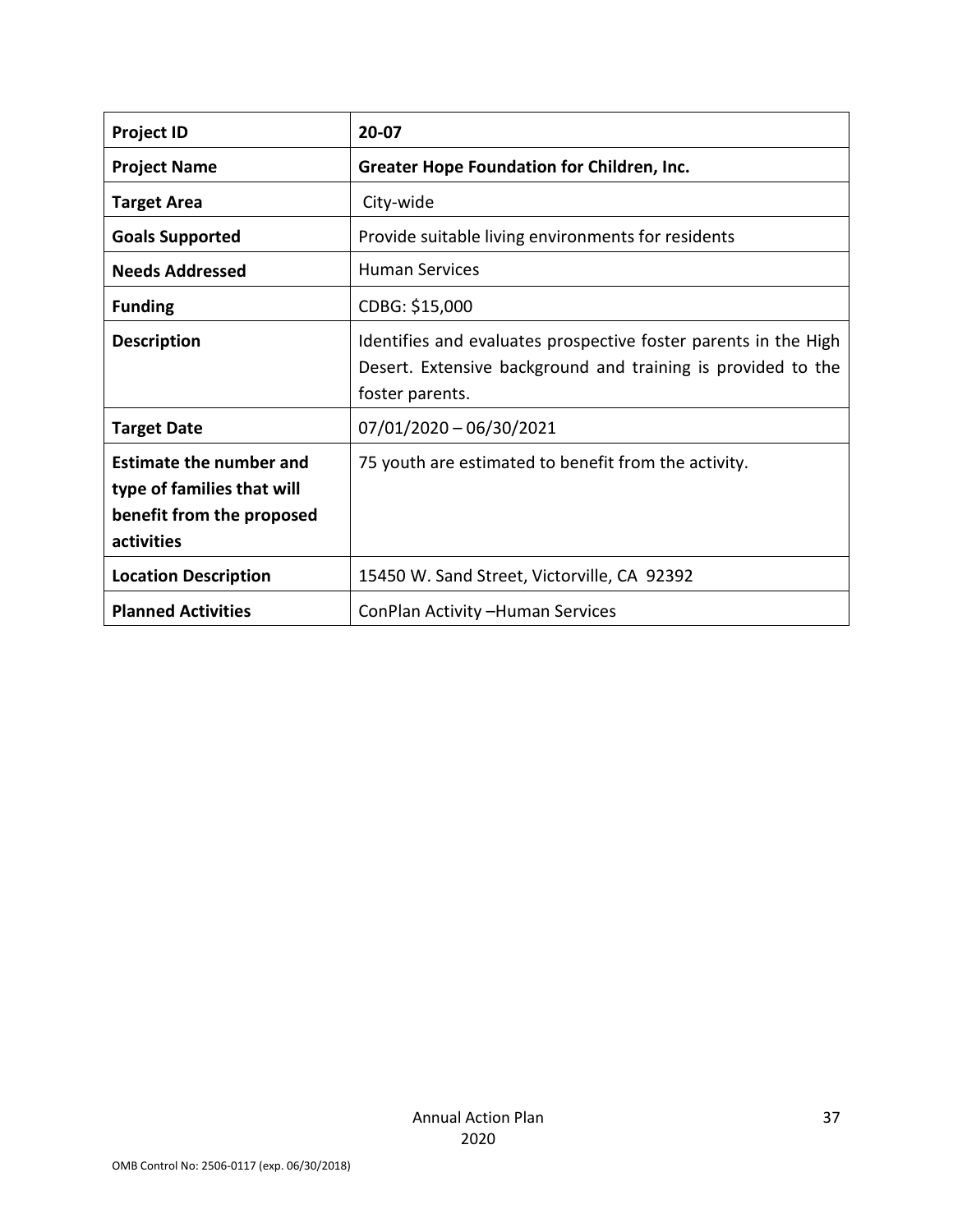| <b>Project ID</b>                                                                                       | 20-08                                                                           |
|---------------------------------------------------------------------------------------------------------|---------------------------------------------------------------------------------|
| <b>Project Name</b>                                                                                     | <b>High Desert Homeless Services</b>                                            |
| <b>Target Area</b>                                                                                      | City-wide                                                                       |
| <b>Goals Supported</b>                                                                                  | Provide suitable living environments for residents                              |
| <b>Needs Addressed</b>                                                                                  | Supportive services for the homeless and at risk homeless                       |
| <b>Funding</b>                                                                                          | CDBG: \$30,000                                                                  |
| <b>Description</b>                                                                                      | Provide shelter and support services to homeless individuals<br>and families.   |
| <b>Target Date</b>                                                                                      | $07/01/2020 - 06/30/2021$                                                       |
| <b>Estimate the number and</b><br>type of families that will<br>benefit from the proposed<br>activities | 175 individuals are estimated to benefit from the activity.                     |
| <b>Location Description</b>                                                                             | 14049 Amargosa Road, Victorville, CA 92392                                      |
| <b>Planned Activities</b>                                                                               | ConPlan Activity – Supportive services for the homeless and at<br>risk homeless |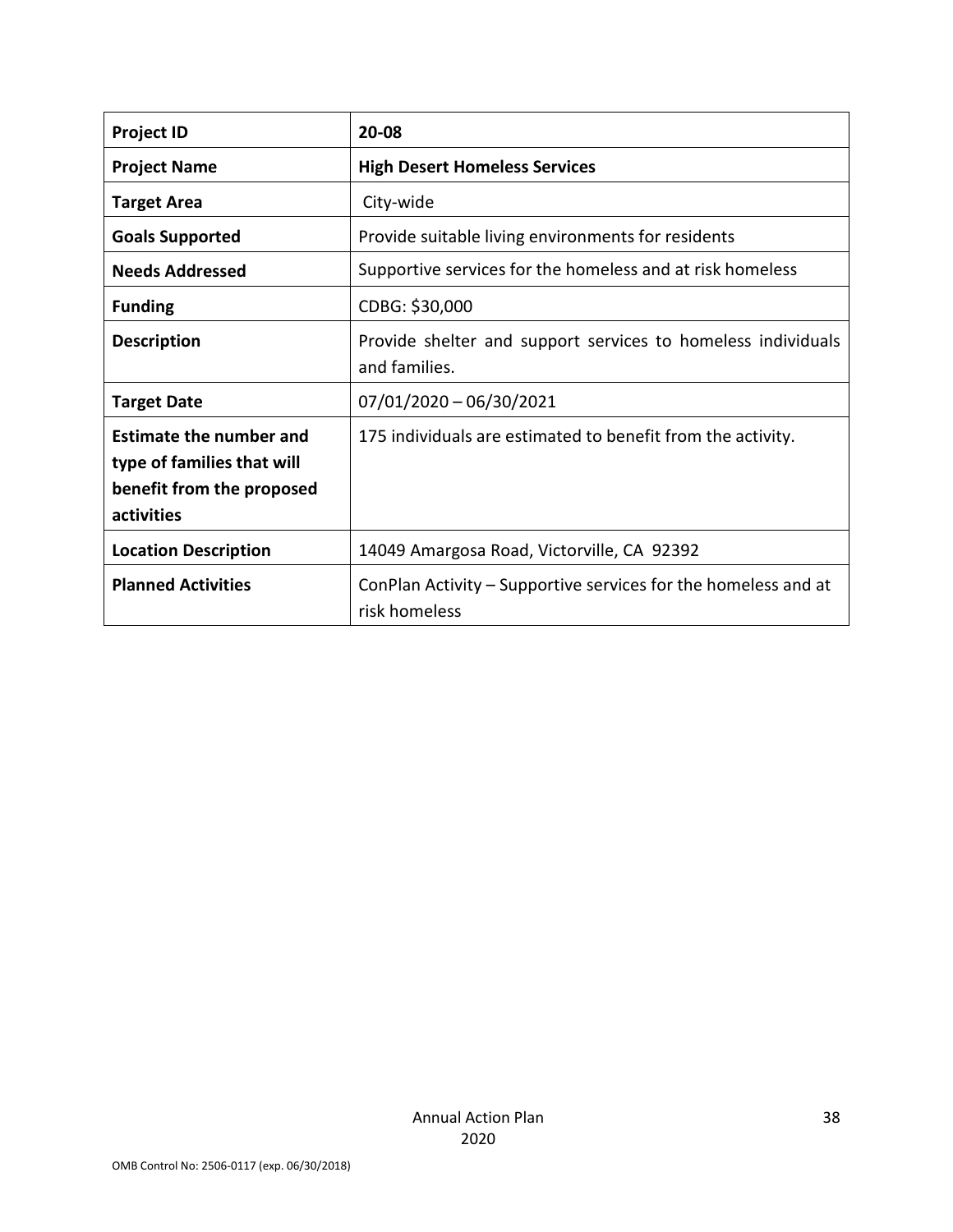| <b>Project ID</b>                                                                                       | 20-09                                                                           |
|---------------------------------------------------------------------------------------------------------|---------------------------------------------------------------------------------|
| <b>Project Name</b>                                                                                     | <b>High Desert Second Chance</b>                                                |
| <b>Target Area</b>                                                                                      | City-wide                                                                       |
| <b>Goals Supported</b>                                                                                  | Provide suitable living environments for residents                              |
| <b>Needs Addressed</b>                                                                                  | Supportive services for the homeless and at risk homeless                       |
| <b>Funding</b>                                                                                          | CDBG: \$25,000                                                                  |
| <b>Description</b>                                                                                      | Provide a centralized refrigerated food bank to 65 partner<br>agencies.         |
| <b>Target Date</b>                                                                                      | $07/01/2020 - 06/30/2021$                                                       |
| <b>Estimate the number and</b><br>type of families that will<br>benefit from the proposed<br>activities | 8,630 individuals are estimated to benefit from the activity.                   |
| <b>Location Description</b>                                                                             | 16666 Smoke Tree Street, Bldg. B-4, Hesperia, CA 92345                          |
| <b>Planned Activities</b>                                                                               | ConPlan Activity – Supportive services for the homeless and at<br>risk homeless |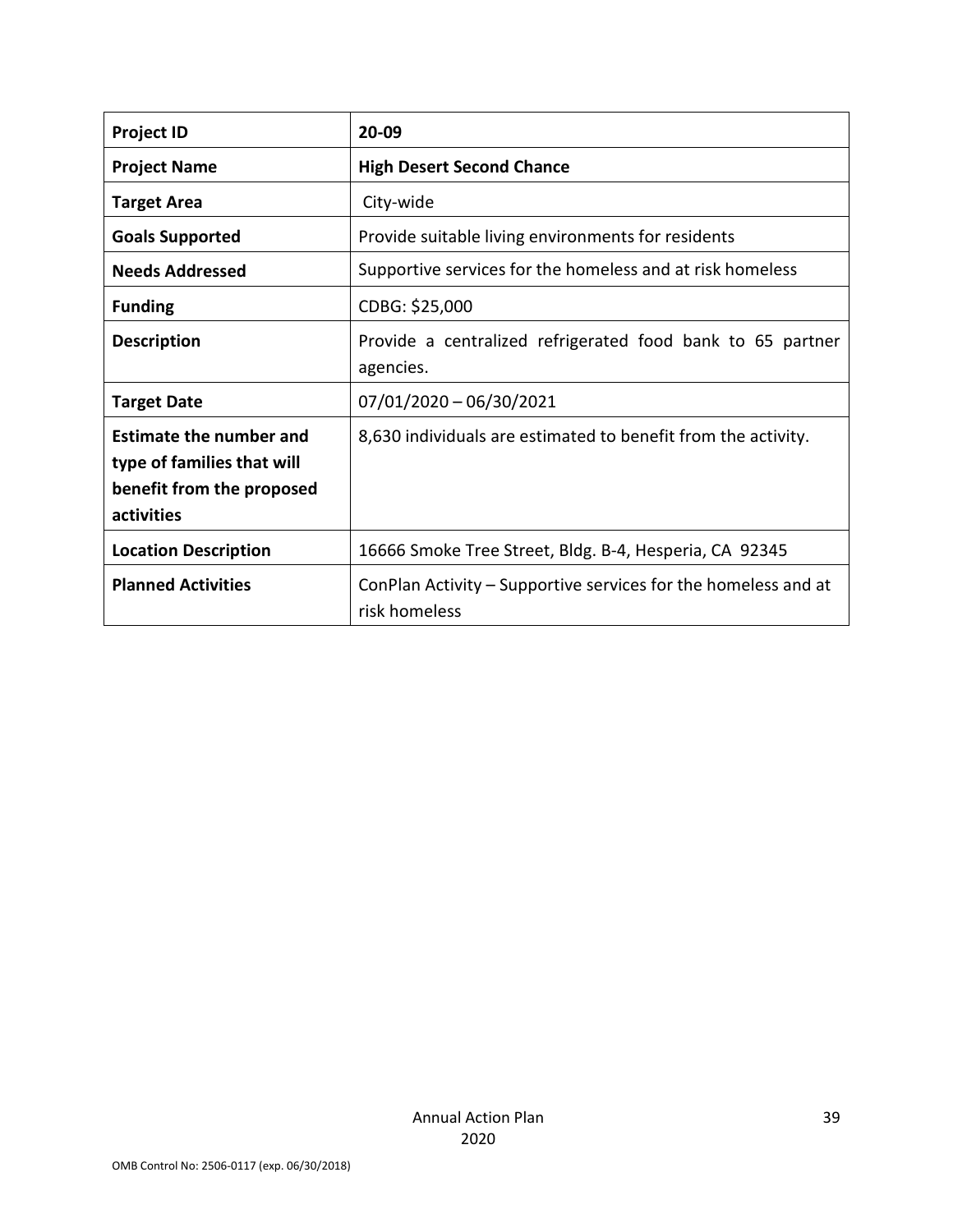| <b>Project ID</b>                                                                                       | $20 - 10$                                                                                                                                         |
|---------------------------------------------------------------------------------------------------------|---------------------------------------------------------------------------------------------------------------------------------------------------|
| <b>Project Name</b>                                                                                     | <b>High Desert Second Chance</b>                                                                                                                  |
| <b>Target Area</b>                                                                                      | City-wide                                                                                                                                         |
| <b>Goals Supported</b>                                                                                  | Provide suitable living environments for residents                                                                                                |
| <b>Needs Addressed</b>                                                                                  | Supportive services for the homeless and at risk homeless                                                                                         |
| <b>Funding</b>                                                                                          | CDBG: \$10,000                                                                                                                                    |
| <b>Description</b>                                                                                      | Provide seniors and veterans with a weekly emergency food<br>basket. Once a month participants are provided with hygiene<br>and cleaning supplies |
| <b>Target Date</b>                                                                                      | $07/01/2020 - 06/30/2021$                                                                                                                         |
| <b>Estimate the number and</b><br>type of families that will<br>benefit from the proposed<br>activities | 3,680 individuals are estimated to benefit from the activity.                                                                                     |
| <b>Location Description</b>                                                                             | 16666 Smoke Tree Street, Bldg. B-4, Hesperia, CA 92345                                                                                            |
| <b>Planned Activities</b>                                                                               | ConPlan Activity – Supportive services for the homeless and at<br>risk homeless                                                                   |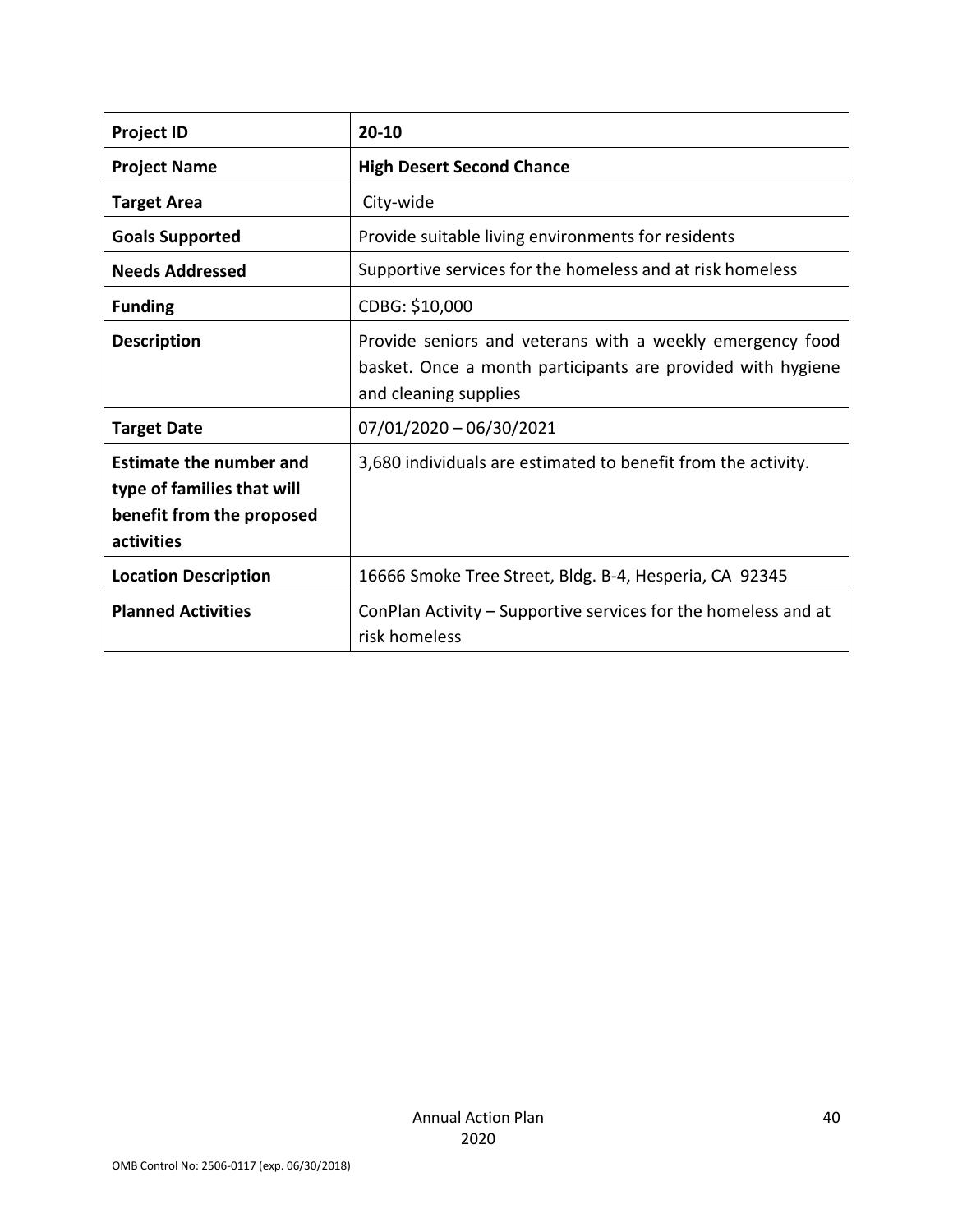| <b>Project ID</b>                                                                                       | $20 - 11$                                                                                                                                          |
|---------------------------------------------------------------------------------------------------------|----------------------------------------------------------------------------------------------------------------------------------------------------|
| <b>Project Name</b>                                                                                     | <b>High Desert Transitional Living Connection</b>                                                                                                  |
| <b>Target Area</b>                                                                                      | City-wide                                                                                                                                          |
| <b>Goals Supported</b>                                                                                  | Provide suitable living environments for residents                                                                                                 |
| <b>Needs Addressed</b>                                                                                  | Human services                                                                                                                                     |
| <b>Funding</b>                                                                                          | CDBG: \$10,000                                                                                                                                     |
| <b>Description</b>                                                                                      | Provide food, clothing, hygiene necessities and healthy and<br>nutritious items for children from low income families and<br>homeless individuals. |
| <b>Target Date</b>                                                                                      | 07/01/2020 - 06/30/2021                                                                                                                            |
| <b>Estimate the number and</b><br>type of families that will<br>benefit from the proposed<br>activities | 6,000 individuals are estimated to benefit from the activity.                                                                                      |
| <b>Location Description</b>                                                                             | 11783 Amethyst Road, Victorville, CA 92392                                                                                                         |
| <b>Planned Activities</b>                                                                               | ConPlan Activity - Human services -support programs for<br>youths                                                                                  |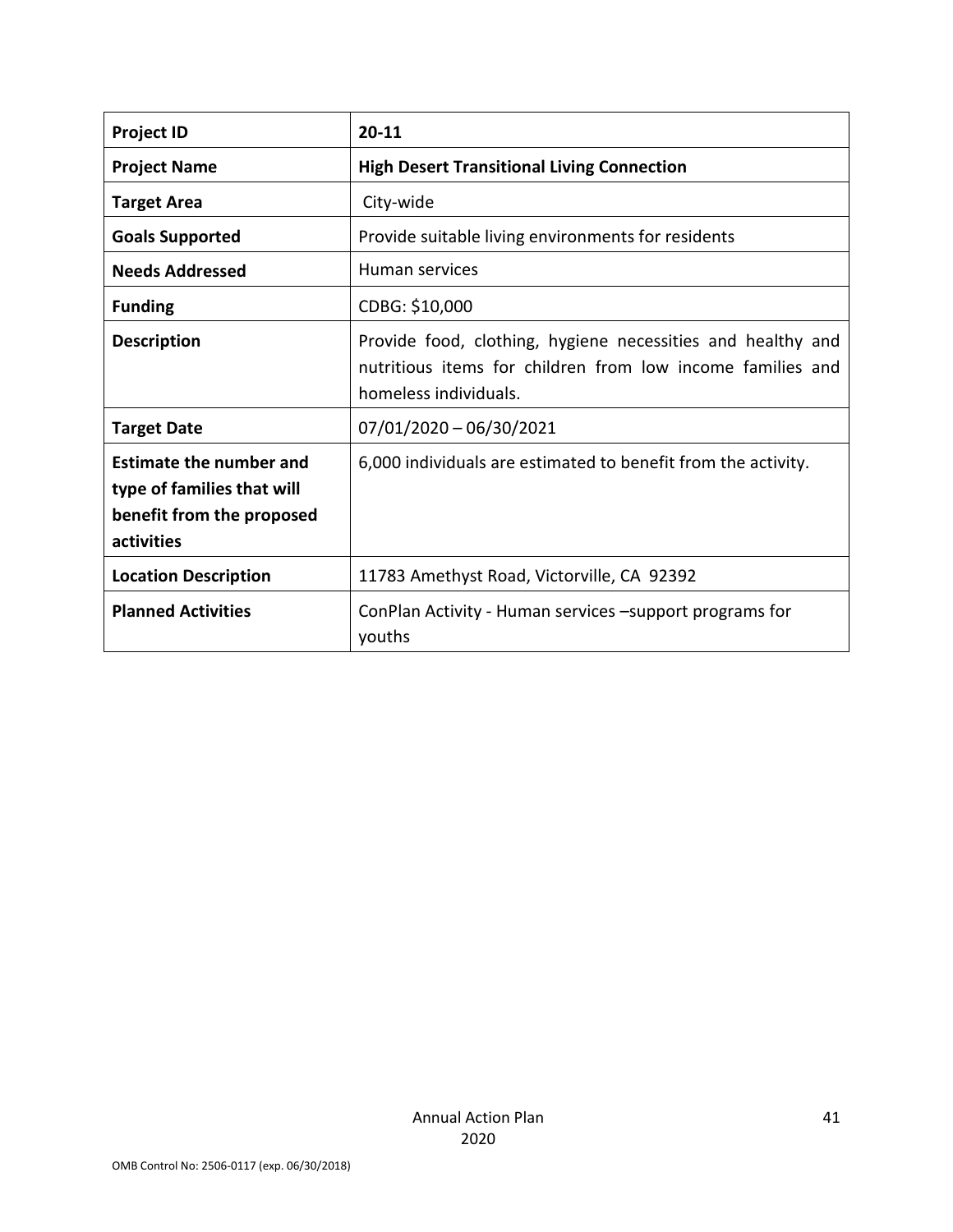| <b>Project ID</b>                                                                                       | $20 - 12$                                                                                                                                            |
|---------------------------------------------------------------------------------------------------------|------------------------------------------------------------------------------------------------------------------------------------------------------|
| <b>Project Name</b>                                                                                     | <b>Inland Fair Housing and Mediation Board</b>                                                                                                       |
| <b>Target Area</b>                                                                                      | City-wide                                                                                                                                            |
| <b>Goals Supported</b>                                                                                  | Provide suitable living environments for residents                                                                                                   |
| <b>Needs Addressed</b>                                                                                  | Human services                                                                                                                                       |
| <b>Funding</b>                                                                                          | CDBG: \$24,000                                                                                                                                       |
| <b>Description</b>                                                                                      | Provide fair housing and landlord/tenant services to Victorville<br>residents. Fair housing education to city staff and property<br>owners/managers. |
| <b>Target Date</b>                                                                                      | $07/01/2020 - 06/30/2021$                                                                                                                            |
| <b>Estimate the number and</b><br>type of families that will<br>benefit from the proposed<br>activities | 450 individuals are estimated to benefit from the activity.                                                                                          |
| <b>Location Description</b>                                                                             | 1500 S. Haven Ave., Ste. 100, Ontario, CA 91761                                                                                                      |
| <b>Planned Activities</b>                                                                               | ConPlan Activity - Human services - disseminate fair housing<br>information through literature, media, referrals, and<br>workshops                   |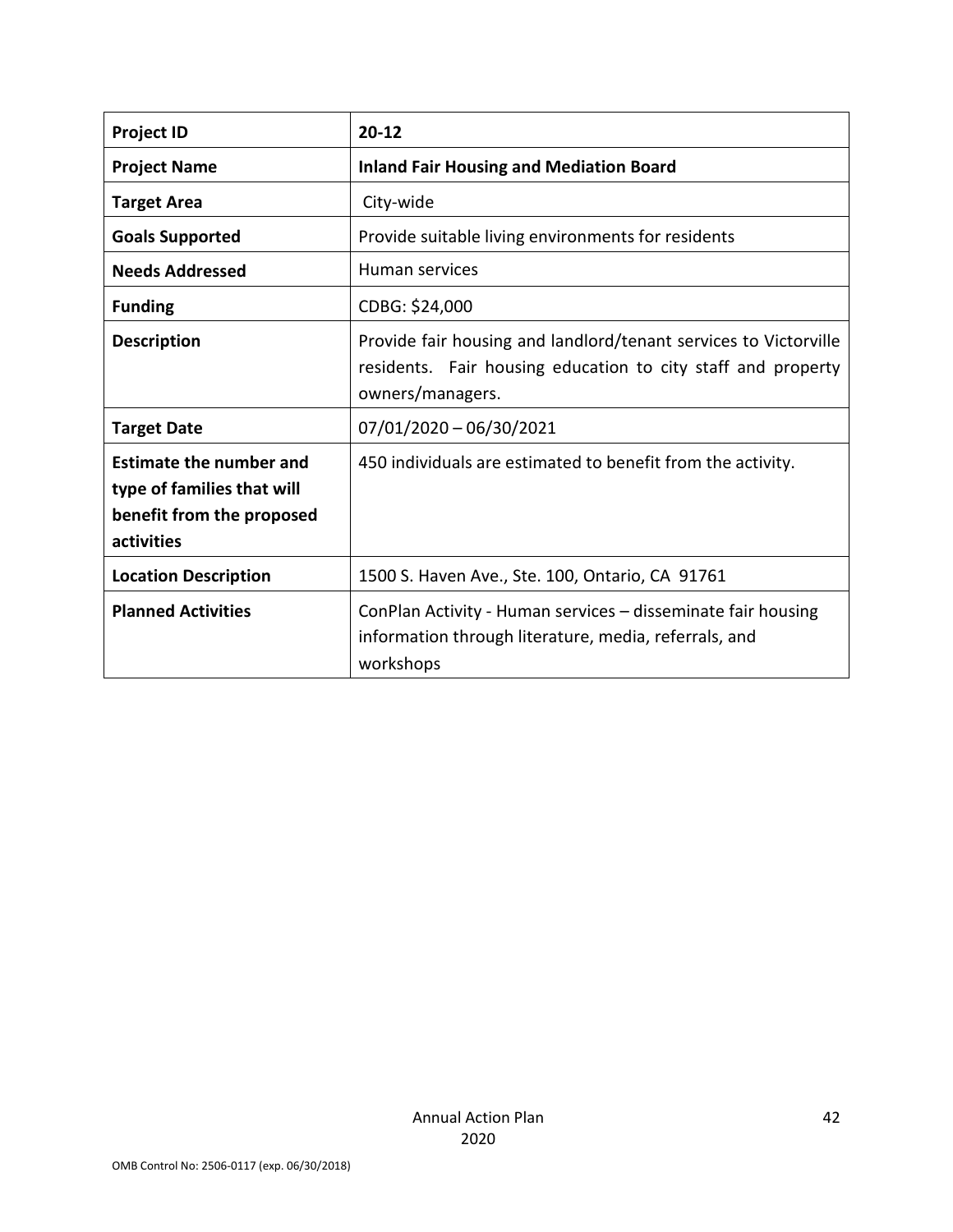| <b>Project ID</b>                                                                                       | $20 - 13$                                                                                                                                                                        |
|---------------------------------------------------------------------------------------------------------|----------------------------------------------------------------------------------------------------------------------------------------------------------------------------------|
| <b>Project Name</b>                                                                                     | Legal Aid Society of San Bernardino                                                                                                                                              |
| <b>Target Area</b>                                                                                      | City-wide                                                                                                                                                                        |
| <b>Goals Supported</b>                                                                                  | Provide suitable living environments for residents                                                                                                                               |
| <b>Needs Addressed</b>                                                                                  | Support services for the homeless and at risk                                                                                                                                    |
| <b>Funding</b>                                                                                          | CDBG: \$15,000                                                                                                                                                                   |
| <b>Description</b>                                                                                      | Provides free legal services that include attorney consultations,<br>advice and preparation of legal documents. Agency conducts<br>two legal aid clinics a month in Victorville. |
| <b>Target Date</b>                                                                                      | $07/01/2020 - 06/30/2021$                                                                                                                                                        |
| <b>Estimate the number and</b><br>type of families that will<br>benefit from the proposed<br>activities | 300 individuals are estimated to benefit from the activity.                                                                                                                      |
| <b>Location Description</b>                                                                             | 588 W. Sixth Street, San Bernardino, CA 92410                                                                                                                                    |
| <b>Planned Activities</b>                                                                               | ConPlan Activity - Support services for the homeless and at risk<br>- support the development of one stop resource center.                                                       |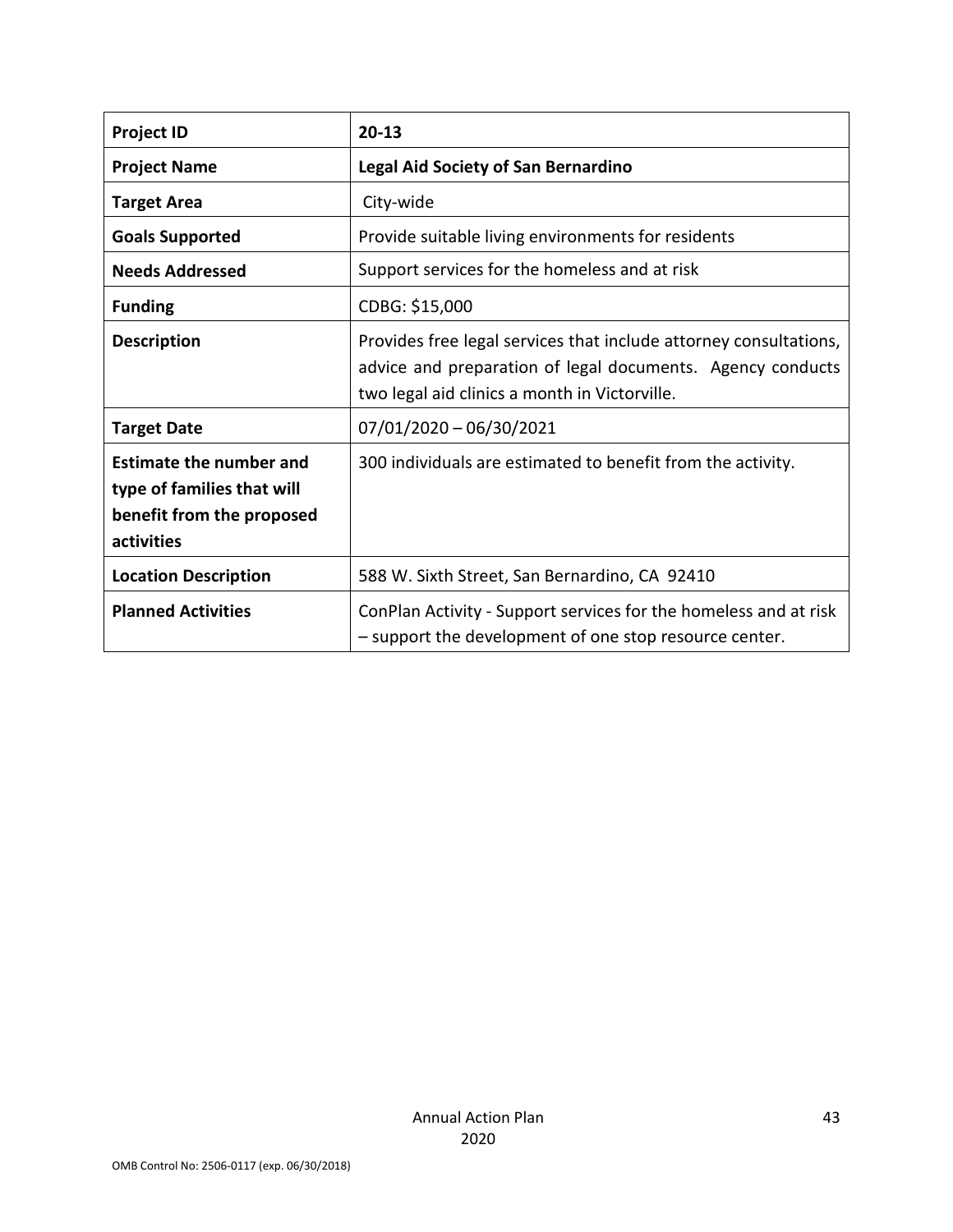| <b>Project ID</b>                                                                                       | $20 - 14$                                                                                                                                                                            |
|---------------------------------------------------------------------------------------------------------|--------------------------------------------------------------------------------------------------------------------------------------------------------------------------------------|
| <b>Project Name</b>                                                                                     | <b>Moses House Ministries and Rose of Sharon</b>                                                                                                                                     |
| <b>Target Area</b>                                                                                      | City-wide                                                                                                                                                                            |
| <b>Goals Supported</b>                                                                                  | Provide suitable living environments for residents                                                                                                                                   |
| <b>Needs Addressed</b>                                                                                  | Human services                                                                                                                                                                       |
| <b>Funding</b>                                                                                          | CDBG: \$15,000                                                                                                                                                                       |
| <b>Description</b>                                                                                      | Provide emergency and program intake resources and referrals<br>to families and single parents in need of basic necessities for<br>their young children such as formula and diapers. |
| <b>Target Date</b>                                                                                      | $07/01/2020 - 06/30/2021$                                                                                                                                                            |
| <b>Estimate the number and</b><br>type of families that will<br>benefit from the proposed<br>activities | 1,400 individuals are estimated to benefit from the activity.                                                                                                                        |
| <b>Location Description</b>                                                                             | 588 W. Sixth Street, San Bernardino, CA 92410                                                                                                                                        |
| <b>Planned Activities</b>                                                                               | ConPlan Activity - Human services – encourage programs that<br>promote healthy lifestyle.                                                                                            |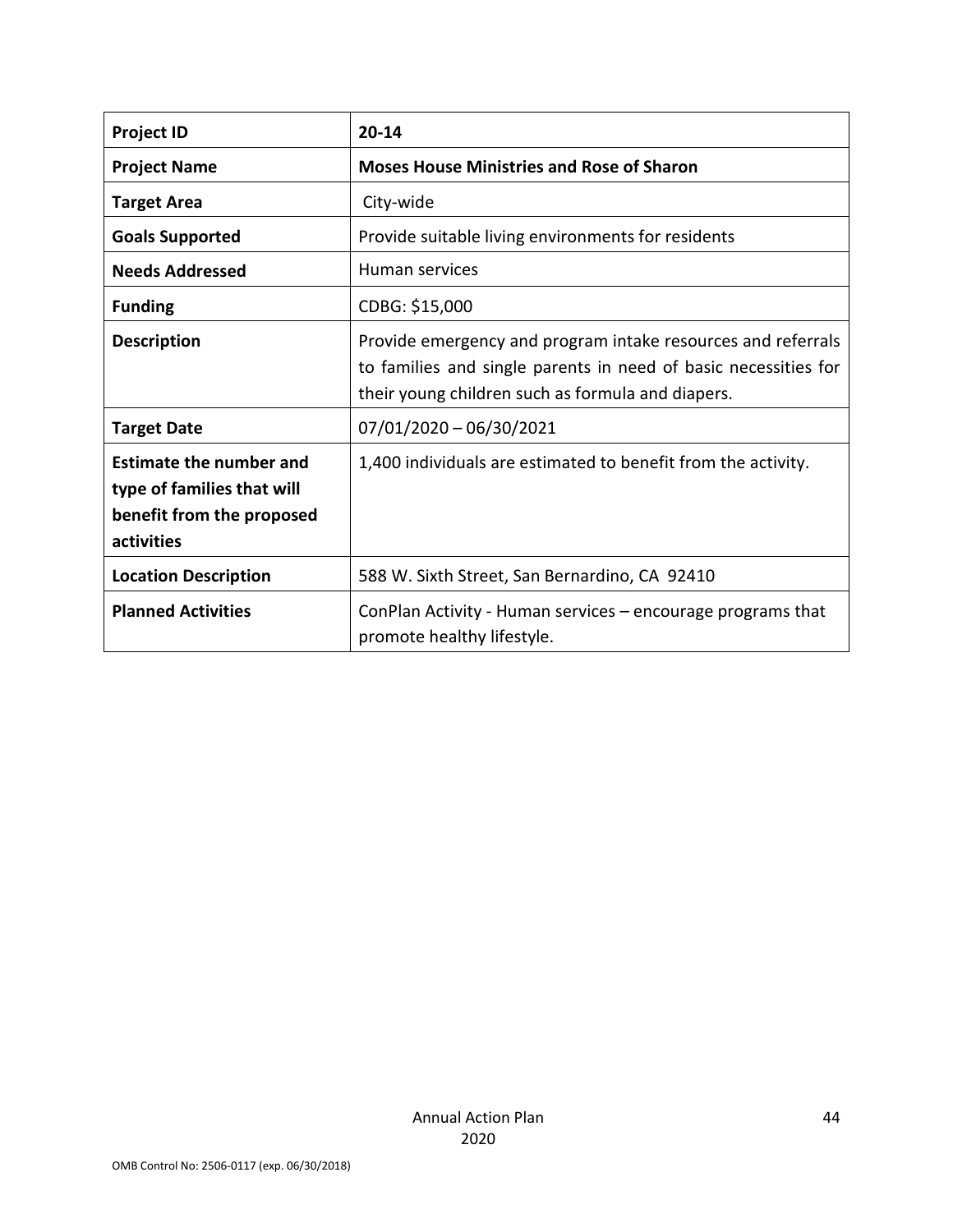| <b>Project ID</b>                                                                                       | $20 - 15$                                                                                                             |
|---------------------------------------------------------------------------------------------------------|-----------------------------------------------------------------------------------------------------------------------|
| <b>Project Name</b>                                                                                     | <b>Rock'n Our Disabilities Foundation</b>                                                                             |
| <b>Target Area</b>                                                                                      | City-wide                                                                                                             |
| <b>Goals Supported</b>                                                                                  | Provide suitable living environments for residents                                                                    |
| <b>Needs Addressed</b>                                                                                  | Human services                                                                                                        |
| <b>Funding</b>                                                                                          | CDBG: \$5,000                                                                                                         |
| <b>Description</b>                                                                                      | Conduct monthly recreational, educational and arts activities<br>for the special needs population and their families. |
| <b>Target Date</b>                                                                                      | $07/01/2020 - 06/30/2021$                                                                                             |
| <b>Estimate the number and</b><br>type of families that will<br>benefit from the proposed<br>activities | 100 individuals are estimated to benefit from the activity.                                                           |
| <b>Location Description</b>                                                                             | 13558 Palm Street, Hesperia, CA 92345                                                                                 |
| <b>Planned Activities</b>                                                                               | ConPlan Activity - Human services - encourage programs that<br>promote healthy lifestyle.                             |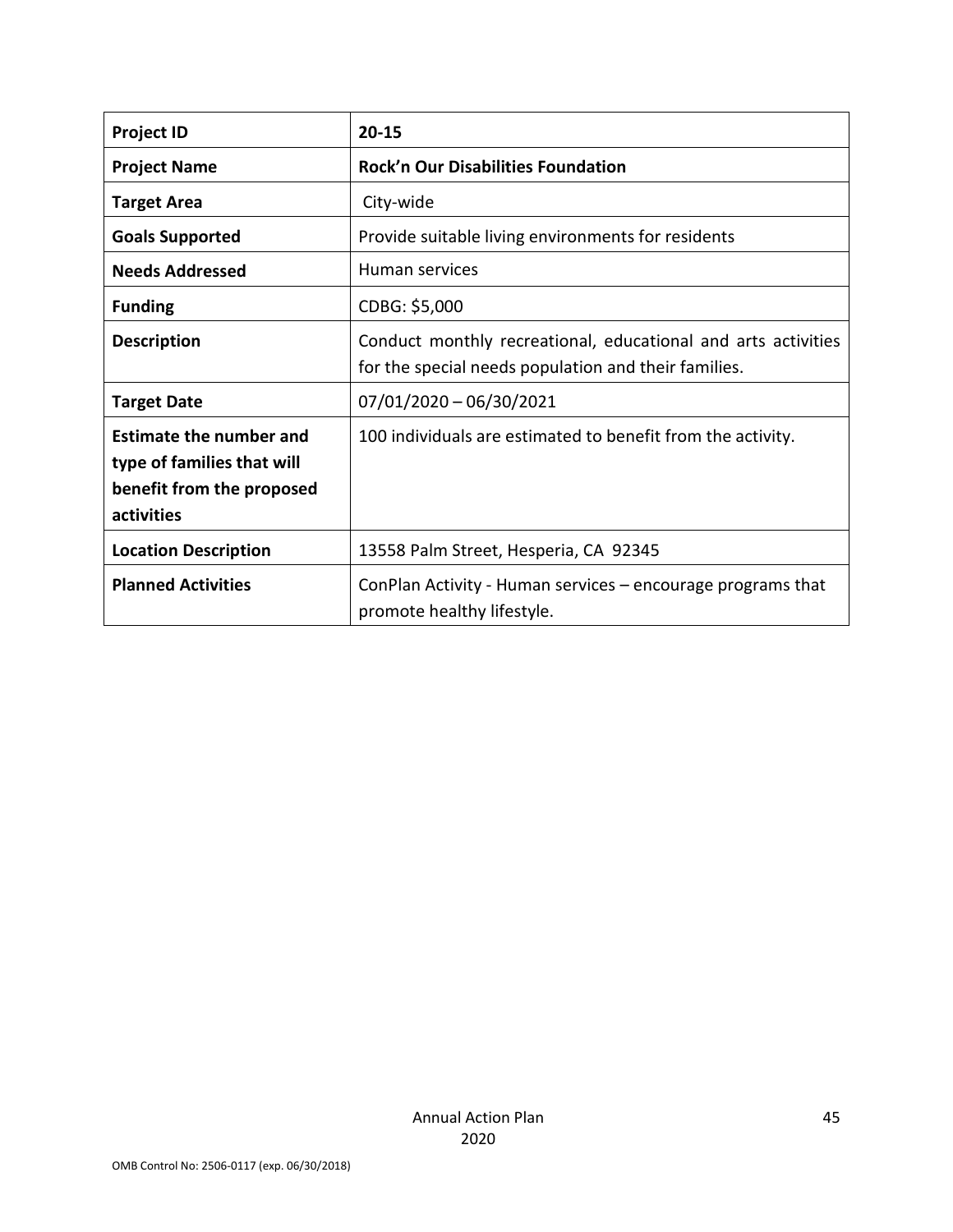| <b>Project ID</b>                                                                                       | $20 - 16$                                                                                                                                 |
|---------------------------------------------------------------------------------------------------------|-------------------------------------------------------------------------------------------------------------------------------------------|
| <b>Project Name</b>                                                                                     | <b>Rolling Start</b>                                                                                                                      |
| <b>Target Area</b>                                                                                      | City-wide                                                                                                                                 |
| <b>Goals Supported</b>                                                                                  | Provide suitable living environments for residents                                                                                        |
| <b>Needs Addressed</b>                                                                                  | Human services                                                                                                                            |
| <b>Funding</b>                                                                                          | CDBG: \$5,300                                                                                                                             |
| <b>Description</b>                                                                                      | Provide support to older adults and people with disabilities<br>maintain independence through the use of assistive technology<br>devices. |
| <b>Target Date</b>                                                                                      | $07/01/2020 - 06/30/2021$                                                                                                                 |
| <b>Estimate the number and</b><br>type of families that will<br>benefit from the proposed<br>activities | 30 individuals are estimated to benefit from the activity.                                                                                |
| <b>Location Description</b>                                                                             | 16519 Victor Street, Ste. 406, Victorville, CA 92395                                                                                      |
| <b>Planned Activities</b>                                                                               | ConPlan Activity - Human services – encourage programs that<br>promote healthy lifestyle.                                                 |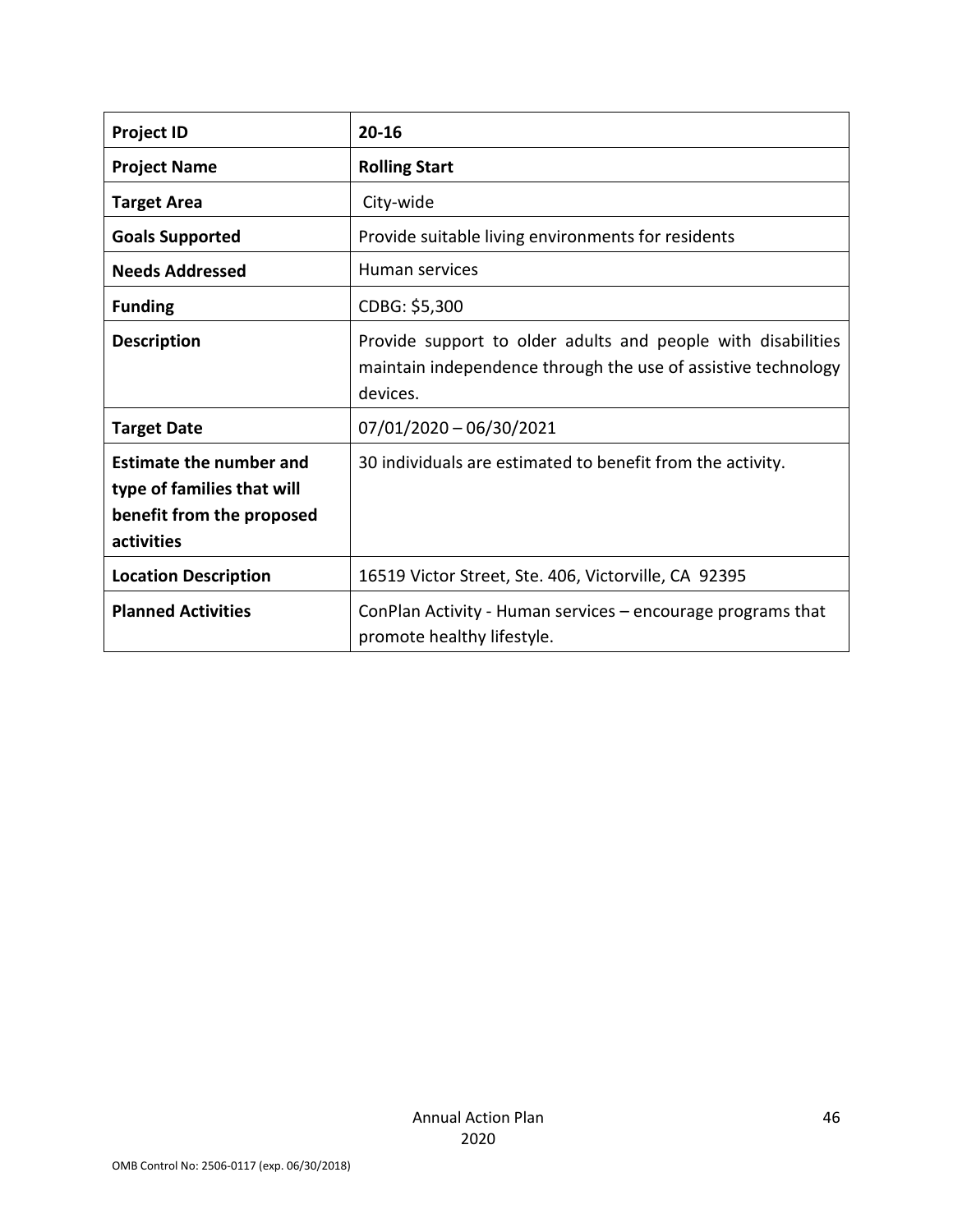| <b>Project ID</b>                                                                                       | $20-17$                                                                                                                                                                                                                                                        |
|---------------------------------------------------------------------------------------------------------|----------------------------------------------------------------------------------------------------------------------------------------------------------------------------------------------------------------------------------------------------------------|
| <b>Project Name</b>                                                                                     | <b>San Bernardino Sexual Assault Services</b>                                                                                                                                                                                                                  |
| <b>Target Area</b>                                                                                      | City-wide                                                                                                                                                                                                                                                      |
| <b>Goals Supported</b>                                                                                  | Provide suitable living environments for residents                                                                                                                                                                                                             |
| <b>Needs Addressed</b>                                                                                  | Human services                                                                                                                                                                                                                                                 |
| <b>Funding</b>                                                                                          | CDBG: \$20,000                                                                                                                                                                                                                                                 |
| <b>Description</b>                                                                                      | Provide victims of sexual assault access to counseling and a 24<br>hour crisis hotline. Provide support and counseling to children<br>and youth victims onsite at schools.  Workshops will be<br>provided on sexual violence, safety and prevention education. |
| <b>Target Date</b>                                                                                      | $07/01/2020 - 06/30/2021$                                                                                                                                                                                                                                      |
| <b>Estimate the number and</b><br>type of families that will<br>benefit from the proposed<br>activities | 1,100 individuals are estimated to benefit from the activity.                                                                                                                                                                                                  |
| <b>Location Description</b>                                                                             | 15437 Anacapa Road, Ste. 8, Victorville, CA 92392                                                                                                                                                                                                              |
| <b>Planned Activities</b>                                                                               | ConPlan Activity - Human services – encourage programs that<br>promote healthy lifestyle.                                                                                                                                                                      |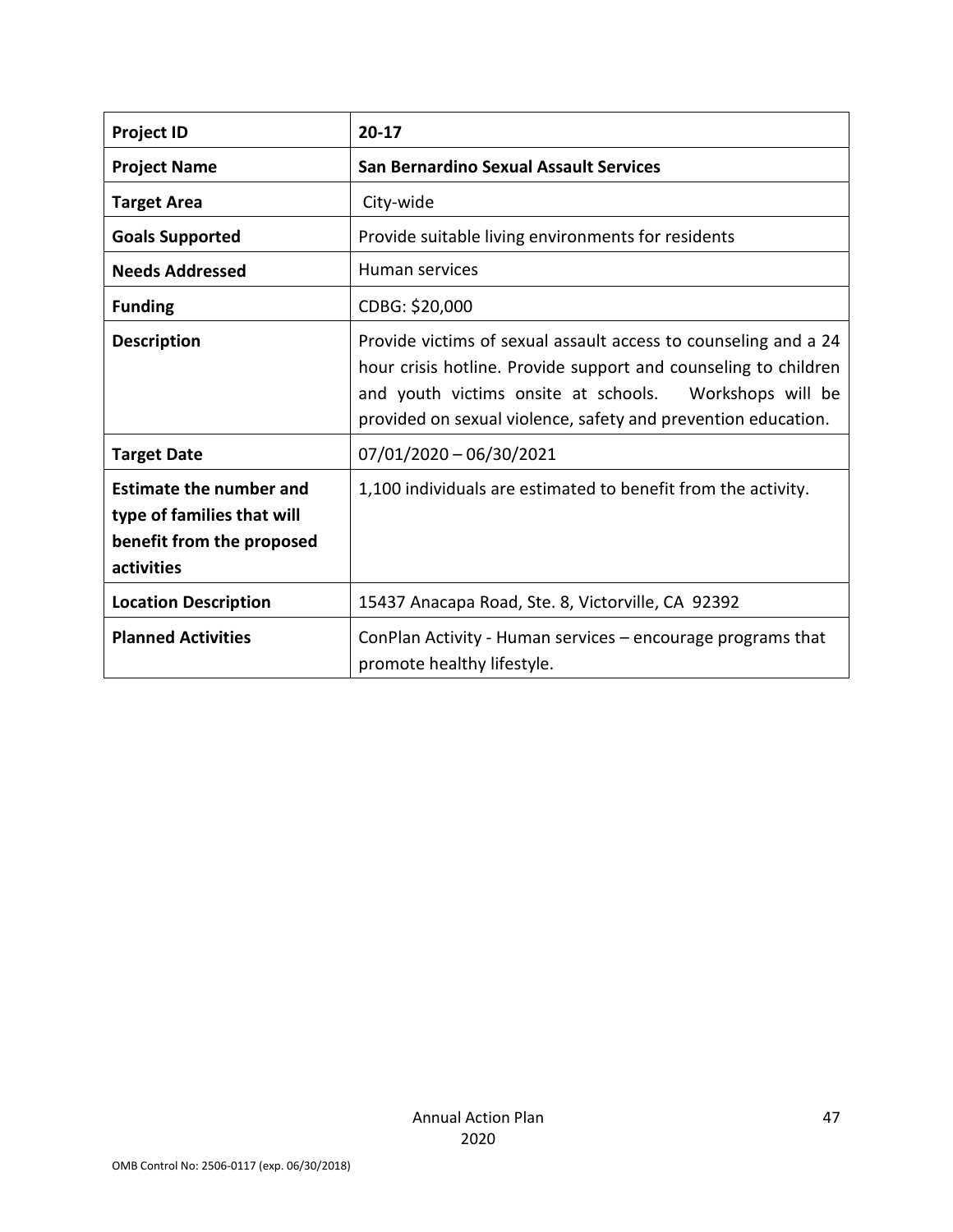| <b>Project ID</b>                                                                                       | $20 - 18$                                                                                                                                                                                   |
|---------------------------------------------------------------------------------------------------------|---------------------------------------------------------------------------------------------------------------------------------------------------------------------------------------------|
| <b>Project Name</b>                                                                                     | St. John of God Health Care Services and ACore Solutions                                                                                                                                    |
| <b>Target Area</b>                                                                                      | City-wide                                                                                                                                                                                   |
| <b>Goals Supported</b>                                                                                  | Provide suitable living environments for residents                                                                                                                                          |
| <b>Needs Addressed</b>                                                                                  | Support services for the homeless and at risk                                                                                                                                               |
| <b>Funding</b>                                                                                          | CDBG: \$20,000                                                                                                                                                                              |
| <b>Description</b>                                                                                      | Community outreach program provides financial assistance to<br>the low and moderate income residents who are facing<br>imminent termination of electric, gas, water or propane<br>services. |
| <b>Target Date</b>                                                                                      | $07/01/2020 - 06/30/2021$                                                                                                                                                                   |
| <b>Estimate the number and</b><br>type of families that will<br>benefit from the proposed<br>activities | 75 individuals are estimated to benefit from the activity.                                                                                                                                  |
| <b>Location Description</b>                                                                             | 15527 8 <sup>th</sup> Street, Victorville, CA 92395                                                                                                                                         |
| <b>Planned Activities</b>                                                                               | ConPlan Activity - Support services for the homeless and at risk<br>- utility assistance                                                                                                    |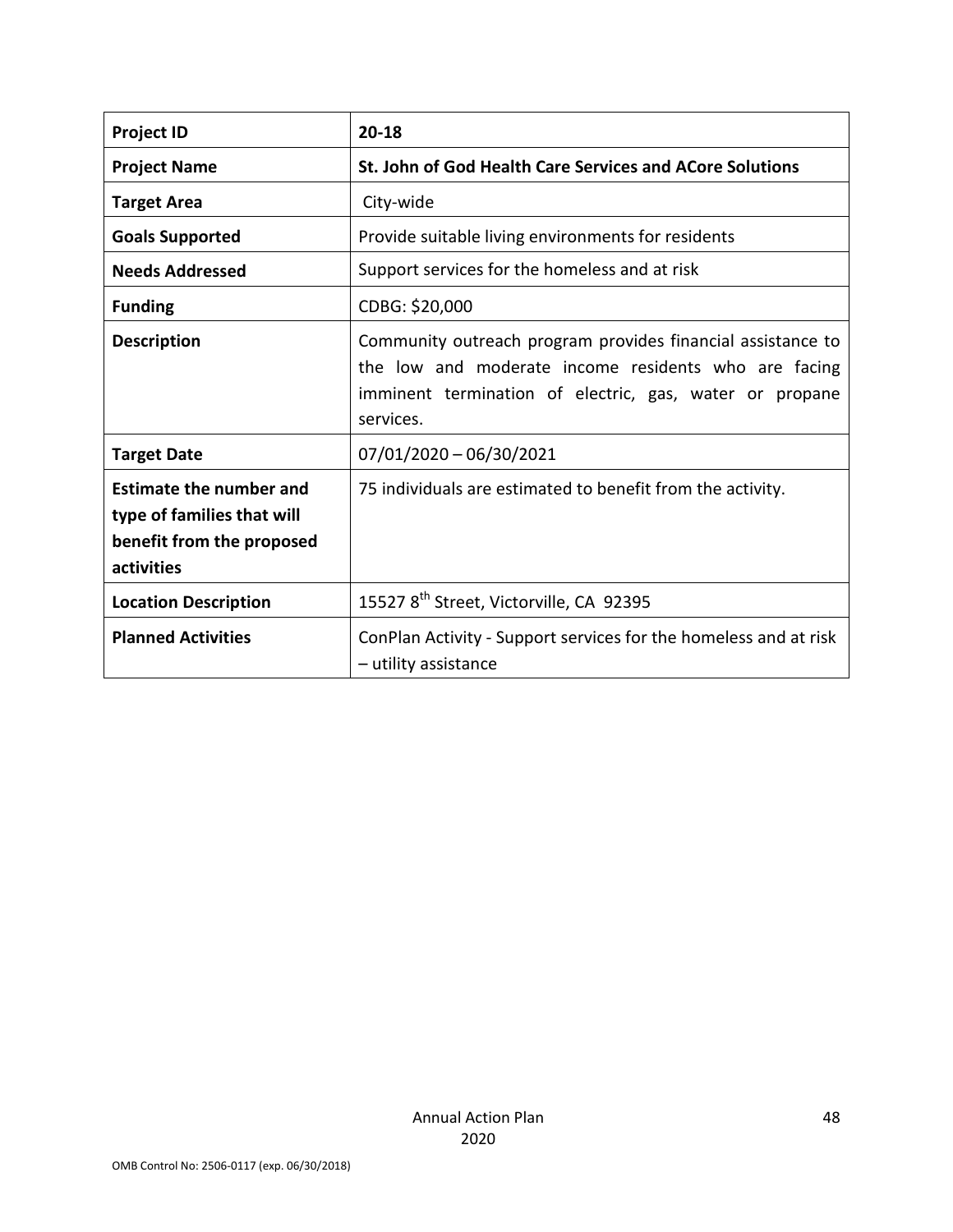| <b>Project ID</b>                                                                                       | $20 - 19$                                                                                                   |
|---------------------------------------------------------------------------------------------------------|-------------------------------------------------------------------------------------------------------------|
| <b>Project Name</b>                                                                                     | <b>St. John of God Health Care Services</b>                                                                 |
| <b>Target Area</b>                                                                                      | City-wide                                                                                                   |
| <b>Goals Supported</b>                                                                                  | Expand economic opportunities                                                                               |
| <b>Needs Addressed</b>                                                                                  | Human Services and Need to increase economic development<br>and employment opportunities                    |
| <b>Funding</b>                                                                                          | CDBG: \$5,000                                                                                               |
| <b>Description</b>                                                                                      | Job placement program for people in SJGHCS recovery<br>program.                                             |
| <b>Target Date</b>                                                                                      | $07/01/2020 - 06/30/2021$                                                                                   |
| <b>Estimate the number and</b><br>type of families that will<br>benefit from the proposed<br>activities | 10 individuals are estimated to benefit from the activity.                                                  |
| <b>Location Description</b>                                                                             | 13333 Palmdale Road, Victorville, CA 92395                                                                  |
| <b>Planned Activities</b>                                                                               | ConPlan Activity - Human Services and Need to increase<br>economic development and employment opportunities |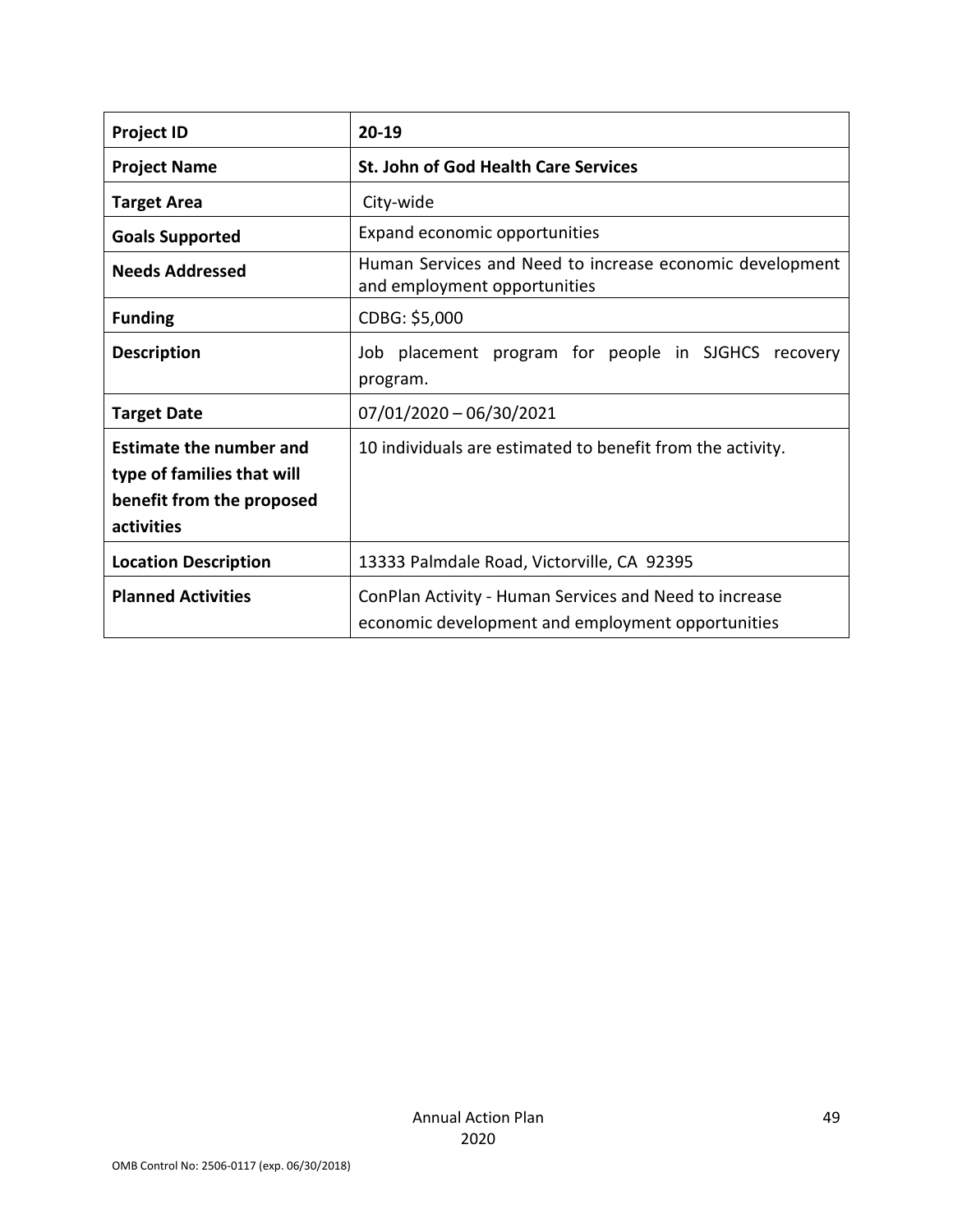| <b>Project ID</b>                                                                                       | $20 - 20$                                                                                                                                                       |
|---------------------------------------------------------------------------------------------------------|-----------------------------------------------------------------------------------------------------------------------------------------------------------------|
| <b>Project Name</b>                                                                                     | Victor Valley Domestic Violence                                                                                                                                 |
| <b>Target Area</b>                                                                                      | City-wide                                                                                                                                                       |
| <b>Goals Supported</b>                                                                                  | Provide suitable living environments for residents                                                                                                              |
| <b>Needs Addressed</b>                                                                                  | Human Services and Need to increase economic development<br>and employment opportunities                                                                        |
| <b>Funding</b>                                                                                          | CDBG: \$25,000                                                                                                                                                  |
| <b>Description</b>                                                                                      | Provide domestic violence outreach services to adults and their<br>children. Services include transitional housing, classes, case<br>management and counseling. |
| <b>Target Date</b>                                                                                      | 07/01/2020 - 06/30/2021                                                                                                                                         |
| <b>Estimate the number and</b><br>type of families that will<br>benefit from the proposed<br>activities | 10 individuals are estimated to benefit from the activity.                                                                                                      |
| <b>Location Description</b>                                                                             | 13333 Palmdale Road, Victorville, CA 92395                                                                                                                      |
| <b>Planned Activities</b>                                                                               | ConPlan Activity - Human Services and Need to increase<br>economic development and employment opportunities                                                     |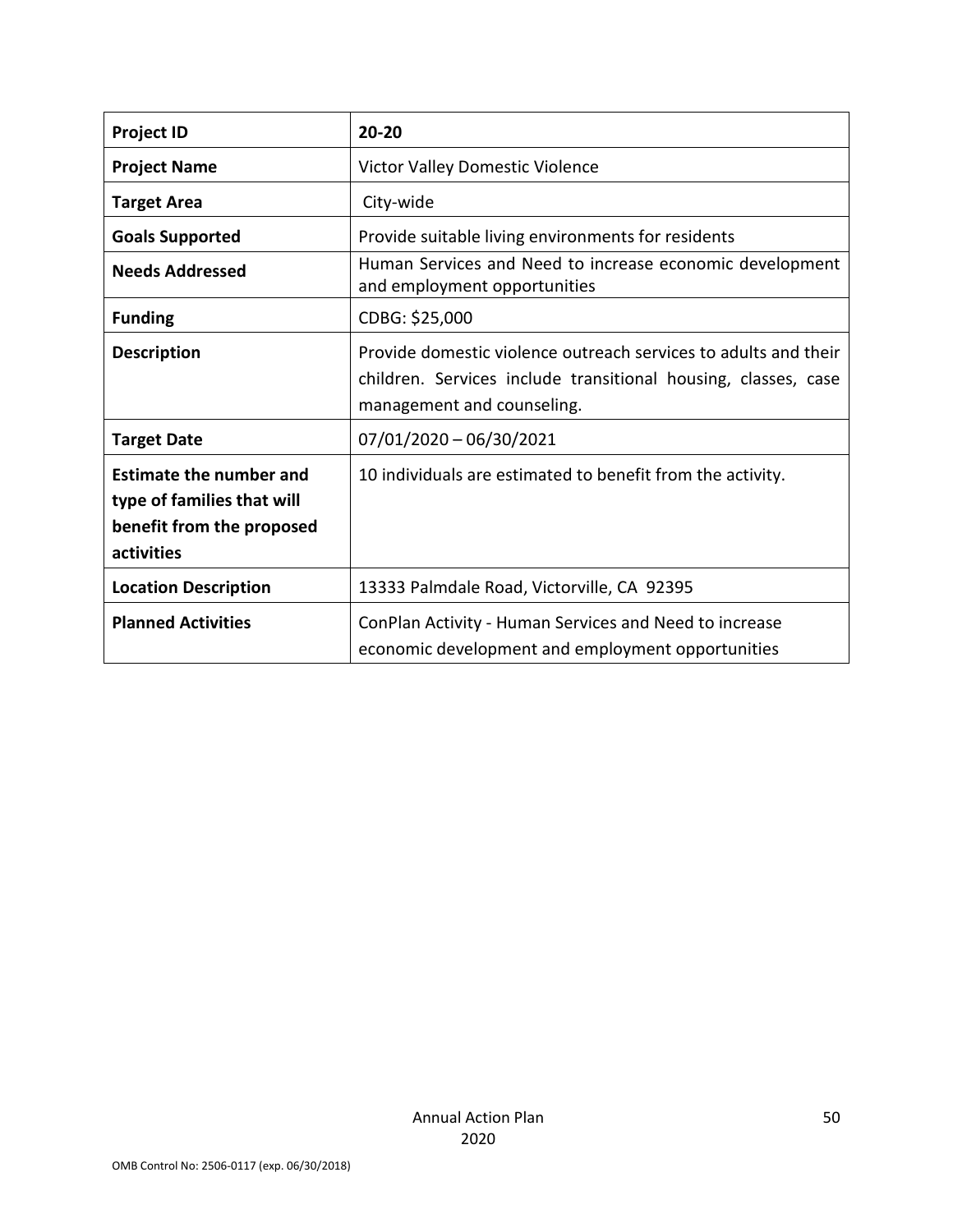| <b>Project ID</b>                                                                                       | $20 - 21$                                                                    |
|---------------------------------------------------------------------------------------------------------|------------------------------------------------------------------------------|
| <b>Project Name</b>                                                                                     | Victor Valley Family Resource Center                                         |
| <b>Target Area</b>                                                                                      | City-wide                                                                    |
| <b>Goals Supported</b>                                                                                  | Provide suitable living environments for residents                           |
| <b>Needs Addressed</b>                                                                                  | Support services for the homeless and at risk                                |
| <b>Funding</b>                                                                                          | CDBG: \$15,000                                                               |
| <b>Description</b>                                                                                      | Provide rental assistance, case management and financial<br>literacy classes |
| <b>Target Date</b>                                                                                      | $07/01/2020 - 06/30/2021$                                                    |
| <b>Estimate the number and</b><br>type of families that will<br>benefit from the proposed<br>activities | 30 individuals are estimated to benefit from the activity.                   |
| <b>Location Description</b>                                                                             | 16000 Yucca Street, Hesperia, CA 92345                                       |
| <b>Planned Activities</b>                                                                               | ConPlan Activity - Support services for the homeless and at<br>risk.         |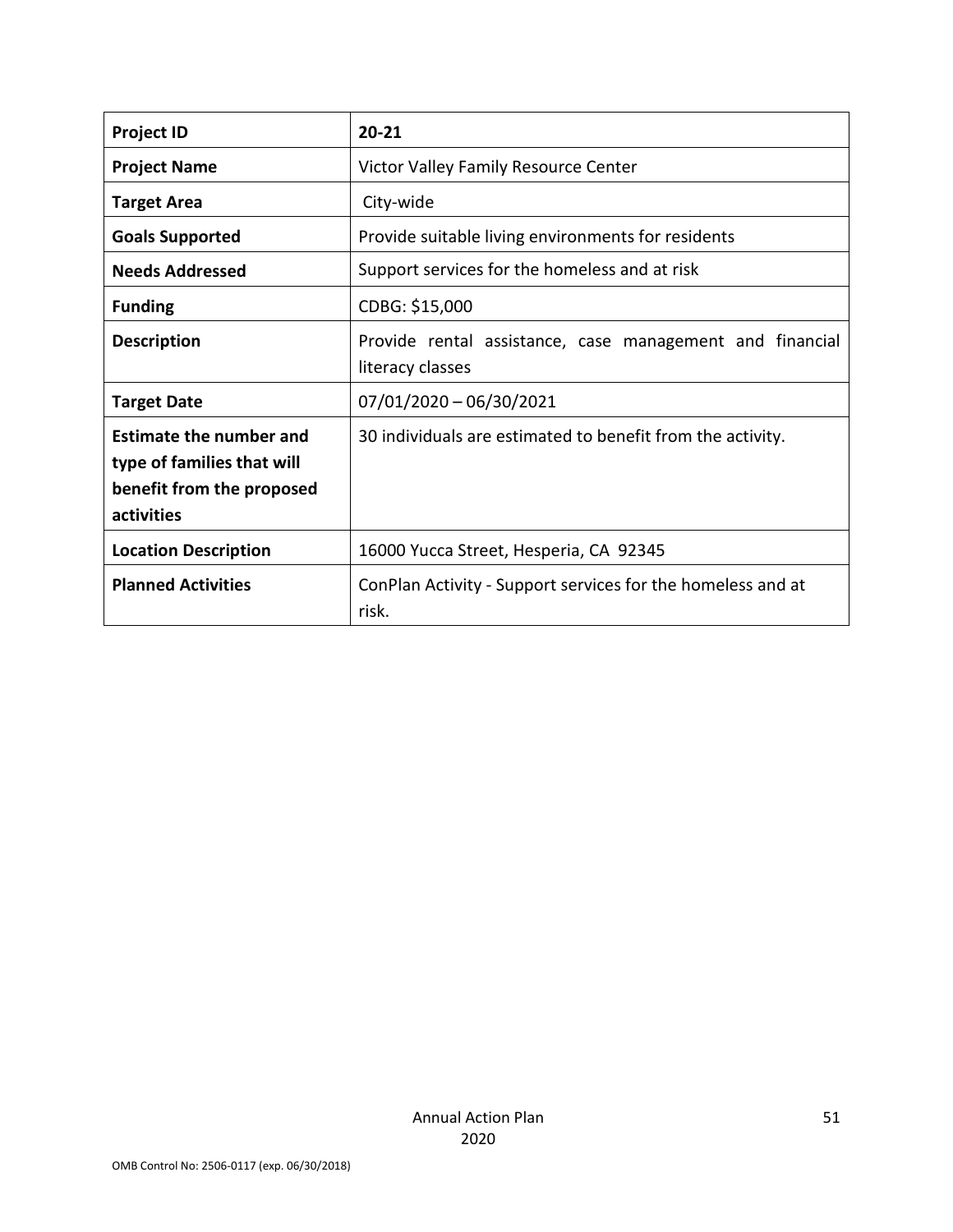| <b>Project ID</b>                                                                                       | $20 - 22$                                                                                                                                            |
|---------------------------------------------------------------------------------------------------------|------------------------------------------------------------------------------------------------------------------------------------------------------|
| <b>Project Name</b>                                                                                     | City of Victorville - Community Services Department                                                                                                  |
| <b>Target Area</b>                                                                                      | City-wide                                                                                                                                            |
| <b>Goals Supported</b>                                                                                  | Provide suitable living environments for residents                                                                                                   |
| <b>Needs Addressed</b>                                                                                  | Human services                                                                                                                                       |
| <b>Funding</b>                                                                                          | CDBG: \$15,000                                                                                                                                       |
| <b>Description</b>                                                                                      | Will provide activities, games, arts and crafts at various parks<br>after school release for two hours Monday through Friday from<br>August to June. |
| <b>Target Date</b>                                                                                      | $07/01/2020 - 06/30/2021$                                                                                                                            |
| <b>Estimate the number and</b><br>type of families that will<br>benefit from the proposed<br>activities | 125 youth are estimated to benefit from the activity.                                                                                                |
| <b>Location Description</b>                                                                             | Various                                                                                                                                              |
| <b>Planned Activities</b>                                                                               | ConPlan Activity - Human services - support programs for<br>youths                                                                                   |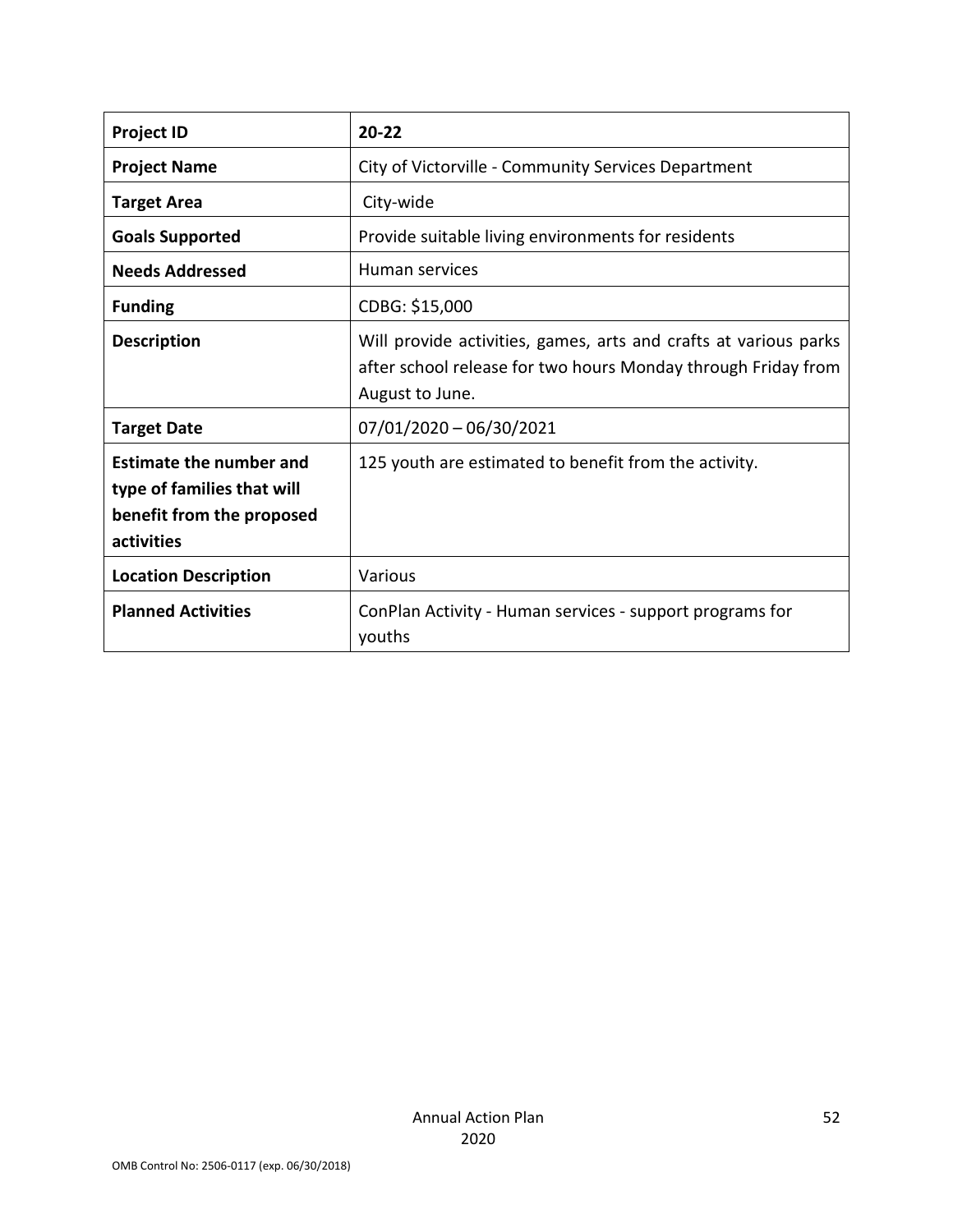| <b>Project ID</b>                                                                                       | $20 - 23$                                                                                                                                                            |
|---------------------------------------------------------------------------------------------------------|----------------------------------------------------------------------------------------------------------------------------------------------------------------------|
| <b>Project Name</b>                                                                                     | City of Victorville - Community Services Department                                                                                                                  |
| <b>Target Area</b>                                                                                      | City-wide                                                                                                                                                            |
| <b>Goals Supported</b>                                                                                  | Provide suitable living environments for residents                                                                                                                   |
| <b>Needs Addressed</b>                                                                                  | Human services                                                                                                                                                       |
| <b>Funding</b>                                                                                          | CDBG: \$15,000                                                                                                                                                       |
| <b>Description</b>                                                                                      | Summer Reading Program - Provide assistance in developing<br>reading comprehension skills during non school hours during<br>summer break at the Victorville library. |
| <b>Target Date</b>                                                                                      | $07/01/2020 - 06/30/2021$                                                                                                                                            |
| <b>Estimate the number and</b><br>type of families that will<br>benefit from the proposed<br>activities | 1,000 youth are estimated to benefit from the activity.                                                                                                              |
| <b>Location Description</b>                                                                             | Victorville library                                                                                                                                                  |
| <b>Planned Activities</b>                                                                               | ConPlan Activity - Human services - support programs for<br>youths                                                                                                   |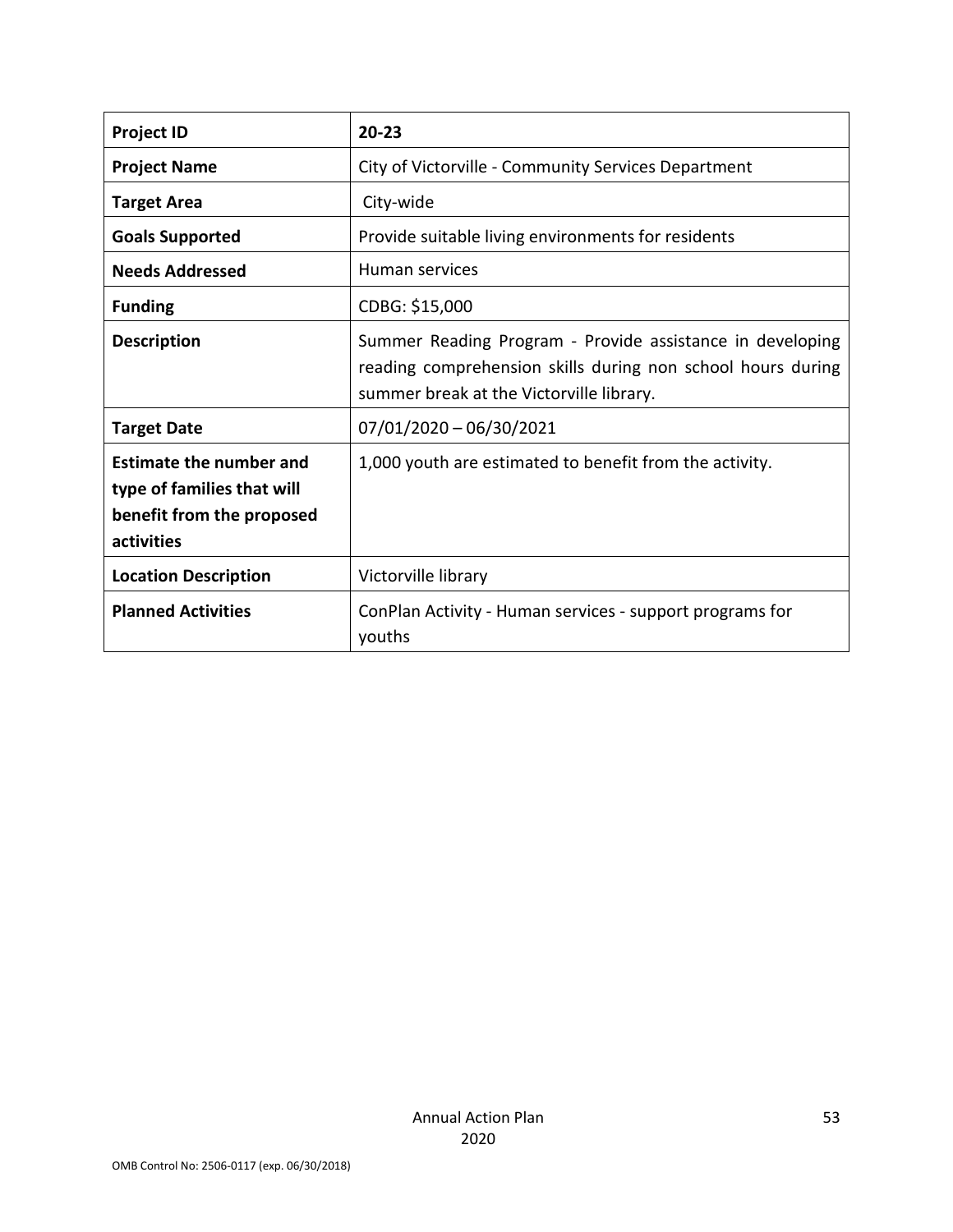| <b>Project ID</b>                                                                                       | $20 - 24$                                                                                                                                                                                   |
|---------------------------------------------------------------------------------------------------------|---------------------------------------------------------------------------------------------------------------------------------------------------------------------------------------------|
| <b>Project Name</b>                                                                                     | Victorville Police Department                                                                                                                                                               |
| <b>Target Area</b>                                                                                      | City-wide                                                                                                                                                                                   |
| <b>Goals Supported</b>                                                                                  | Enhance the quality of life for residents by encouraging decent<br>and affordable housing for residents within the consortium                                                               |
| <b>Needs Addressed</b>                                                                                  | Support services for the homeless and at risk                                                                                                                                               |
| <b>Funding</b>                                                                                          | CDBG: \$14,652.43                                                                                                                                                                           |
| <b>Description</b>                                                                                      | Crime Free Multi Housing - Provide one on one and group<br>meetings designed to inform and educate tenants, managers<br>and owners on how to improve and maintain a crime free<br>property. |
| <b>Target Date</b>                                                                                      | 07/01/2020 - 06/30/2021                                                                                                                                                                     |
| <b>Estimate the number and</b><br>type of families that will<br>benefit from the proposed<br>activities | 30,000 individuals are estimated to benefit from the activity.                                                                                                                              |
| <b>Location Description</b>                                                                             | <b>CDBG Target area</b>                                                                                                                                                                     |
| <b>Planned Activities</b>                                                                               | ConPlan Activity - Support services for the homeless and at risk<br>- support public safety efforts                                                                                         |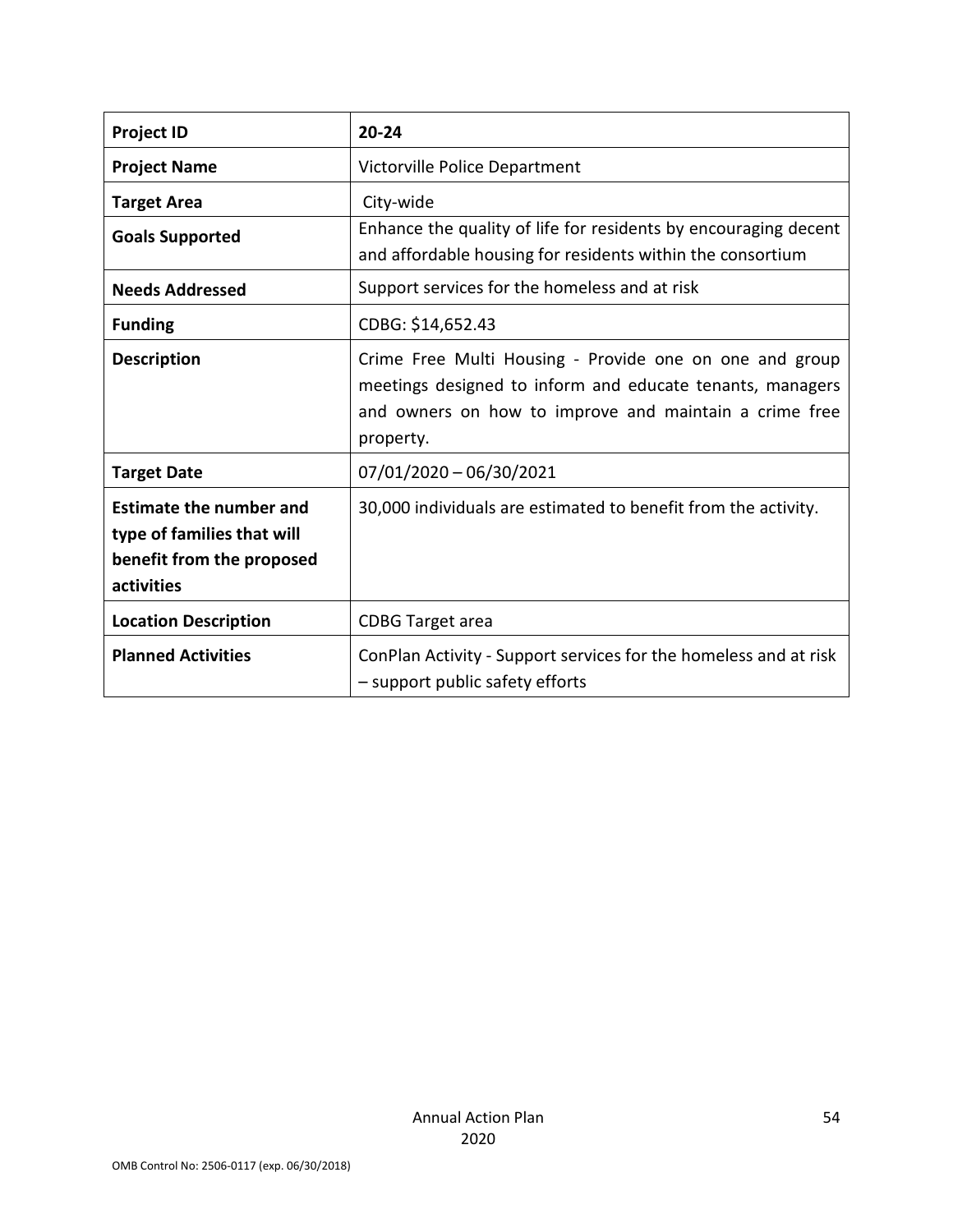| <b>Project ID</b>                                                                                       | $20 - 25$                                                                                                                                          |
|---------------------------------------------------------------------------------------------------------|----------------------------------------------------------------------------------------------------------------------------------------------------|
| <b>Project Name</b>                                                                                     | Greater Hope Foundation for Children, Inc.                                                                                                         |
| <b>Target Area</b>                                                                                      | City-wide                                                                                                                                          |
| <b>Goals Supported</b>                                                                                  | Provide suitable living environments for residents                                                                                                 |
| <b>Needs Addressed</b>                                                                                  | Human services                                                                                                                                     |
| <b>Funding</b>                                                                                          | CDBG: \$75,000                                                                                                                                     |
| <b>Description</b>                                                                                      | Multi Sensory Room Project - Multi Sensory rooms will be<br>equipped with bubble tubes, tunnels, noise machines,<br>projectors and sound machines. |
| <b>Target Date</b>                                                                                      | $07/01/2020 - 06/30/2021$                                                                                                                          |
| <b>Estimate the number and</b><br>type of families that will<br>benefit from the proposed<br>activities | 400 individuals are estimated to benefit from the activity.                                                                                        |
| <b>Location Description</b>                                                                             | 14344 Cajon Ave., Ste. 102, Victorville, CA 92392                                                                                                  |
| <b>Planned Activities</b>                                                                               | ConPlan Activity - Human services - develop public facility<br>amenities that facilitate community involvement and<br>recreation                   |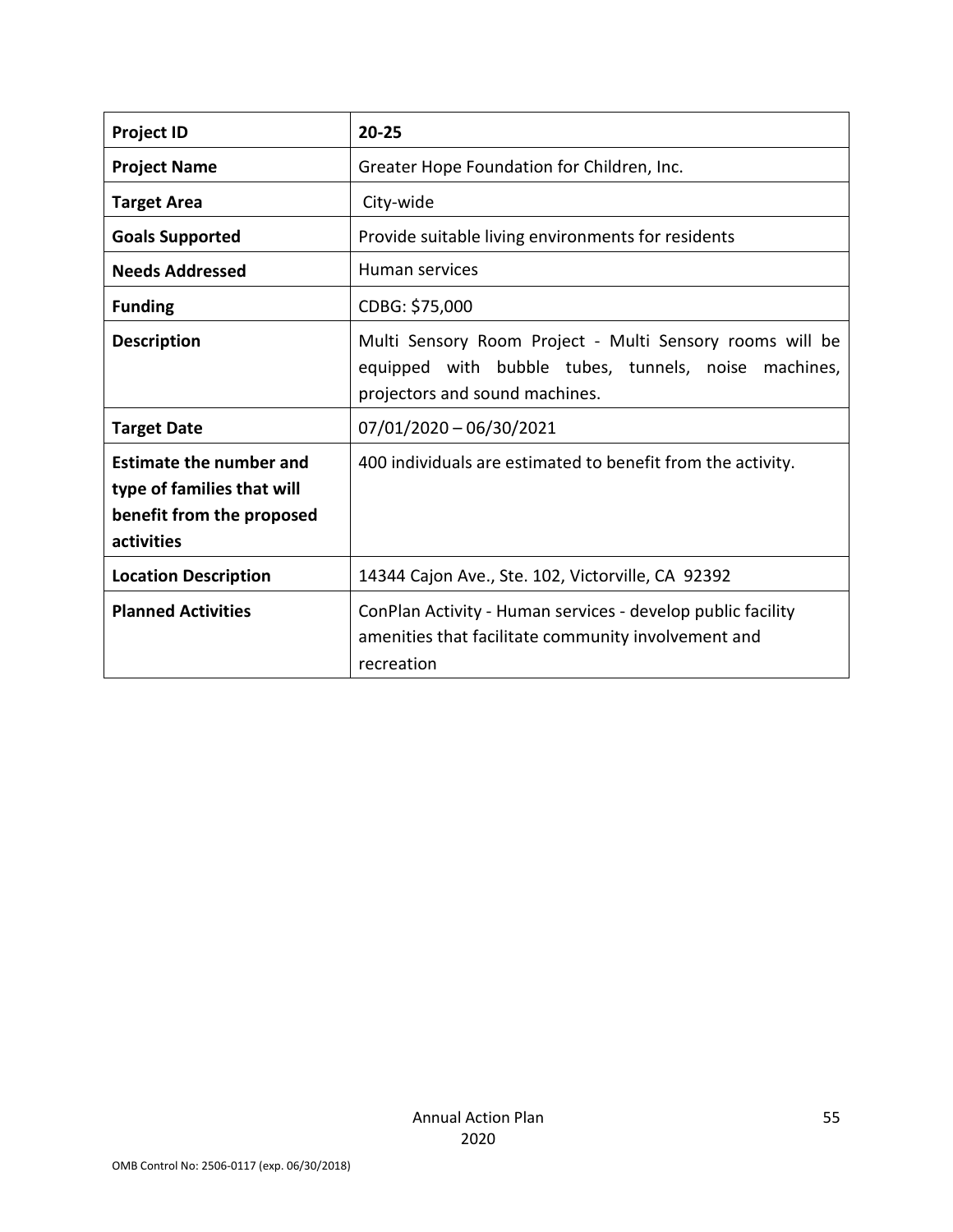| <b>Project ID</b>                                                                                       | $20 - 26$                                                                                                                    |
|---------------------------------------------------------------------------------------------------------|------------------------------------------------------------------------------------------------------------------------------|
| <b>Project Name</b>                                                                                     | <b>High Desert Homeless Services</b>                                                                                         |
| <b>Target Area</b>                                                                                      | City-wide                                                                                                                    |
| <b>Goals Supported</b>                                                                                  | Provide suitable living environments for residents                                                                           |
| <b>Needs Addressed</b>                                                                                  | Supportive services for the homeless and at risk homeless                                                                    |
| <b>Funding</b>                                                                                          | CDBG: \$250,000                                                                                                              |
| <b>Description</b>                                                                                      | Victor Valley Community Warming Shelter - Acquisition of<br>property to construct a permanent warming shelter.               |
| <b>Target Date</b>                                                                                      | $07/01/2020 - 06/30/2021$                                                                                                    |
| <b>Estimate the number and</b><br>type of families that will<br>benefit from the proposed<br>activities | 80 individuals per night are estimated to benefit from the<br>activity.                                                      |
| <b>Location Description</b>                                                                             | TBD                                                                                                                          |
| <b>Planned Activities</b>                                                                               | ConPlan Activity - Supportive services for the homeless and at<br>risk homeless and Housing programs - transitional shelters |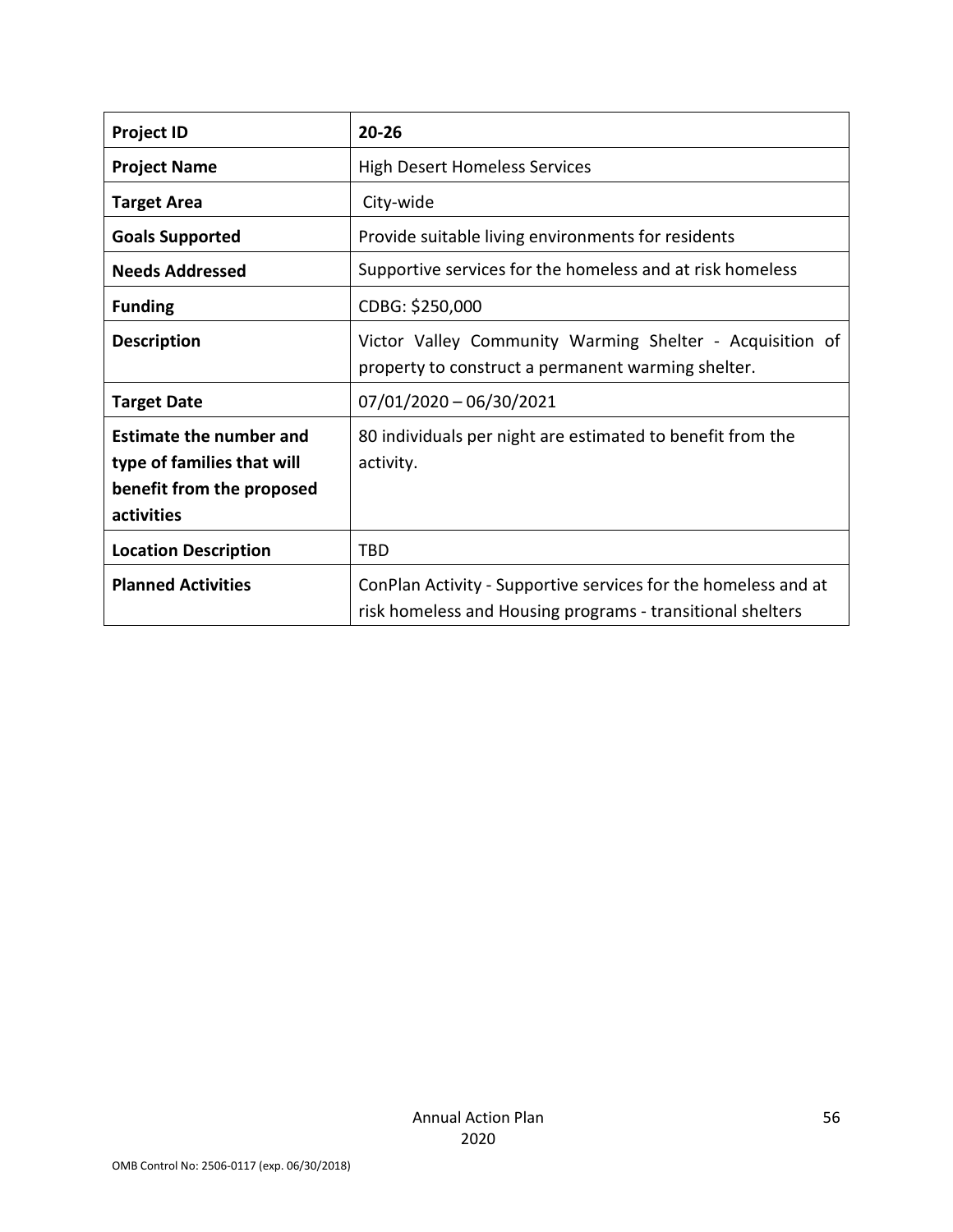| <b>Project ID</b>                                                                                       | $20 - 27$                                                                                                                        |
|---------------------------------------------------------------------------------------------------------|----------------------------------------------------------------------------------------------------------------------------------|
| <b>Project Name</b>                                                                                     | St. Joan of Arc Roman Catholic Church                                                                                            |
| <b>Target Area</b>                                                                                      | <b>CDBG Target area</b>                                                                                                          |
| <b>Goals Supported</b>                                                                                  | Provide suitable living environments for residents                                                                               |
| <b>Needs Addressed</b>                                                                                  | Human services                                                                                                                   |
| <b>Funding</b>                                                                                          | CDBG: \$50,000                                                                                                                   |
| <b>Description</b>                                                                                      | Unity Hall Rehabilitation Phase III - Installation of a first floor<br>bathroom                                                  |
| <b>Target Date</b>                                                                                      | $07/01/2020 - 06/30/2021$                                                                                                        |
| <b>Estimate the number and</b><br>type of families that will<br>benefit from the proposed<br>activities | 200 individuals per night are estimated to benefit from the<br>activity.                                                         |
| <b>Location Description</b>                                                                             | 15512 6 <sup>th</sup> Street, Victorville, CA 92395                                                                              |
| <b>Planned Activities</b>                                                                               | ConPlan Activity - Human services - develop public facility<br>amenities that facilitate community involvement and<br>recreation |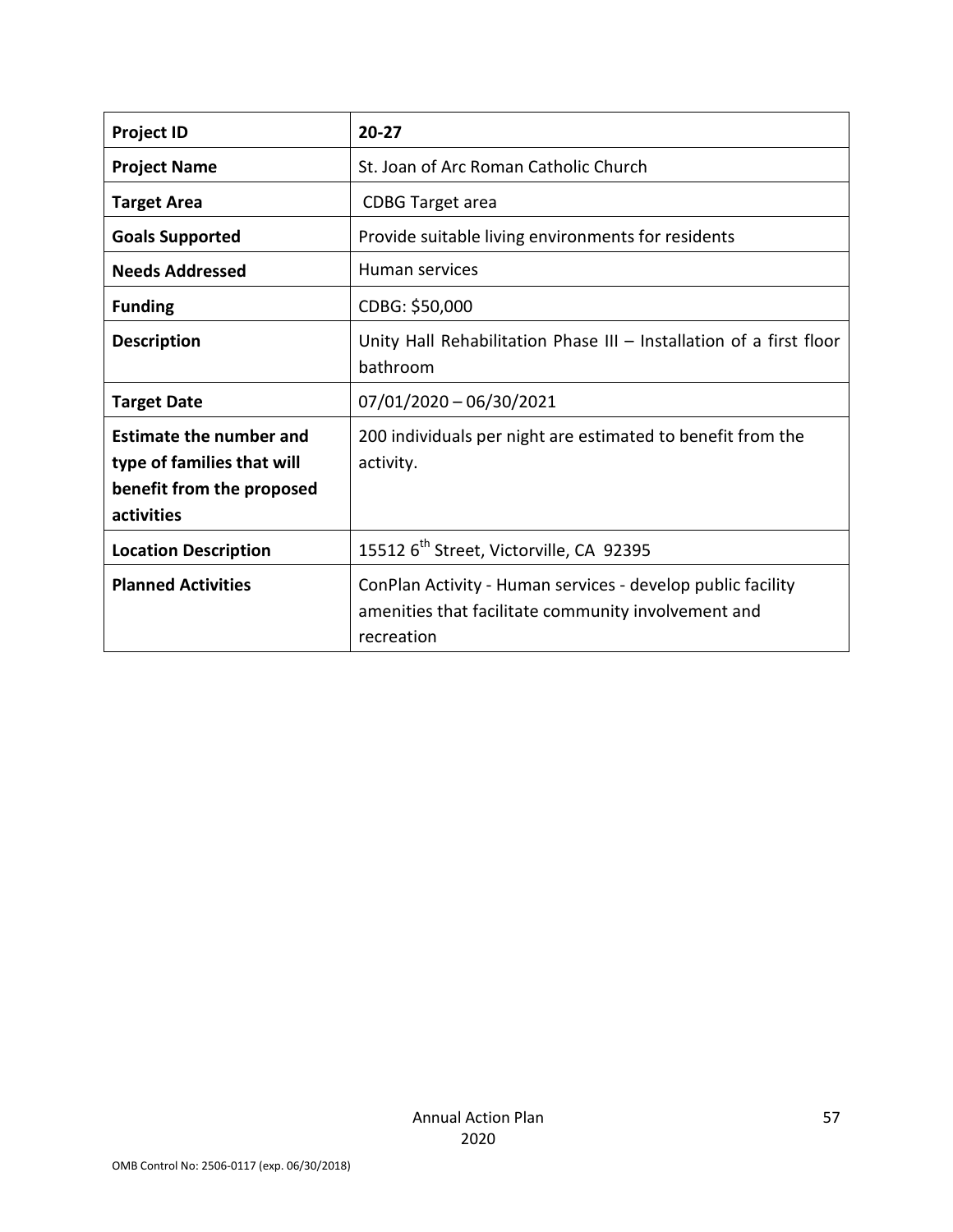| <b>Project ID</b>                                                                                       | $20 - 28$                                                                                                                                                                        |
|---------------------------------------------------------------------------------------------------------|----------------------------------------------------------------------------------------------------------------------------------------------------------------------------------|
| <b>Project Name</b>                                                                                     | St. John of God Health Care Services                                                                                                                                             |
| <b>Target Area</b>                                                                                      | <b>CDBG</b> Target area                                                                                                                                                          |
| <b>Goals Supported</b>                                                                                  | Provide suitable living environments for residents                                                                                                                               |
| <b>Needs Addressed</b>                                                                                  | Human services                                                                                                                                                                   |
| <b>Funding</b>                                                                                          | CDBG: \$30,000                                                                                                                                                                   |
| <b>Description</b>                                                                                      | Outpatient Facility Wheelchair Ramp - Installation of a<br>wheelchair ramp in front of the facility. Installation of<br>handrails on the steps as well as resurfacing the steps. |
| <b>Target Date</b>                                                                                      | $07/01/2020 - 06/30/2021$                                                                                                                                                        |
| <b>Estimate the number and</b><br>type of families that will<br>benefit from the proposed<br>activities | 100 individuals per night are estimated to benefit from the<br>activity.                                                                                                         |
| <b>Location Description</b>                                                                             | 15534 6 <sup>th</sup> Street, Victorville, CA 92395                                                                                                                              |
| <b>Planned Activities</b>                                                                               | ConPlan Activity - Human services - develop public facility<br>amenities that facilitate community involvement and<br>recreation                                                 |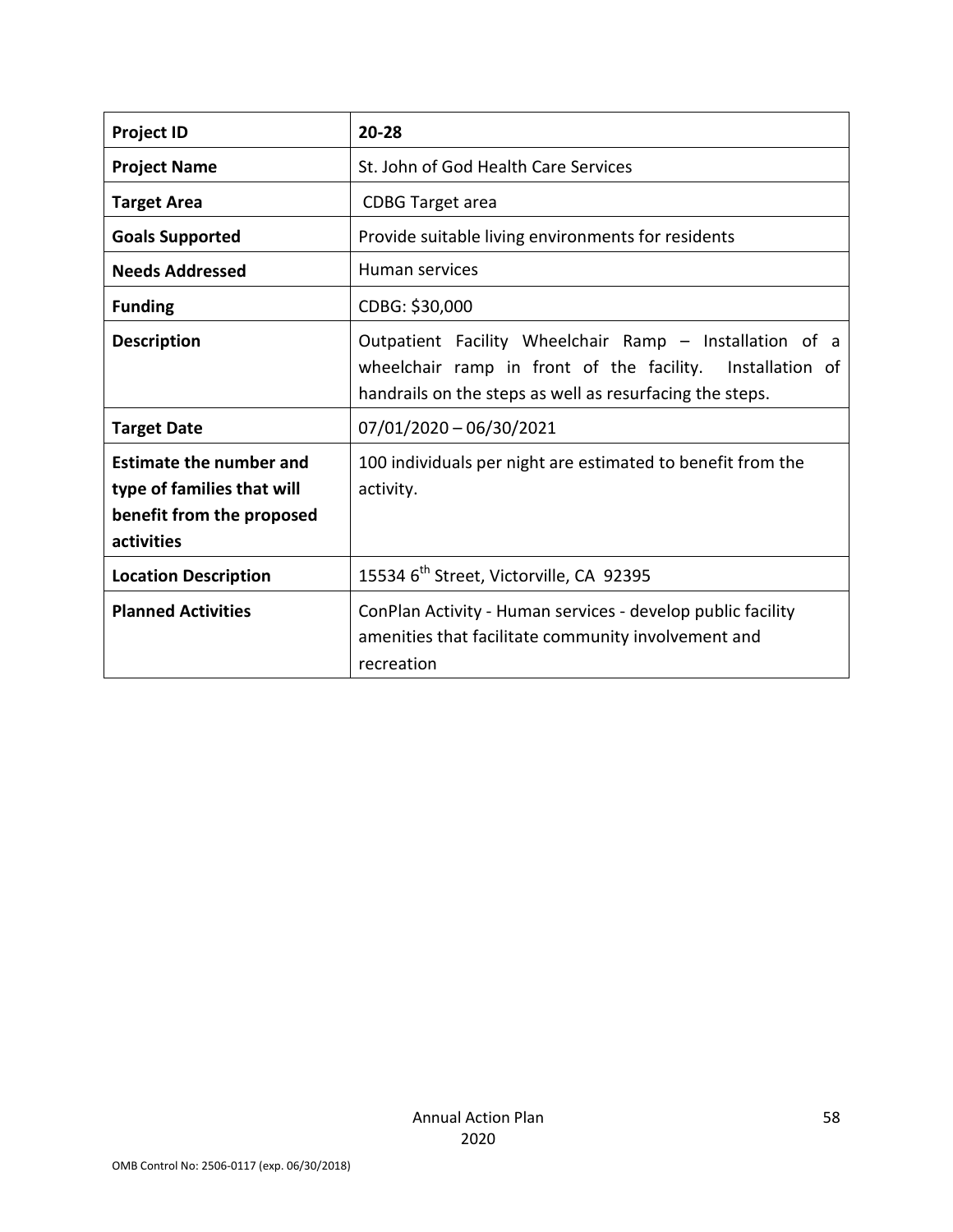| <b>Project ID</b>                                                                                       | $20 - 29$                                                                                                                                                                                                                            |
|---------------------------------------------------------------------------------------------------------|--------------------------------------------------------------------------------------------------------------------------------------------------------------------------------------------------------------------------------------|
| <b>Project Name</b>                                                                                     | St. John of God Health Care Services                                                                                                                                                                                                 |
| <b>Target Area</b>                                                                                      | <b>CDBG Target area</b>                                                                                                                                                                                                              |
| <b>Goals Supported</b>                                                                                  | Provide suitable living environments for residents                                                                                                                                                                                   |
| <b>Needs Addressed</b>                                                                                  | Human services                                                                                                                                                                                                                       |
| <b>Funding</b>                                                                                          | CDBG: \$100,000                                                                                                                                                                                                                      |
| <b>Description</b>                                                                                      | Roof Project $-$ Reroof of eight of the nine buildings on the<br>property. The buildings include housing for patients and their<br>children, detoxification facilities, kitchen with cafeteria, day<br>care facility and classrooms. |
| <b>Target Date</b>                                                                                      | 07/01/2020 - 06/30/2021                                                                                                                                                                                                              |
| <b>Estimate the number and</b><br>type of families that will<br>benefit from the proposed<br>activities | 100 individuals are estimated to benefit from the activity.                                                                                                                                                                          |
| <b>Location Description</b>                                                                             | 13333 Palmdale Road, Victorville, CA 92392                                                                                                                                                                                           |
| <b>Planned Activities</b>                                                                               | ConPlan Activity - Human services - Develop public facility<br>amenities that facilitate community involvement and<br>recreation and Housing programs - transitional shelters.                                                       |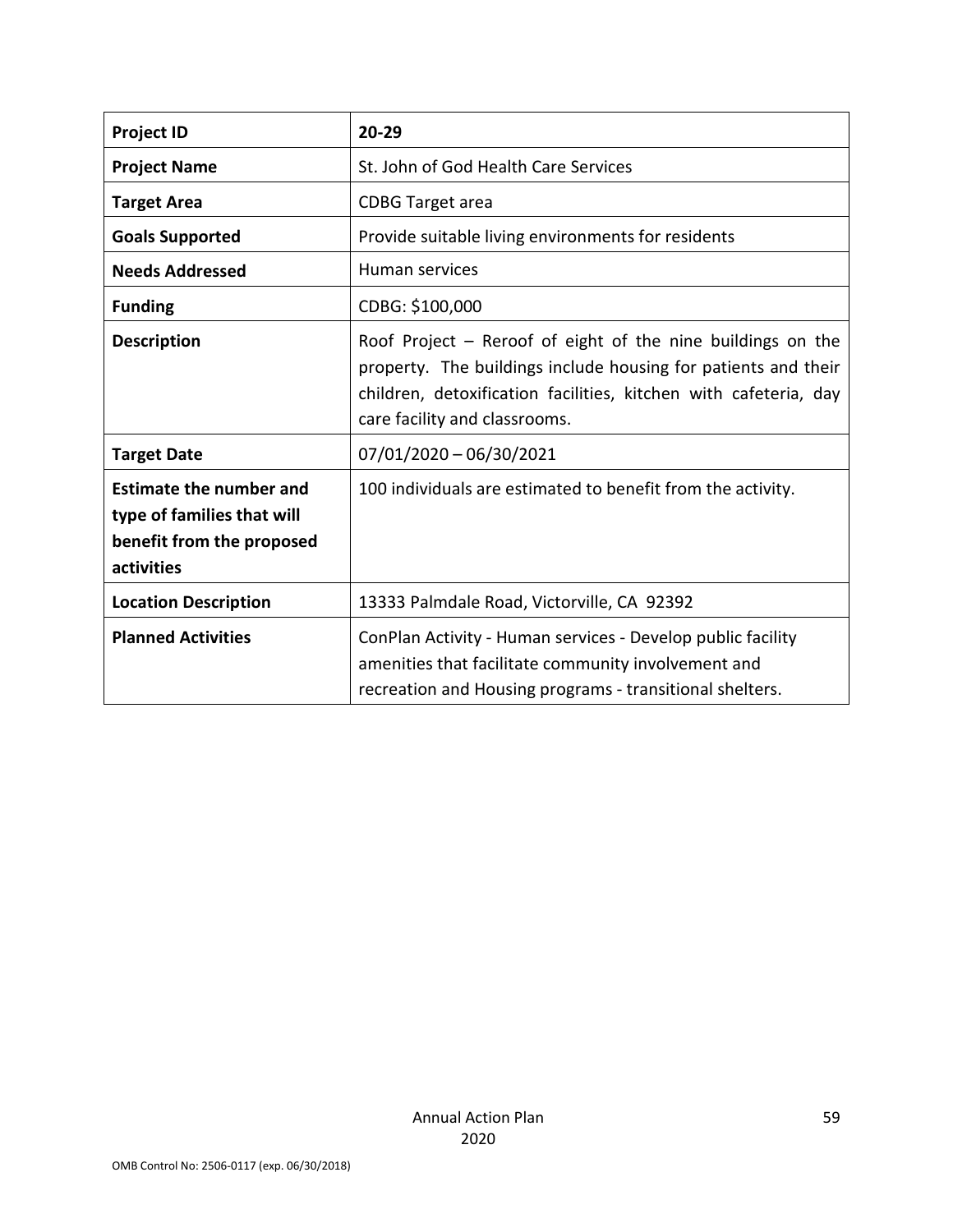| <b>Project ID</b>                                                                                       | 20-30                                                                                |
|---------------------------------------------------------------------------------------------------------|--------------------------------------------------------------------------------------|
| <b>Project Name</b>                                                                                     | <b>Victor Valley Community Services Council</b>                                      |
| <b>Target Area</b>                                                                                      | City wide                                                                            |
| <b>Goals Supported</b>                                                                                  | Provide suitable living environments for residents                                   |
| <b>Needs Addressed</b>                                                                                  | Housing programs                                                                     |
| <b>Funding</b>                                                                                          | CDBG: \$20,000                                                                       |
| <b>Description</b>                                                                                      | Senior and Disabled Home Repair - Performs repairs for health<br>and welfare issues. |
| <b>Target Date</b>                                                                                      | $07/01/2020 - 06/30/2021$                                                            |
| <b>Estimate the number and</b><br>type of families that will<br>benefit from the proposed<br>activities | 40 individuals are estimated to benefit from the activity.                           |
| <b>Location Description</b>                                                                             | Various                                                                              |
| <b>Planned Activities</b>                                                                               | ConPlan Activity - Housing programs - preserve existing<br>housing stock             |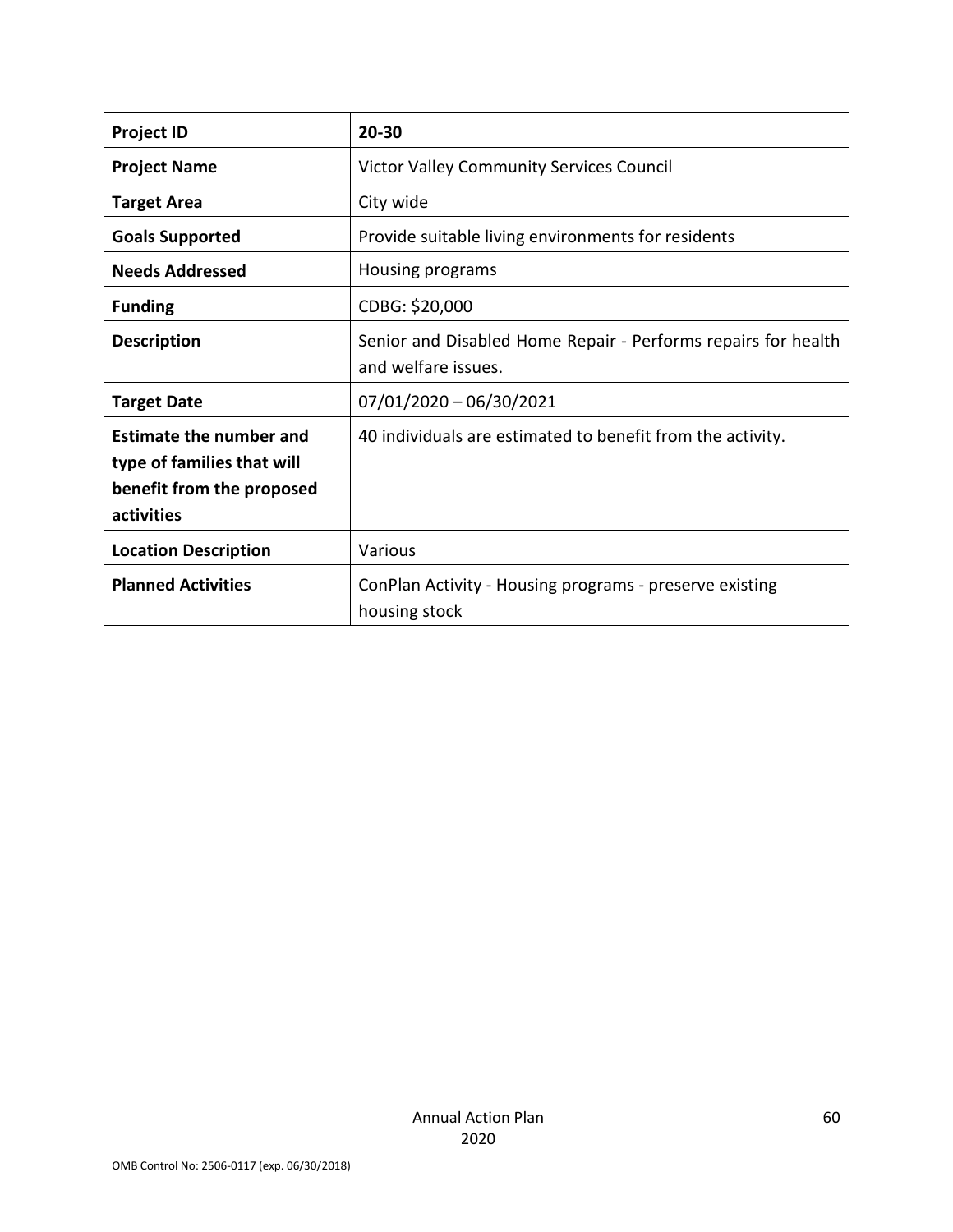| <b>Project ID</b>                                                                                       | 20-31                                                                                                                                                                       |  |  |
|---------------------------------------------------------------------------------------------------------|-----------------------------------------------------------------------------------------------------------------------------------------------------------------------------|--|--|
| <b>Project Name</b>                                                                                     | City of Victorville - Community Services Department                                                                                                                         |  |  |
| <b>Target Area</b>                                                                                      | <b>CDBG Target area</b>                                                                                                                                                     |  |  |
| <b>Goals Supported</b>                                                                                  | Provide suitable living environments for residents                                                                                                                          |  |  |
| <b>Needs Addressed</b>                                                                                  | Housing services                                                                                                                                                            |  |  |
| <b>Funding</b>                                                                                          | CDBG: \$50,000                                                                                                                                                              |  |  |
| <b>Description</b>                                                                                      | Old Town Self Cleaning Restroom Facility - Installation of a<br>prefabricated, free standing, self cleaning restroom in Old<br>Town that will be free to use by the public. |  |  |
| <b>Target Date</b>                                                                                      | $07/01/2020 - 06/30/2021$                                                                                                                                                   |  |  |
| <b>Estimate the number and</b><br>type of families that will<br>benefit from the proposed<br>activities | Target area residents                                                                                                                                                       |  |  |
| <b>Location Description</b>                                                                             | <b>TBD</b>                                                                                                                                                                  |  |  |
| <b>Planned Activities</b>                                                                               | ConPlan Activity - Human services- develop public facility<br>amenities that<br>facilitate community<br>involvement<br>and<br>recreation.                                   |  |  |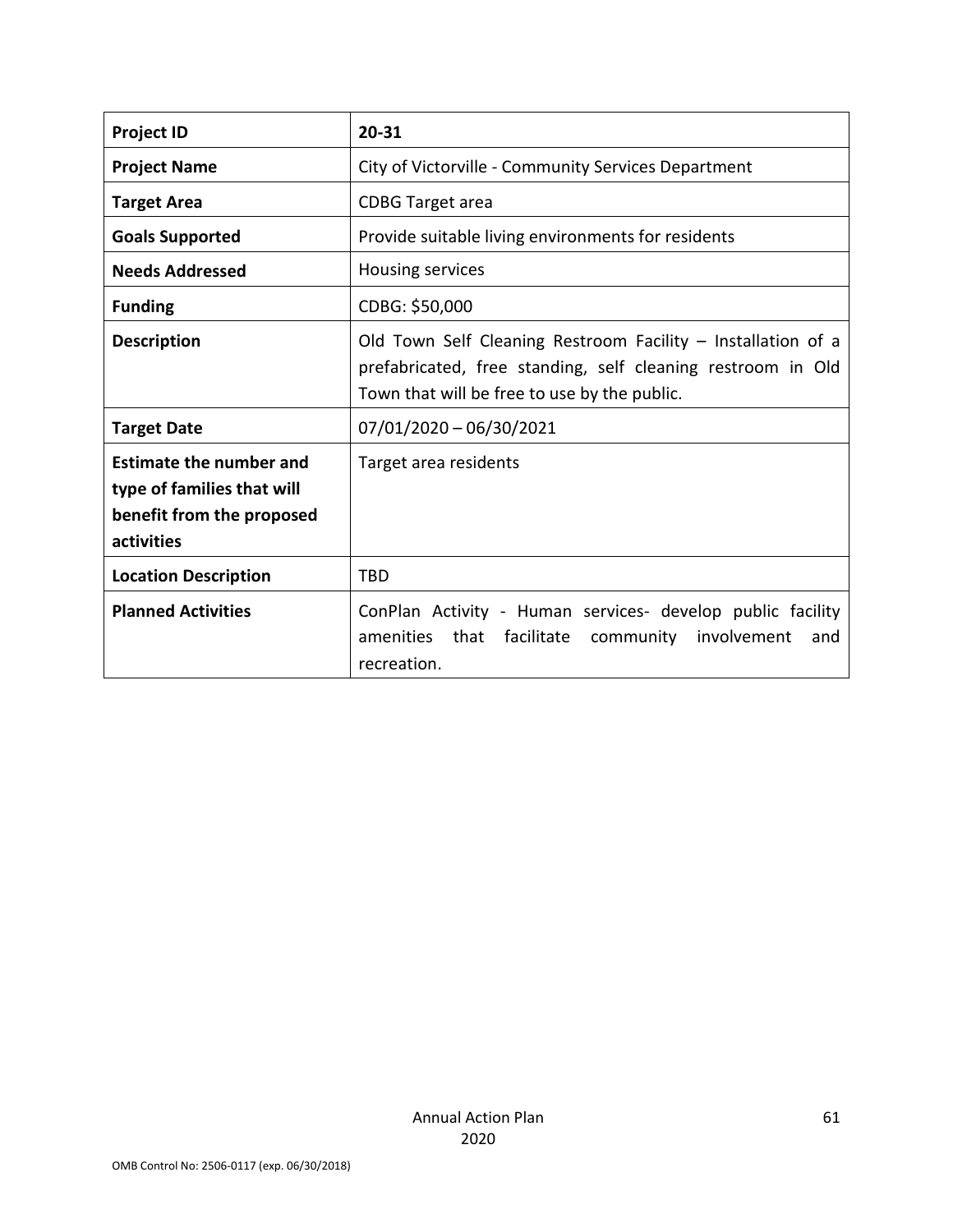| <b>Project ID</b>                                                                                       | 20-32                                                                                                                             |  |
|---------------------------------------------------------------------------------------------------------|-----------------------------------------------------------------------------------------------------------------------------------|--|
| <b>Project Name</b>                                                                                     | City of Victorville - Development Department                                                                                      |  |
| <b>Target Area</b>                                                                                      | <b>CDBG</b> Target area                                                                                                           |  |
| <b>Goals Supported</b>                                                                                  | Prevention and elimination of slum and blight                                                                                     |  |
| <b>Needs Addressed</b>                                                                                  | Housing services                                                                                                                  |  |
| <b>Funding</b>                                                                                          | CDBG: \$30,000 (\$12,305.57 plus 17,694.43 in reallocation<br>funds)                                                              |  |
| <b>Description</b>                                                                                      | Blight Abatement - Abatement of illegal dumping, secure<br>vacant and open structures, temporary fencing and other<br>conditions. |  |
| <b>Target Date</b>                                                                                      | $07/01/2020 - 06/30/2021$                                                                                                         |  |
| <b>Estimate the number and</b><br>type of families that will<br>benefit from the proposed<br>activities | Target area residents                                                                                                             |  |
| <b>Location Description</b>                                                                             | Various                                                                                                                           |  |
| <b>Planned Activities</b>                                                                               | ConPlan Activity - Housing programs - eliminate slum and<br>blight.                                                               |  |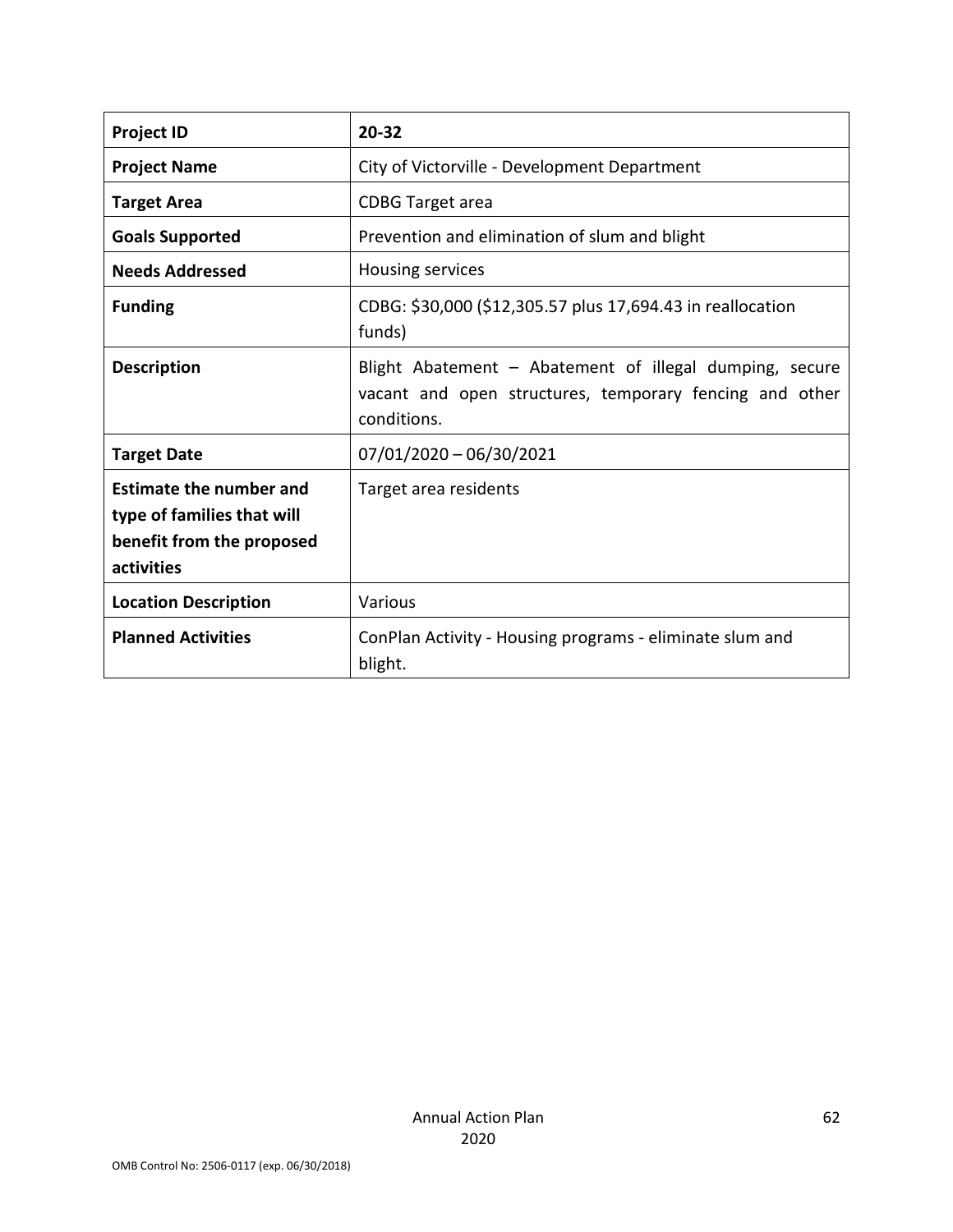| <b>Project ID</b>                                                                                       | 20-33                                                                                                                                                                            |  |
|---------------------------------------------------------------------------------------------------------|----------------------------------------------------------------------------------------------------------------------------------------------------------------------------------|--|
| <b>Project Name</b>                                                                                     | City of Victorville - Development Department                                                                                                                                     |  |
| <b>Target Area</b>                                                                                      | <b>CDBG Target Area</b>                                                                                                                                                          |  |
| <b>Goals Supported</b>                                                                                  | Prevention and elimination of slum and blight                                                                                                                                    |  |
| <b>Needs Addressed</b>                                                                                  | Housing services                                                                                                                                                                 |  |
| <b>Funding</b>                                                                                          | CDBG: \$175,000 (Reallocation funds)                                                                                                                                             |  |
| <b>Description</b>                                                                                      | Code Enforcement - The program is designed to proactively<br>implement municipal and state codes in order to maintain<br>suitable living environments for Victorville residents. |  |
| <b>Target Date</b>                                                                                      | $07/01/2020 - 06/30/2021$                                                                                                                                                        |  |
| <b>Estimate the number and</b><br>type of families that will<br>benefit from the proposed<br>activities | Target area residents                                                                                                                                                            |  |
| <b>Location Description</b>                                                                             | Various                                                                                                                                                                          |  |
| <b>Planned Activities</b>                                                                               | ConPlan Activity - Housing programs - code enforcement<br>activity.                                                                                                              |  |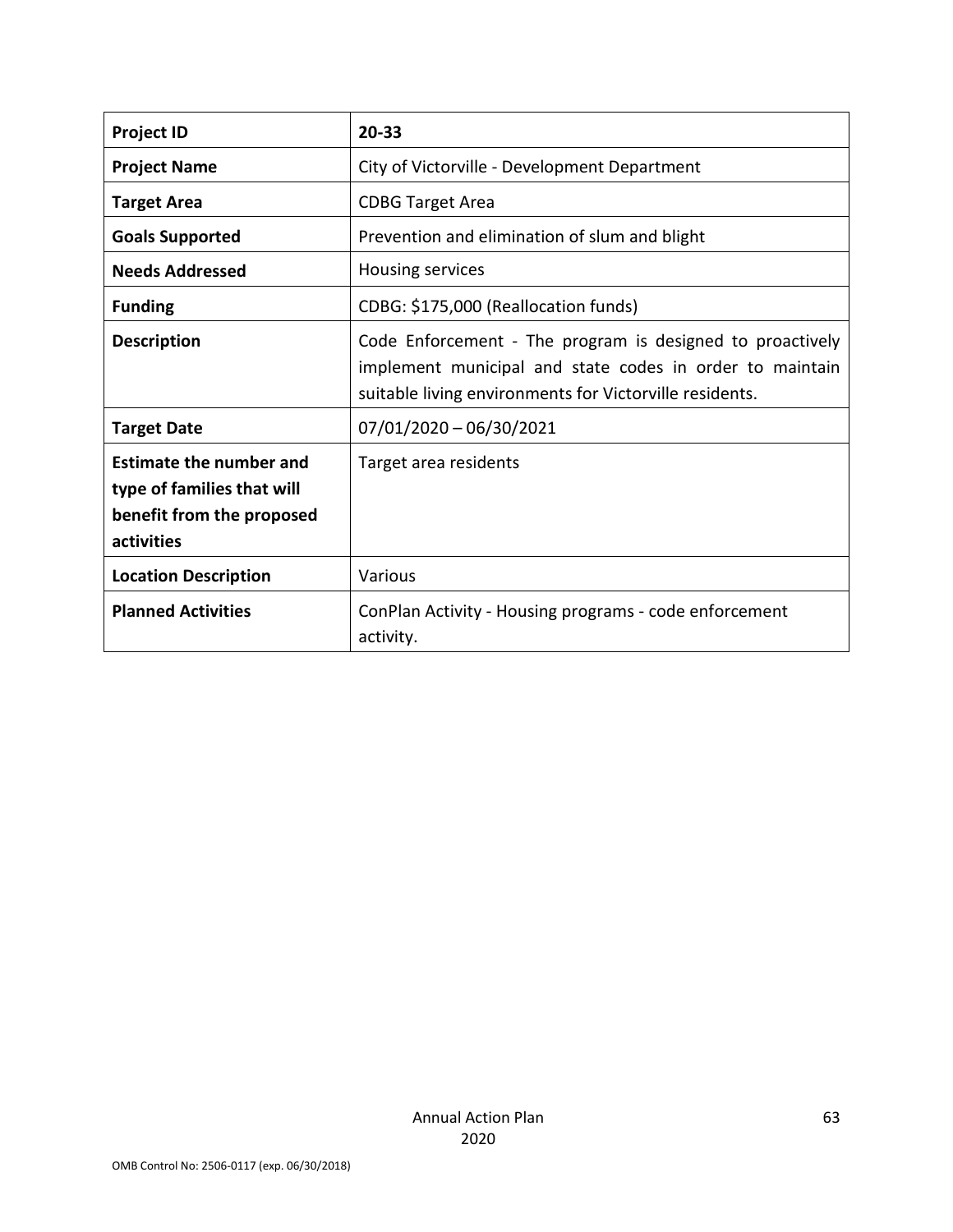| <b>Project ID</b>                                                                                       | 20-34                                                                                                                                                          |  |
|---------------------------------------------------------------------------------------------------------|----------------------------------------------------------------------------------------------------------------------------------------------------------------|--|
| <b>Project Name</b>                                                                                     | City of Victorville - Development Department                                                                                                                   |  |
| <b>Target Area</b>                                                                                      | <b>CDBG Target area</b>                                                                                                                                        |  |
| <b>Goals Supported</b>                                                                                  | Prevention and elimination of slum and blight                                                                                                                  |  |
| <b>Needs Addressed</b>                                                                                  | Housing programs                                                                                                                                               |  |
| <b>Funding</b>                                                                                          | CDBG: \$100,000                                                                                                                                                |  |
| <b>Description</b>                                                                                      | Demolition - Provides removal of dangerous structures and<br>hazardous conditions along with abating illegally dumped trash<br>and securing vacant structures. |  |
| <b>Target Date</b>                                                                                      | $07/01/2020 - 06/30/2021$                                                                                                                                      |  |
| <b>Estimate the number and</b><br>type of families that will<br>benefit from the proposed<br>activities | Target area residents                                                                                                                                          |  |
| <b>Location Description</b>                                                                             | Various                                                                                                                                                        |  |
| <b>Planned Activities</b>                                                                               | ConPlan Activity - Housing programs - elimination of slum and<br>blight.                                                                                       |  |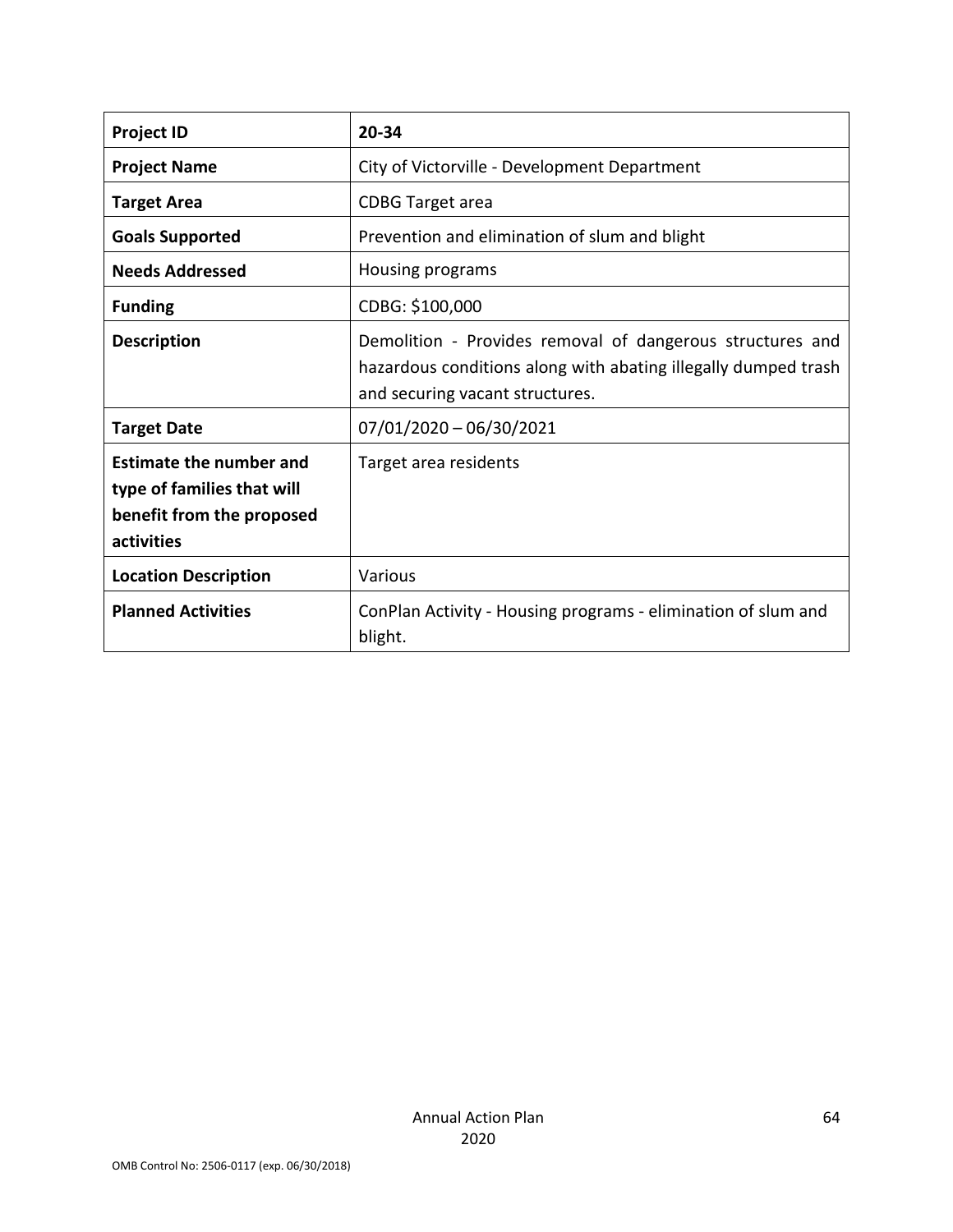| <b>Project ID</b>                                                                                       | 20-35                                                                                                                                                                                              |  |
|---------------------------------------------------------------------------------------------------------|----------------------------------------------------------------------------------------------------------------------------------------------------------------------------------------------------|--|
| <b>Project Name</b>                                                                                     | City of Victorville - Development Department                                                                                                                                                       |  |
| <b>Target Area</b>                                                                                      | <b>CDBG Target Area</b>                                                                                                                                                                            |  |
| <b>Goals Supported</b>                                                                                  | Prevention and elimination of slum and blight                                                                                                                                                      |  |
| <b>Needs Addressed</b>                                                                                  | Increase economic development                                                                                                                                                                      |  |
| <b>Funding</b>                                                                                          | CDBG: \$50,000                                                                                                                                                                                     |  |
| <b>Description</b>                                                                                      | Façade Improvement Program - Provides a grant of up to<br>\$10,000 to make exterior improvements to retail, commercial,<br>industrial and office properties, specifically in the Old Town<br>area. |  |
| <b>Target Date</b>                                                                                      | $07/01/2020 - 06/30/2021$                                                                                                                                                                          |  |
| <b>Estimate the number and</b><br>type of families that will<br>benefit from the proposed<br>activities | 5 CDBG target area businesses                                                                                                                                                                      |  |
| <b>Location Description</b>                                                                             | Various                                                                                                                                                                                            |  |
| <b>Planned Activities</b>                                                                               | ConPlan Activity - increase economic development.                                                                                                                                                  |  |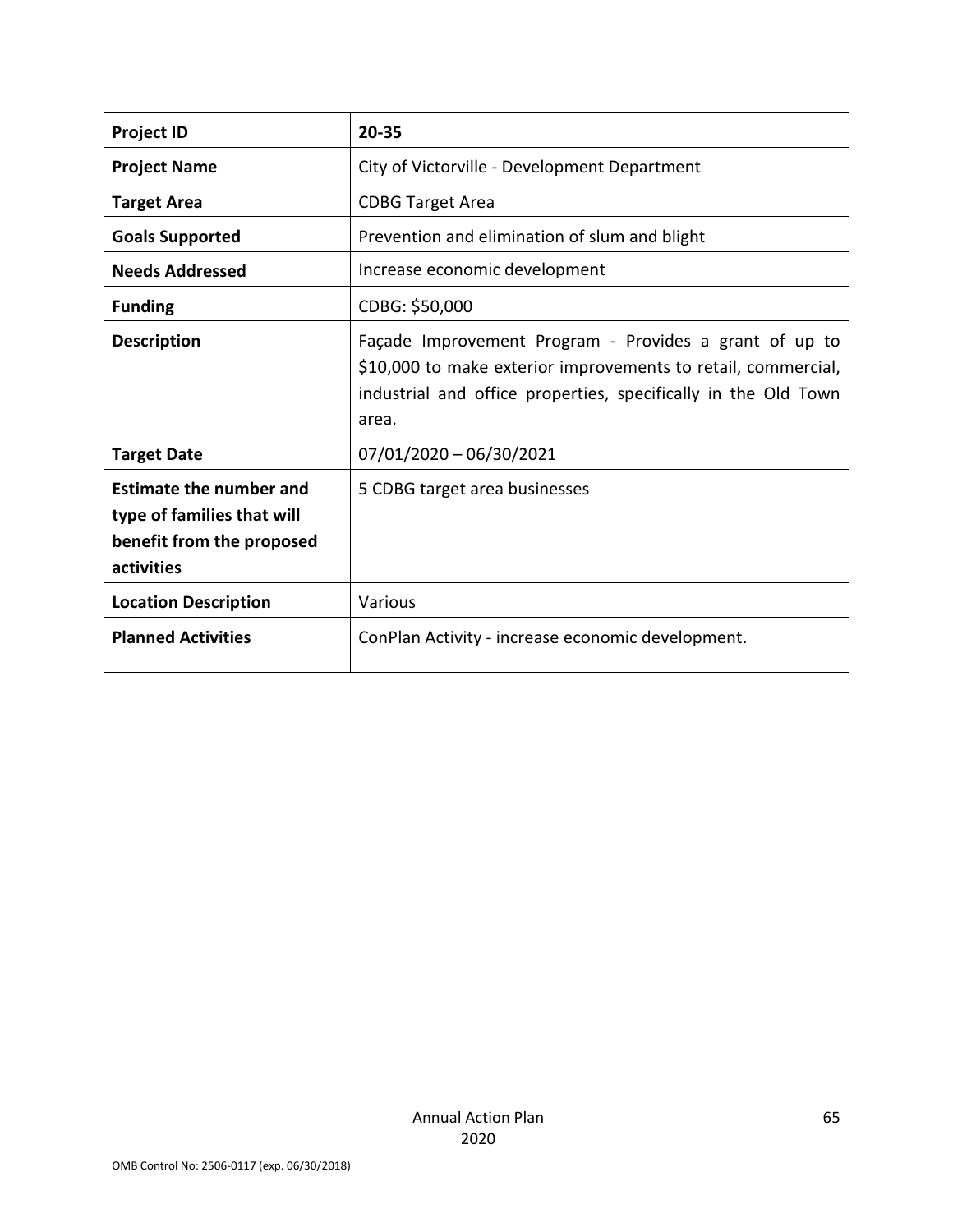| <b>Project ID</b>                                                                                       | 20-36                                                                                                                                                                                                                                                 |  |
|---------------------------------------------------------------------------------------------------------|-------------------------------------------------------------------------------------------------------------------------------------------------------------------------------------------------------------------------------------------------------|--|
| <b>Project Name</b>                                                                                     | City of Victorville - Development Department                                                                                                                                                                                                          |  |
| <b>Target Area</b>                                                                                      | City wide                                                                                                                                                                                                                                             |  |
| <b>Goals Supported</b>                                                                                  | Provide suitable living environments for residents                                                                                                                                                                                                    |  |
| <b>Needs Addressed</b>                                                                                  | Housing programs                                                                                                                                                                                                                                      |  |
| <b>Funding</b>                                                                                          | CDBG: \$158,457.73 (Reallocated funds); Additionally, any<br>Rehabilitation Curb Appeal Program (RCAP) or Rehabilitation<br>Code Compliance Program (RCCP) payoffs made during the<br>program year will be reallocated to this project, if available. |  |
| <b>Description</b>                                                                                      | Residential Rehabilitation Program - Provides to income<br>qualified residents a loan up to \$15,000 to correct code<br>violations and address health and safety issues                                                                               |  |
| <b>Target Date</b>                                                                                      | 07/01/2020 - 06/30/2021                                                                                                                                                                                                                               |  |
| <b>Estimate the number and</b><br>type of families that will<br>benefit from the proposed<br>activities | Target area residents                                                                                                                                                                                                                                 |  |
| <b>Location Description</b>                                                                             | Various                                                                                                                                                                                                                                               |  |
| <b>Planned Activities</b>                                                                               | ConPlan Activity - Housing programs - preserve existing<br>housing stock and eliminate slum and blight.                                                                                                                                               |  |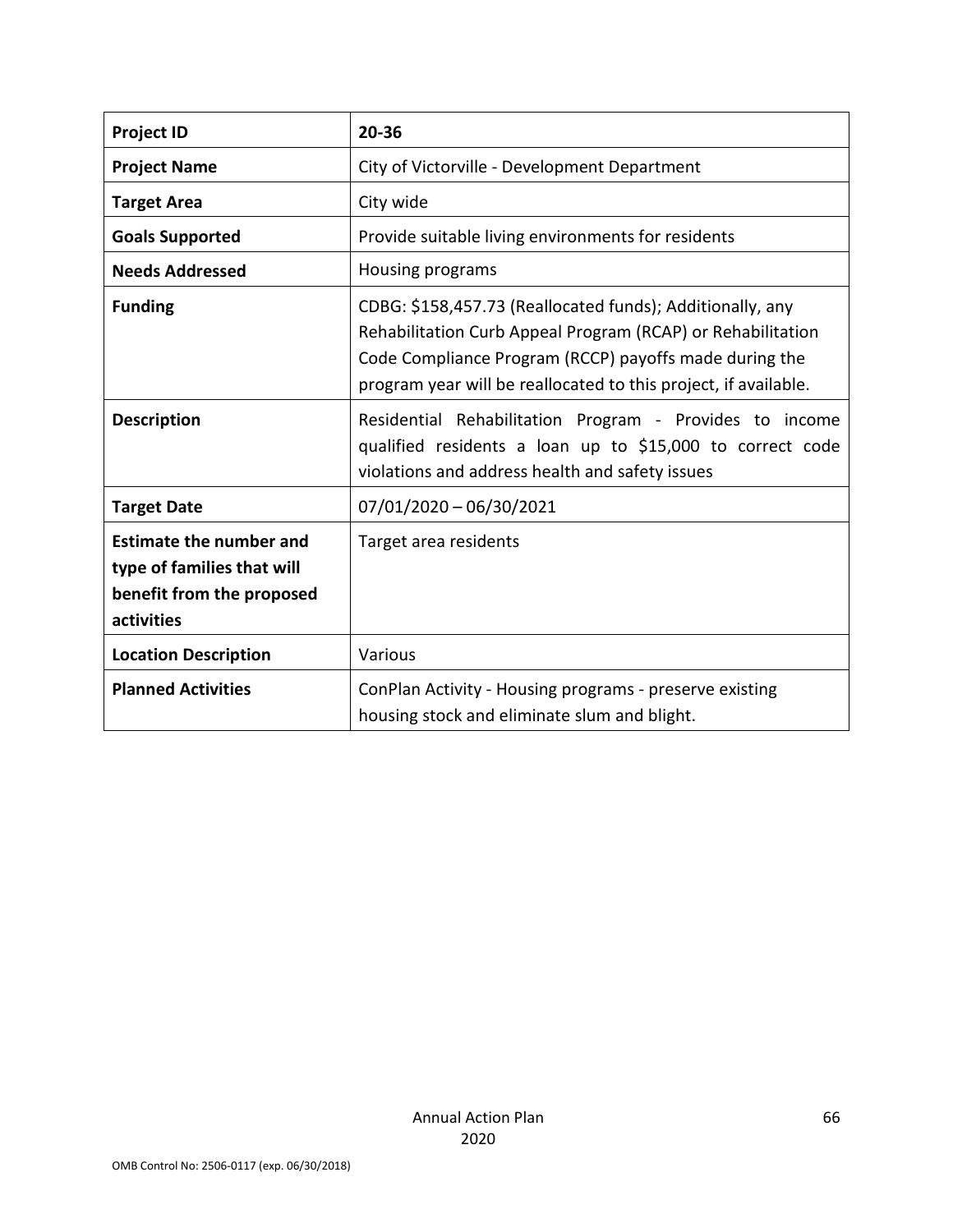| <b>Project ID</b>                                                                                       | 20-37                                                                                                          |  |
|---------------------------------------------------------------------------------------------------------|----------------------------------------------------------------------------------------------------------------|--|
| <b>Project Name</b>                                                                                     | City of Victorville - Public Works Department                                                                  |  |
| <b>Target Area</b>                                                                                      | <b>CDBG Target Area</b>                                                                                        |  |
| <b>Goals Supported</b>                                                                                  | Provide suitable living environments for residents                                                             |  |
| <b>Needs Addressed</b>                                                                                  | Housing programs                                                                                               |  |
| <b>Funding</b>                                                                                          | CDBG: \$10,000                                                                                                 |  |
| <b>Description</b>                                                                                      | Graffiti Abatement - Provide removal graffiti from private and<br>public property within the CDBG target area. |  |
| <b>Target Date</b>                                                                                      | $07/01/2020 - 06/30/2021$                                                                                      |  |
| <b>Estimate the number and</b><br>type of families that will<br>benefit from the proposed<br>activities | Target area residents                                                                                          |  |
| <b>Location Description</b>                                                                             | Various                                                                                                        |  |
| <b>Planned Activities</b>                                                                               | ConPlan Activity - Housing programs - eliminate slum and<br>blight.                                            |  |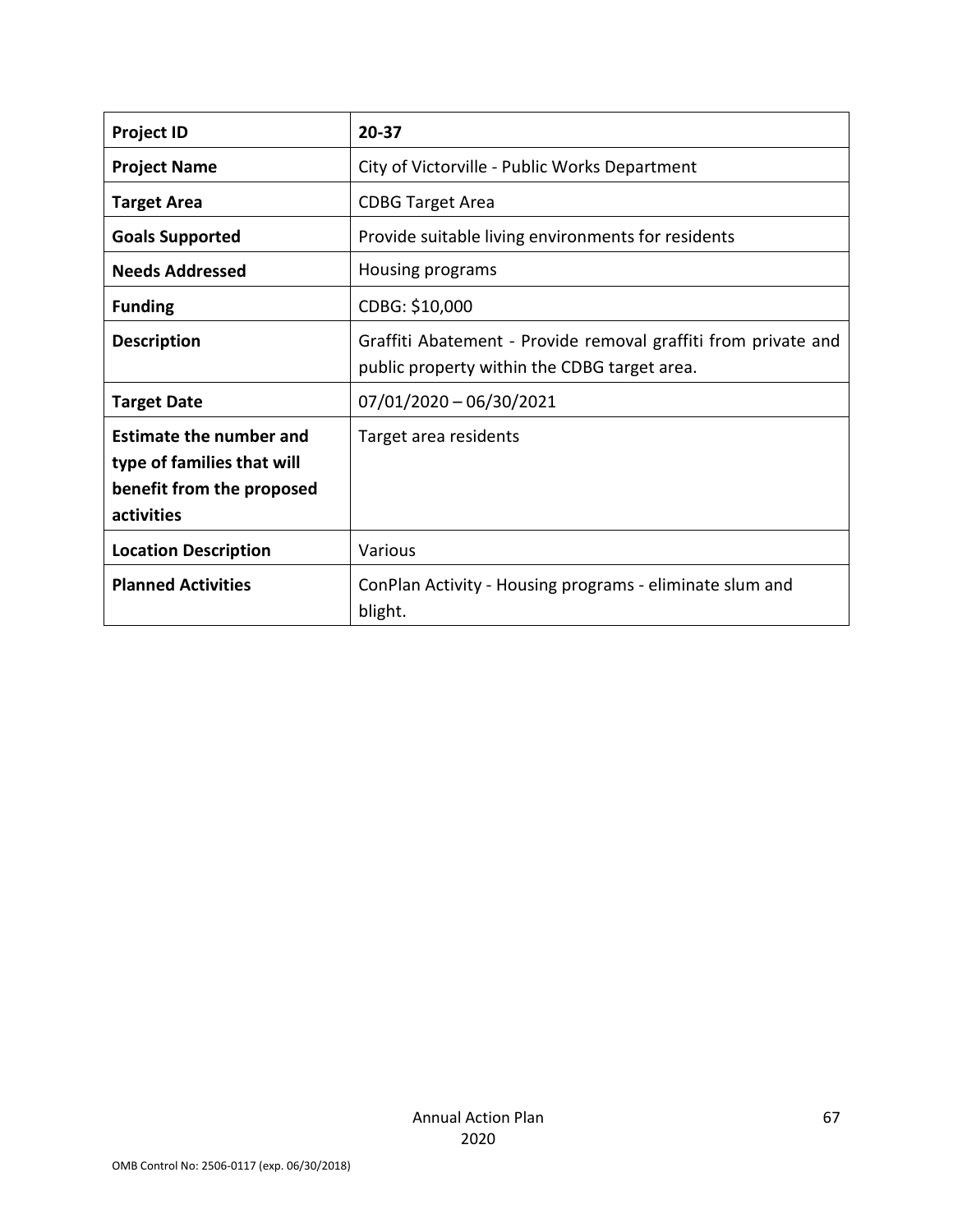| <b>Project ID</b>                                                                                       | 20-38                                                                                                                                                                                                                                                              |  |
|---------------------------------------------------------------------------------------------------------|--------------------------------------------------------------------------------------------------------------------------------------------------------------------------------------------------------------------------------------------------------------------|--|
| <b>Project Name</b>                                                                                     | <b>Hughes Training and Development</b>                                                                                                                                                                                                                             |  |
| <b>Target Area</b>                                                                                      | <b>CDBG Target Area</b>                                                                                                                                                                                                                                            |  |
| <b>Goals Supported</b>                                                                                  | Provide suitable living environments for residents                                                                                                                                                                                                                 |  |
| <b>Needs Addressed</b>                                                                                  | Housing programs                                                                                                                                                                                                                                                   |  |
| <b>Funding</b>                                                                                          | HOME: \$226,700                                                                                                                                                                                                                                                    |  |
| <b>Description</b>                                                                                      | Construction of additional housing units to accommodate<br>clients who are diagnosed with moderate to severe mental<br>disability, in order to provide housing and life skill training.                                                                            |  |
| <b>Target Date</b>                                                                                      | $07/01/2020 - 06/30/2021$                                                                                                                                                                                                                                          |  |
| <b>Estimate the number and</b><br>type of families that will<br>benefit from the proposed<br>activities | Eight individuals will benefit from this activity                                                                                                                                                                                                                  |  |
| <b>Location Description</b>                                                                             | 14624 Mesa Drive, Victorville, CA 92395                                                                                                                                                                                                                            |  |
| <b>Planned Activities</b>                                                                               | ConPlan Activity - Housing programs- Affordable housing for<br>multi-family, single family and veterans and encourage<br>collaboration between public agencies, developers, investors<br>and other stakeholders to develop a wide-range of housing<br>development. |  |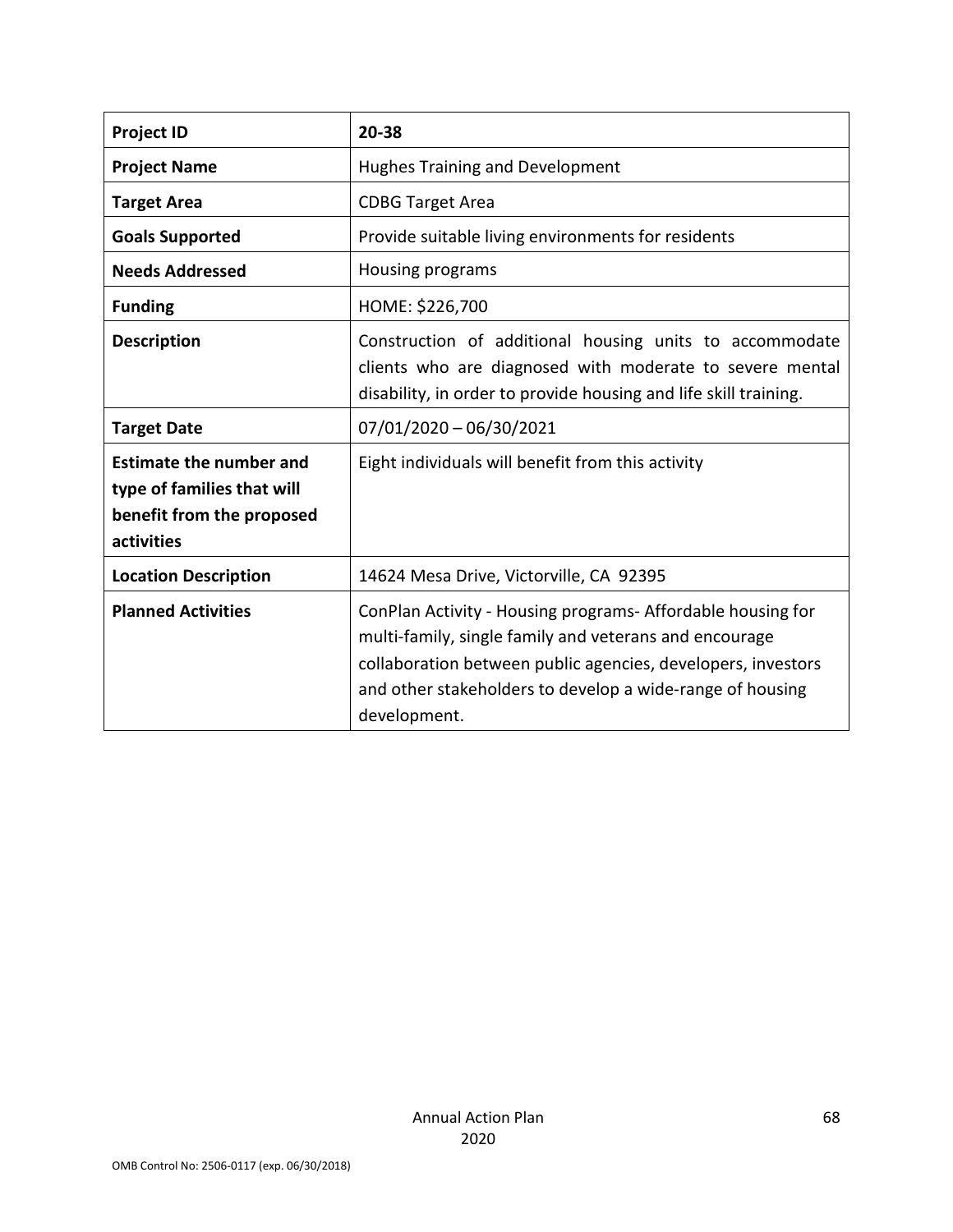| <b>Project ID</b>                                                                                       | 20-39                                                                                                                                                                                                       |  |
|---------------------------------------------------------------------------------------------------------|-------------------------------------------------------------------------------------------------------------------------------------------------------------------------------------------------------------|--|
| <b>Project Name</b>                                                                                     | City of Victorville - Development Department                                                                                                                                                                |  |
| <b>Target Area</b>                                                                                      | City wide                                                                                                                                                                                                   |  |
| <b>Goals Supported</b>                                                                                  | Provide suitable living environments for residents                                                                                                                                                          |  |
| <b>Needs Addressed</b>                                                                                  | Housing programs                                                                                                                                                                                            |  |
| <b>Funding</b>                                                                                          | HOME: \$244,717; Additionally, any HOME Mortgage Assistance<br>Program (MAP) loans previously funded by HOME funds that<br>are paid off may be reallocated to this program, if available.                   |  |
| <b>Description</b>                                                                                      | Senior Home Repair Program - Provides a one-time grant of up<br>to \$15,000 to income qualified senior/disabled/handicapped<br>homeowners to make health and safety repairs and correct<br>code violations. |  |
| <b>Target Date</b>                                                                                      | $07/01/2020 - 06/30/2021$                                                                                                                                                                                   |  |
| <b>Estimate the number and</b><br>type of families that will<br>benefit from the proposed<br>activities | 15 households will benefit from this activity                                                                                                                                                               |  |
| <b>Location Description</b>                                                                             | Various                                                                                                                                                                                                     |  |
| <b>Planned Activities</b>                                                                               | ConPlan Activity - Housing programs - preserve existing<br>housing stock.                                                                                                                                   |  |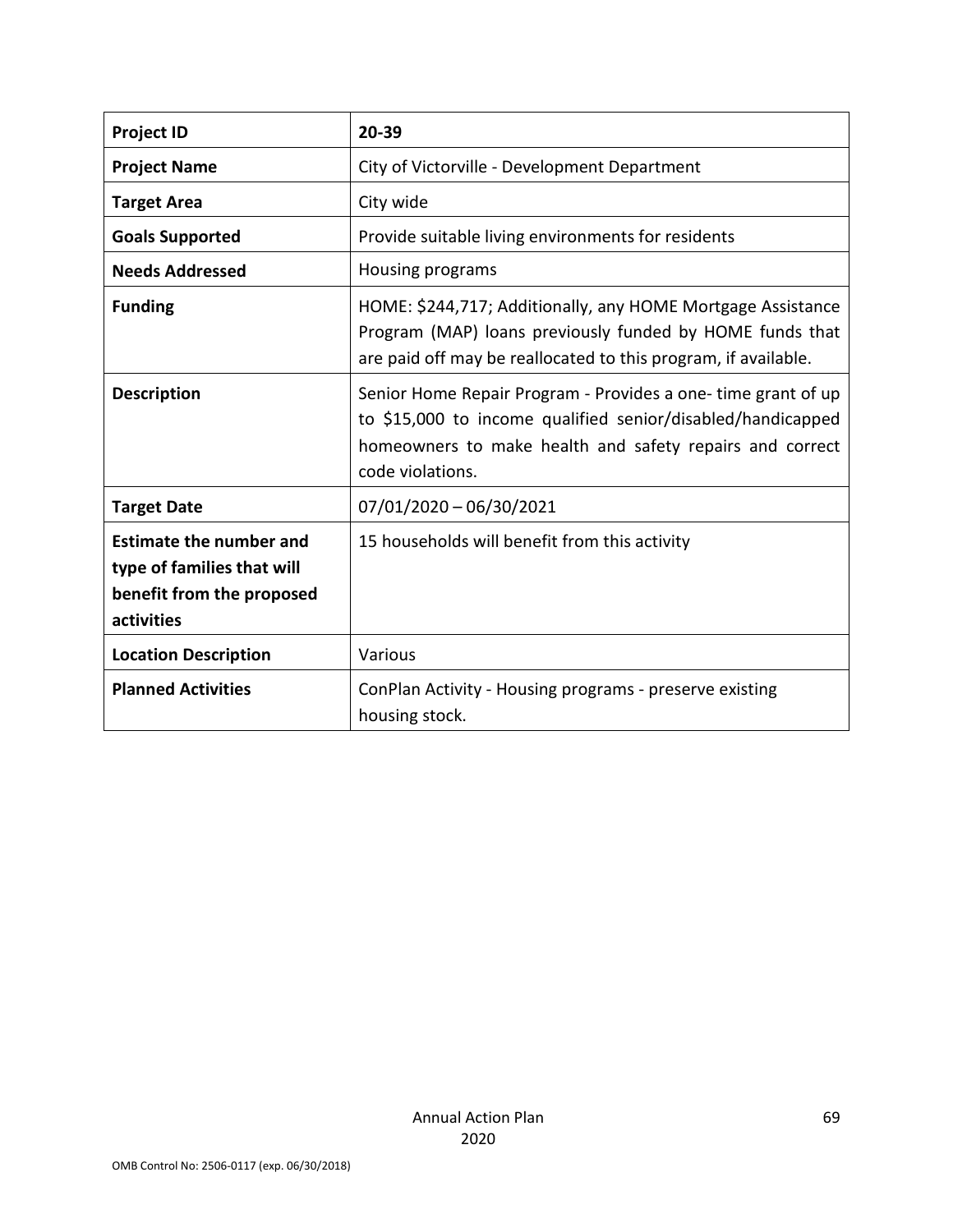# **AP-50 Geographic Distribution - 91.420, 91.220(f)**

# **Description of the geographic areas of the entitlement (including areas of low-income and minority concentration) where assistance will be directed**

While some programs/projects are geared towards CDBG Target Areas, the City of Victorville also partners with non-profit organizations (subrecipients of CDBG funds) that provide programs that assist low income individuals and households based on their income and therefore may be located anywhere within the city limits of Victorville.

| <b>Census Tract</b> | <b>Block</b><br>Group | % Low/Moderate Population | Percentage of allocation to<br>be used in target area as<br>determined in ConPlan |
|---------------------|-----------------------|---------------------------|-----------------------------------------------------------------------------------|
| 91.16               | 4                     | 85.71%                    | 3                                                                                 |
| 91.17               | $\overline{2}$        | 61.73%                    | 3                                                                                 |
| 91.19               | 3                     | 54.04%                    | 3                                                                                 |
| 98.00               | $\mathbf{1}$          | 93.00%                    | 3                                                                                 |
| 98.00               | $\overline{2}$        | 70.91%                    | 3                                                                                 |
| 98.00               | 3                     | 58.31%                    | 3                                                                                 |
| 98.00               | 4                     | 62.01%                    | 3                                                                                 |
| 99.04               | $\mathbf{1}$          | 76.14%                    | 3                                                                                 |
| 99.04               | $\overline{2}$        | 63.73%                    | 3                                                                                 |
| 99.04               | 3                     | 75.61%                    | 3                                                                                 |
| 99.05               | $\mathbf{1}$          | 65.76%                    | 3                                                                                 |
| 99.05               | 3                     | 60.61%                    | 3                                                                                 |
| 99.08               | $\mathbf{1}$          | 53.00%                    | 3                                                                                 |
| 99.12               | $\mathbf{1}$          | 61.45%                    | 3                                                                                 |
| 99.12               | $\overline{2}$        | 51.23%                    | 3                                                                                 |
| 99.13               | $\mathbf{1}$          | 74.52%                    | 3                                                                                 |
| 99.13               | $\overline{2}$        | 65.61%                    | 3                                                                                 |
| 100.09              | $\mathbf{1}$          | 55.91%                    | 3                                                                                 |
| 100.25              | $\mathbf{1}$          | 54.95%                    | 3                                                                                 |
| 100.25              | $\overline{2}$        | 58.31%                    | 3                                                                                 |
| 100.26              | $\overline{2}$        | 58.71%                    | 3                                                                                 |
| 117.00              | $\mathbf{1}$          | 58.59%                    | 3                                                                                 |
| 121.01              | 3                     | 79.21%                    | 3                                                                                 |

## **Geographic Distribution – CDBG Target Area**

**Table 8 - Geographic Distribution**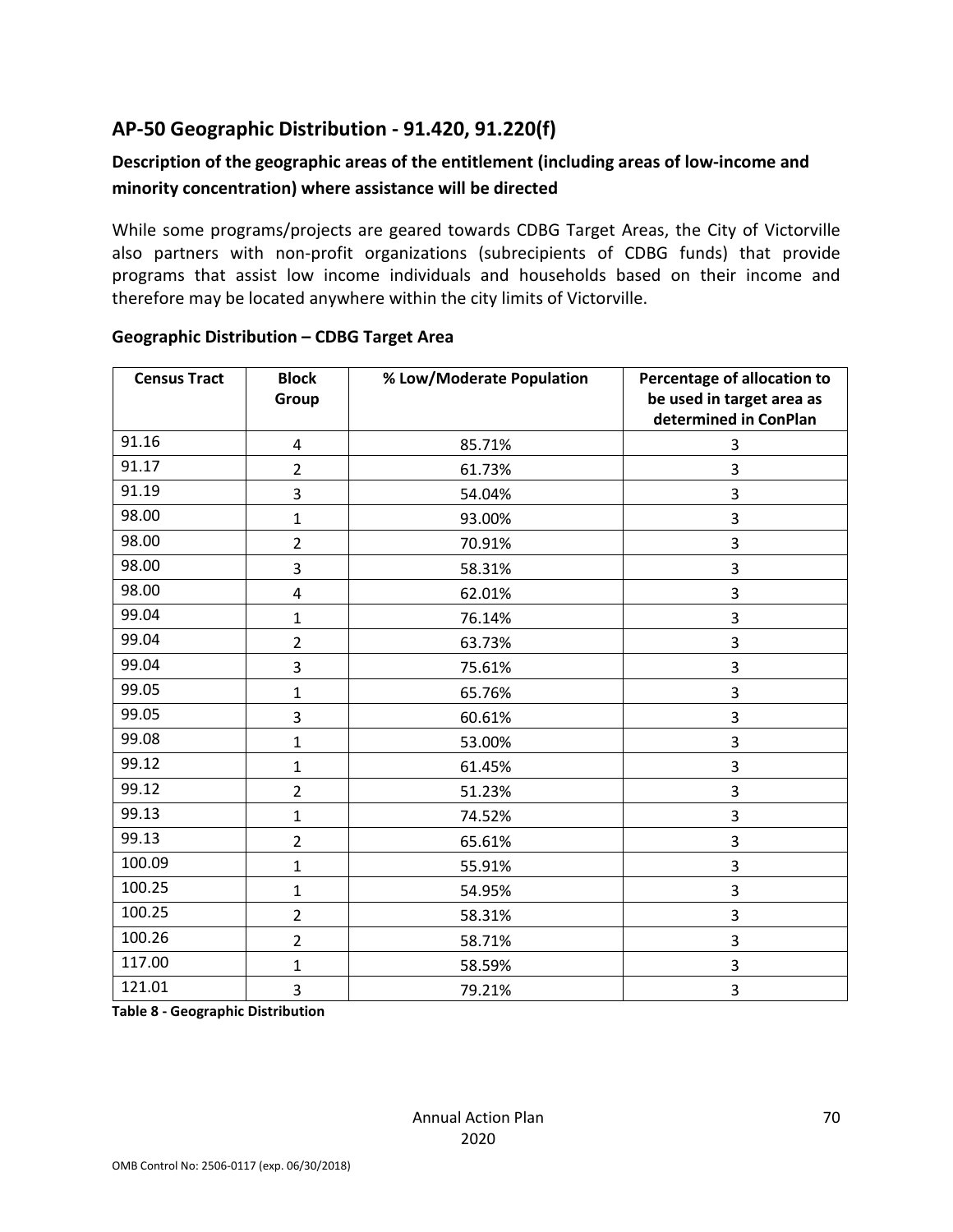## **Rationale for the priorities for allocating investments geographically**

The City used a place-based strategy during the planning period. The geographic distribution of funding is predicated somewhat on the nature of the activity to be funded. It is the City's intent to fund activities in the areas most directly affected by the needs of low-income residents and those with other special needs. The Action Plan directs investment geographically to an area benefit neighborhood. The area benefit category is the most commonly used national objective for activities that benefit a residential neighborhood. An area benefit activity is one that benefits all residents in a particular area, where at least 51% of the residents are low and moderate income persons.

### **Discussion**

While there are several constraints to meeting the needs of target income residents, the primary obstacle to meeting the needs of target income residents is that there is lack of funding to fully address all their needs. Even with the limited financial resources, the City attempts to address many of the needs of the community by funding non-profit organizations to address as many of the community needs as possible.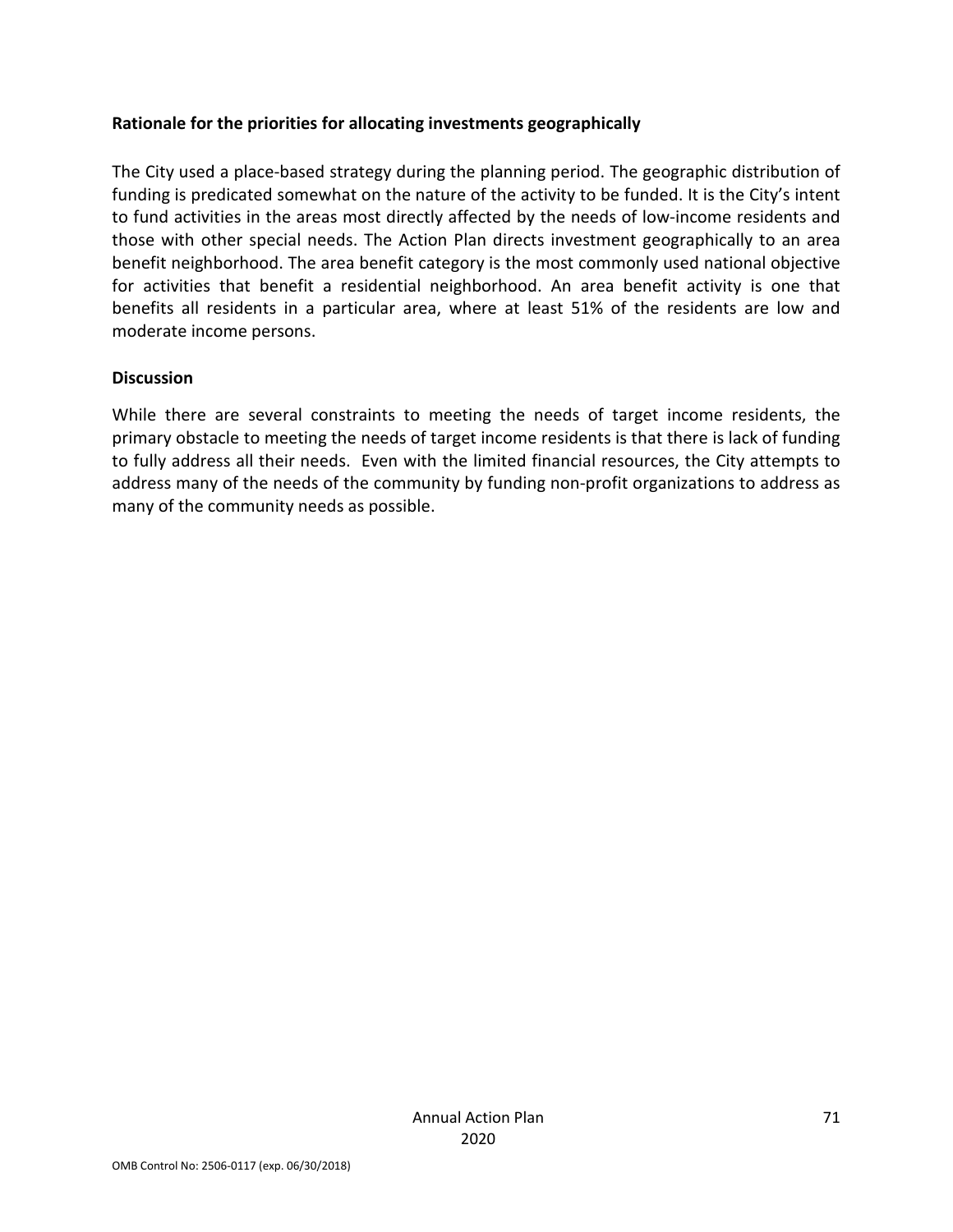# **AP-75 Barriers to affordable housing -91.420, 91.220(j)**

### **Introduction**

Although housing cost has been generally lower in the High Desert, lower incomes and higher poverty rates make housing options simply unaffordable for many residents. The City of Victorville will address some of the following problems by offering programs to preserve the current housing stock or make the homeownership obtainable to lower income households.

### **Deterioration of housing stock**

Victorville's housing stock is aging. Many properties built before 1978 may have environmental hazards such as lead based paint. Due to remediation and other rehabilitation work required to bring units to current code standards, repairs and rehabilitation work may be prohibitively expensive for homeowners.

The City of Victorville will continue to fund its Senior Home Repair Program that will assist homeowners that are 62 years of age or older, permanently disabled or handicapped with a grant of up to \$15,000 to make eligible repairs to correct code violations and make health and safety improvements.

Additionally the City will continue to fund a loan program for low and moderate income homeowners to correct code violations, address health and safety issues and improve their home's curb appeal.

#### **Lack of communication between government and residents**

Resident feedback from the development of the 2017-2021 Consolidated Plan noted that the most significant challenge faced by the City to promote fair housing is communication with residents about housing discrimination, fair housing laws and rights, and the City programs available to them. Opening more avenues of communication between residents and the City will help address impediments such as a lack of understanding and promotion of fair housing by contracting with Inland Fair Housing and Mediation Board (IFHMB). In addition to providing landlord tenant mediation and fair housing services, IFHMB provides informational workshops that include topics such as housing rights and responsibilities, disability workshops with an overview of reasonable accommodations or modification request, and first time homebuyer workshops. IFHMB's main office is located in Ontario, with a satellite office in the City of Victorville.

# **Actions it planned to remove or ameliorate the negative effects of public policies that serve as barriers to affordable housing such as land use controls, tax policies affecting land, zoning ordinances, building codes, fees and charges, growth limitations, and policies affecting the return on residential investment**

The proposed actions to address barriers in FY 2020-2021 are described below:

- Expand housing repair activities, using multiple funding sources to lower the cost of home maintenance and improve housing stock.
- Invest in code enforcement activities to abate deterioration of housing stock.
- Reduce lead-based paint hazards in low- and moderate-income housing units by

Annual Action Plan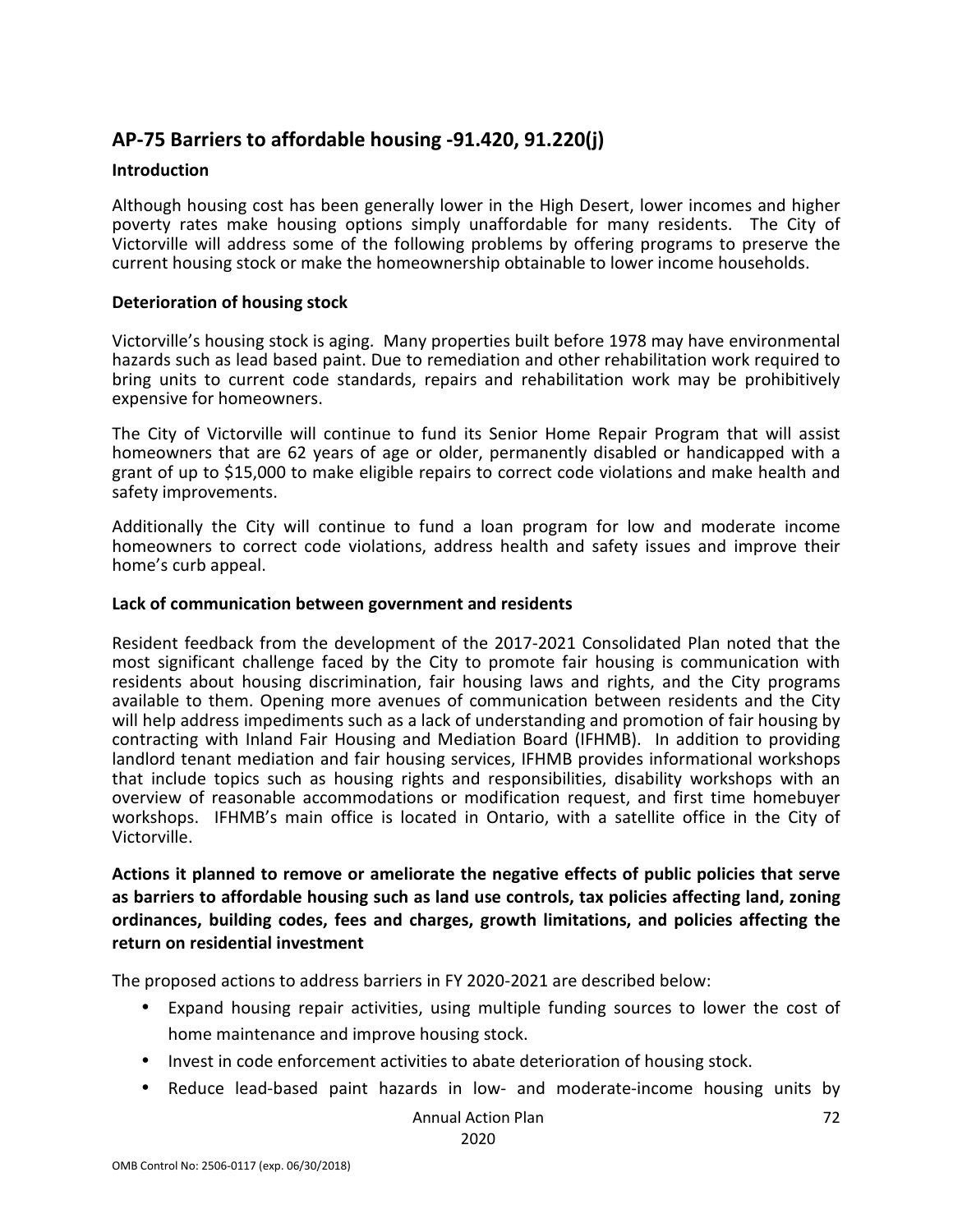partnering with the County.

- Engage in code enforcement activities to address code violations.
- Continue to refer fair housing complaints to fair housing agencies.
- Educate city officials and staff about fair housing issues to improve the understanding and impact of municipal laws and regulations on affordable housing through presentations and meetings facilitated by Inland Fair Housing and Mediation Board.
- Implementation of the City's accessory dwelling unit (ADU) ordinance, allowing for the ministerial approval of ADU's and the allowance of second ADU units of lots zoned for single-family residences.
- Adjust land use development standards to reduce housing construction cost.

#### **Discussion**

The City of Victorville will continue to pursue innovative partnerships, locate additional funding sources, and engage in comprehensive planning efforts with regional entities to reduce and remove barriers to affordable housing and fair housing choice.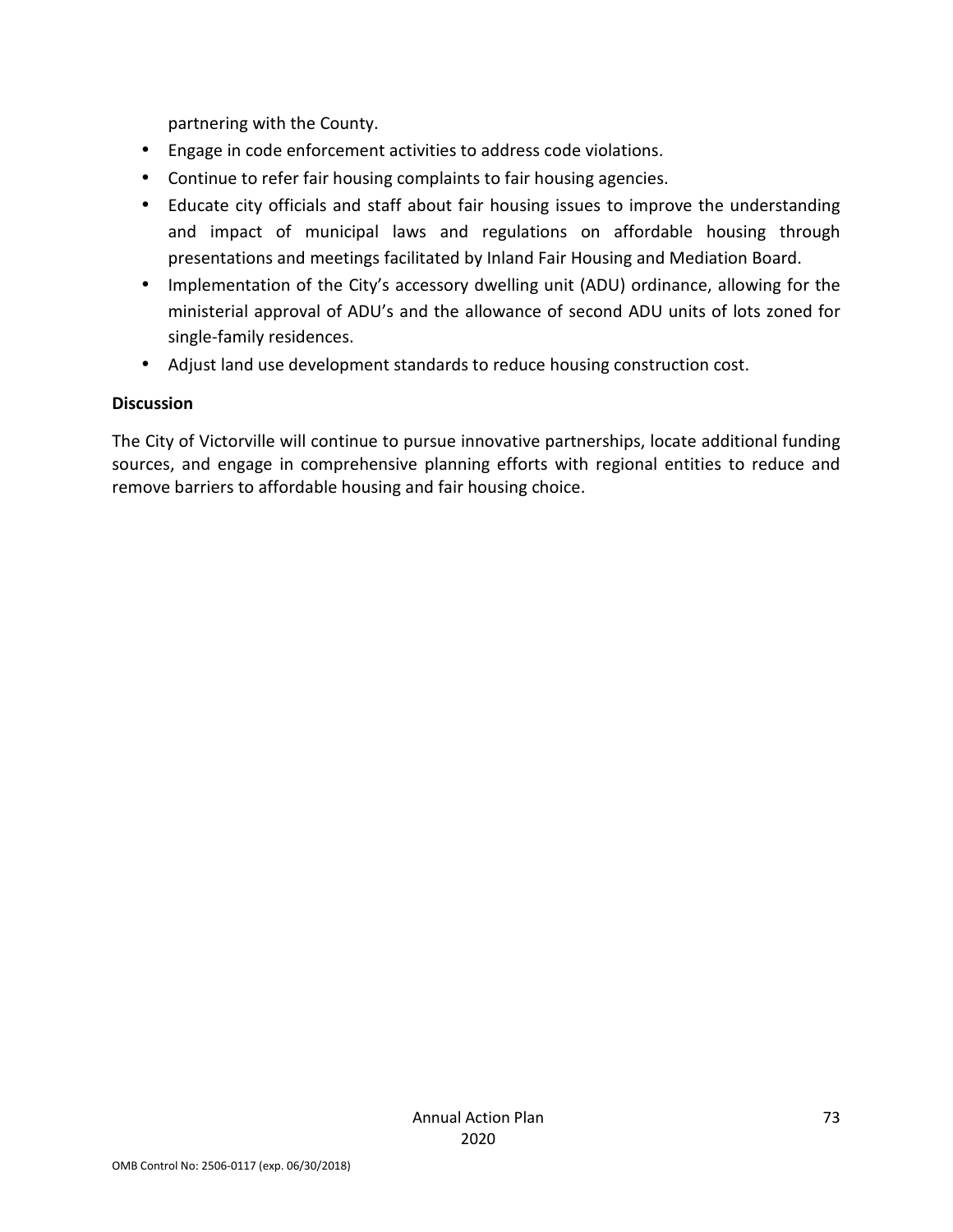# **AP-85 Other Actions - 91.420, 91.220(k)**

### **Introduction**

This section will describe the jurisdiction's planned actions to carry out the following strategies outlined in the Consolidated Plan:

- Foster and maintain affordable housing
- Evaluate and reduce lead-based paint hazards
- Reduce the number of poverty-level families
- Develop institutional structure
- Enhance coordination

In addition, this section will identify obstacles to meeting underserved needs and propose actions to overcome those obstacles.

### **Actions planned to address obstacles to meeting underserved needs**

Based on the public participation process, assessment of fair housing and housing market analysis during the planning of the ConPlan, the Consortia's underserved needs are as follows:

- Supportive services for the homeless and at risk homeless
- Human services
- Need to increase economic development and employment opportunities
- Housing programs
- Accessibility and Mobility

A major obstacle for the City of Victorville in meeting underserved needs is the lack of adequate financial resources to meet the growing needs of low and moderate income persons, including the homeless population. With the formation of the Apple Valley/Victorville Consortium, the City will continue to expand its housing programs to meet the growing need for affordable housing.

In addition, the City will continue to use CDBG funding to support public service agencies that address the special needs of the underserved, including the homeless, the potential homeless, the youth, seniors, female-headed families, victims of domestic violence, and the disabled.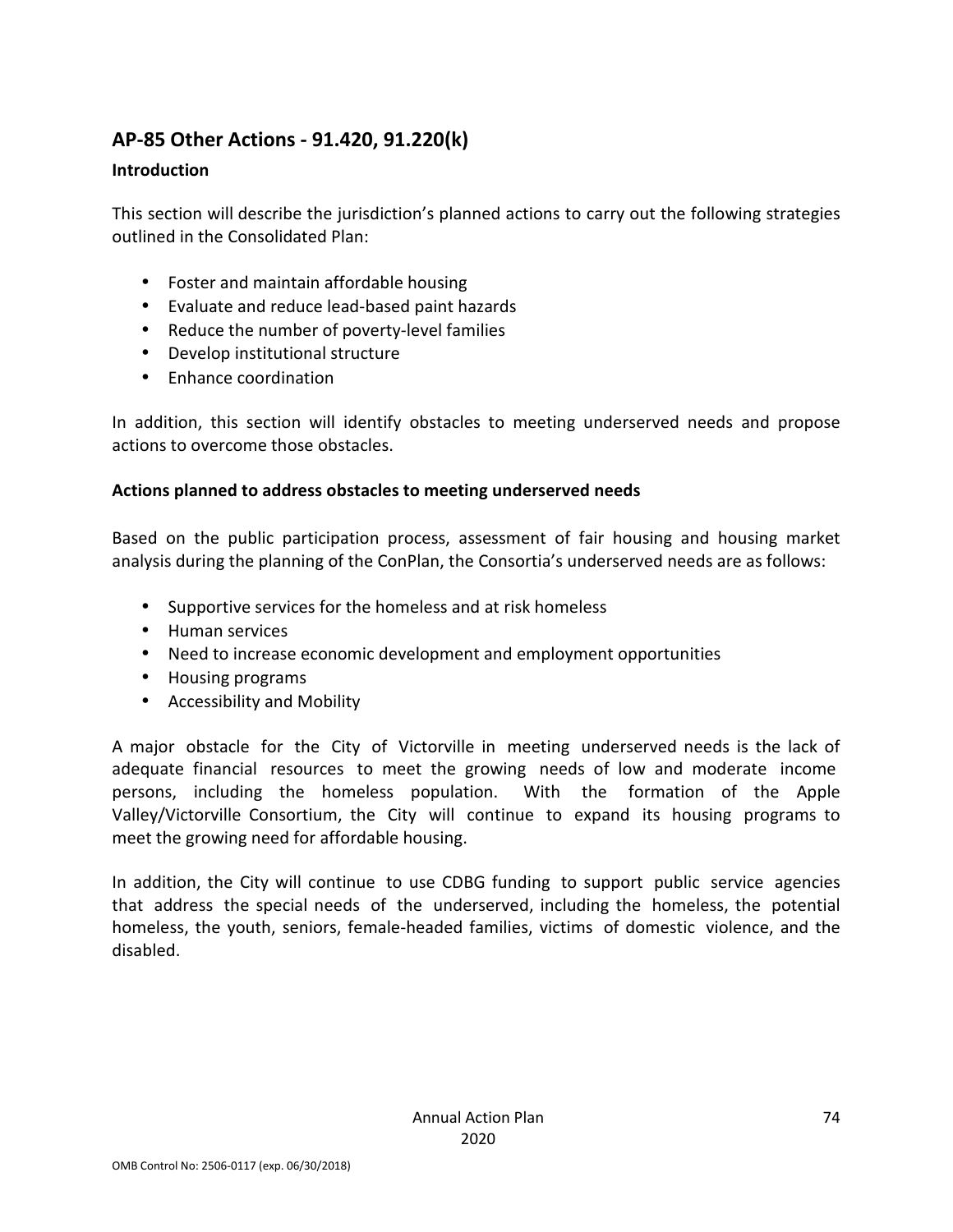### **Actions planned to foster and maintain affordable housing**

The Consolidated Plan identified a variety of barriers to the provision of affordable housing and also provided a strategy to address barriers. Outlined below are steps the City has identified it will undertake during the Consolidated Plan planning period in an effort to overcome barriers:

The City will continue to consider alternate forms of residential development, including various types of small-lot, single-family subdivisions, accessory dwelling units, mixed-use residential, office and commercial developments. Victorville's Old Town area is marked for possible mixeduse developments.

The City anticipates continued participation in the Apple Valley/Victorville Consortium to expand its housing programs to meet the growing need for affordable housing through the use of HOME funds. Specifically, the City will support the following projects through HOME funding in FY 20-21:

- Hughes Training and Development Opportunity Second Chance Transitional Housing
- City of Victorville Senior Home Repair Program

### **Actions planned to reduce lead-based paint hazards**

The City of Victorville will continue to maintain policies and procedures to increase access to housing without LBP hazards. Funding is not provided until it is determined properties are free of LBP hazards.

### **Actions planned to reduce the number of poverty-level families**

The City's anti-poverty strategy utilizes existing County job training and social service programs to increase employment marketability, household income, and housing options. Below are the goals for reducing the number of poverty-level families within the City of Victorville.

The City of Victorville will continue to:

- Fund job training and educational programs to increase a person's potential income;
- Provide home repair assistance to households that are low and moderate income households;
- Provide direct homeownership assistance to potential homebuyers to help increase a household's assets.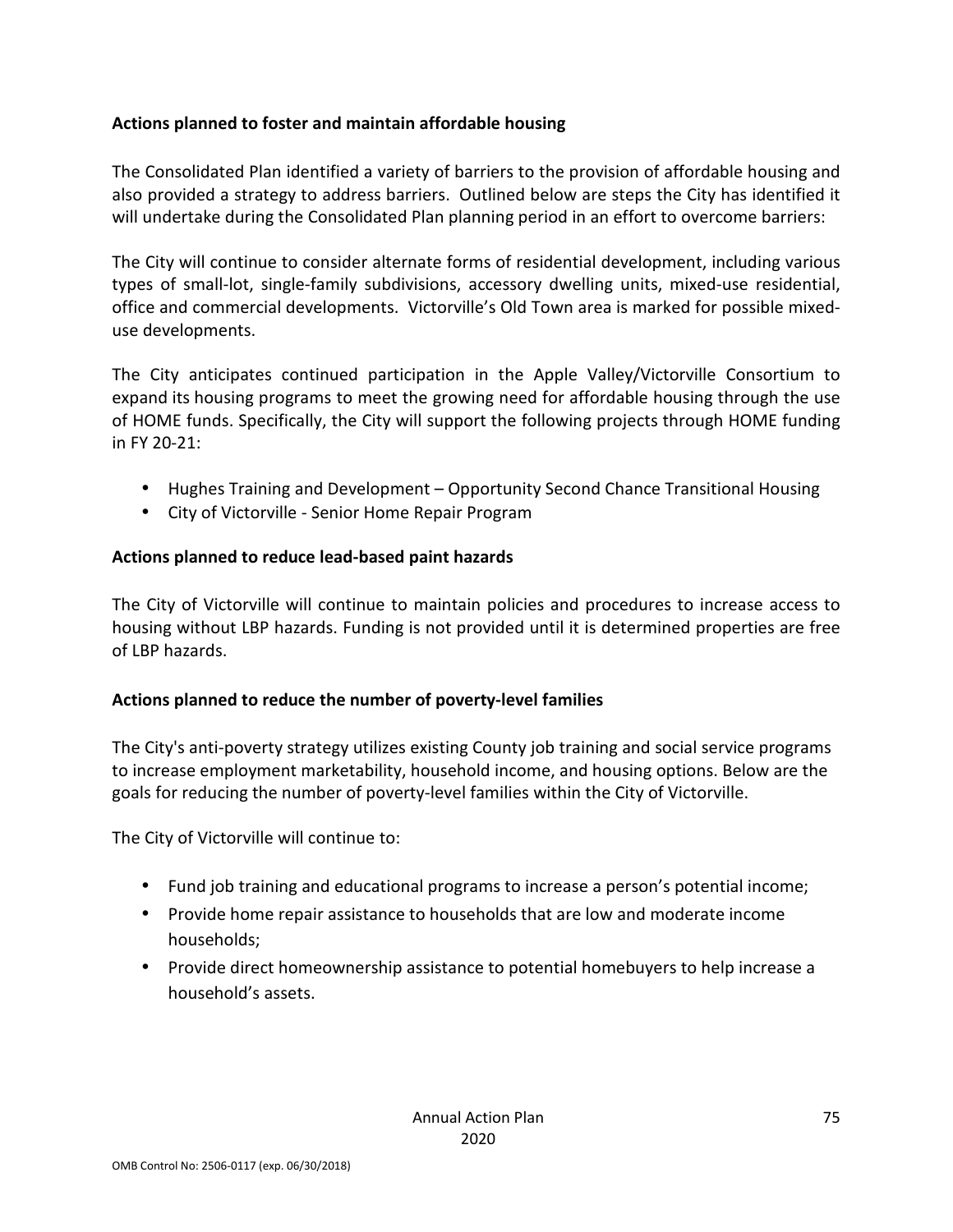### **Actions planned to develop institutional structure**

Victorville will address gaps and improve institutional structure using the following strategies:

- Reduce any gaps in services and expedite the assistance of housing improvements to eligible residents, dependant on available funding.
- To address housing needs, the City anticipates continuing to partner with the Town of Apple Valley in the Consortium to receive HOME funds.
- Use a high level of communication and project coordination among City departments and support the City's efforts to stabilize the existing housing stock.
- The City will also work with the agencies and internal departments listed in AP-35 to bridge any identified gaps in the service delivery system. The City receives quarterly reports from the agencies and internal departments that receive funding in order to determine the accomplishments they have met.
- The City anticipates holding public meetings to solicit input regarding needs of the community during the annual planning process of the Action Plan.

# **Actions planned to enhance coordination between public and private housing and social service agencies**

- To address housing needs, the City will continue to partner with the Town of Apple Valley to form a Consortium in order to receive HOME funds.
- The City will continue to work with the San Bernardino Office of Homeless Services, as well as Victor Valley Domestic Violence and High Desert Homeless Services to address homeless issues.
- Work with and financially support various Community Housing Development Organizations (CHDOs)

### **Discussion**

The City of Victorville is continuously refining its strategies to foster affordable housing, reduce lead-based paint hazards, reduce the number of families in poverty, develop institutional structure, and enhance coordination. By enhancing coordination and developing greater collaboration, the City will work to create an environment in which affordable housing, including permanent supportive housing, is sustained and encouraged.